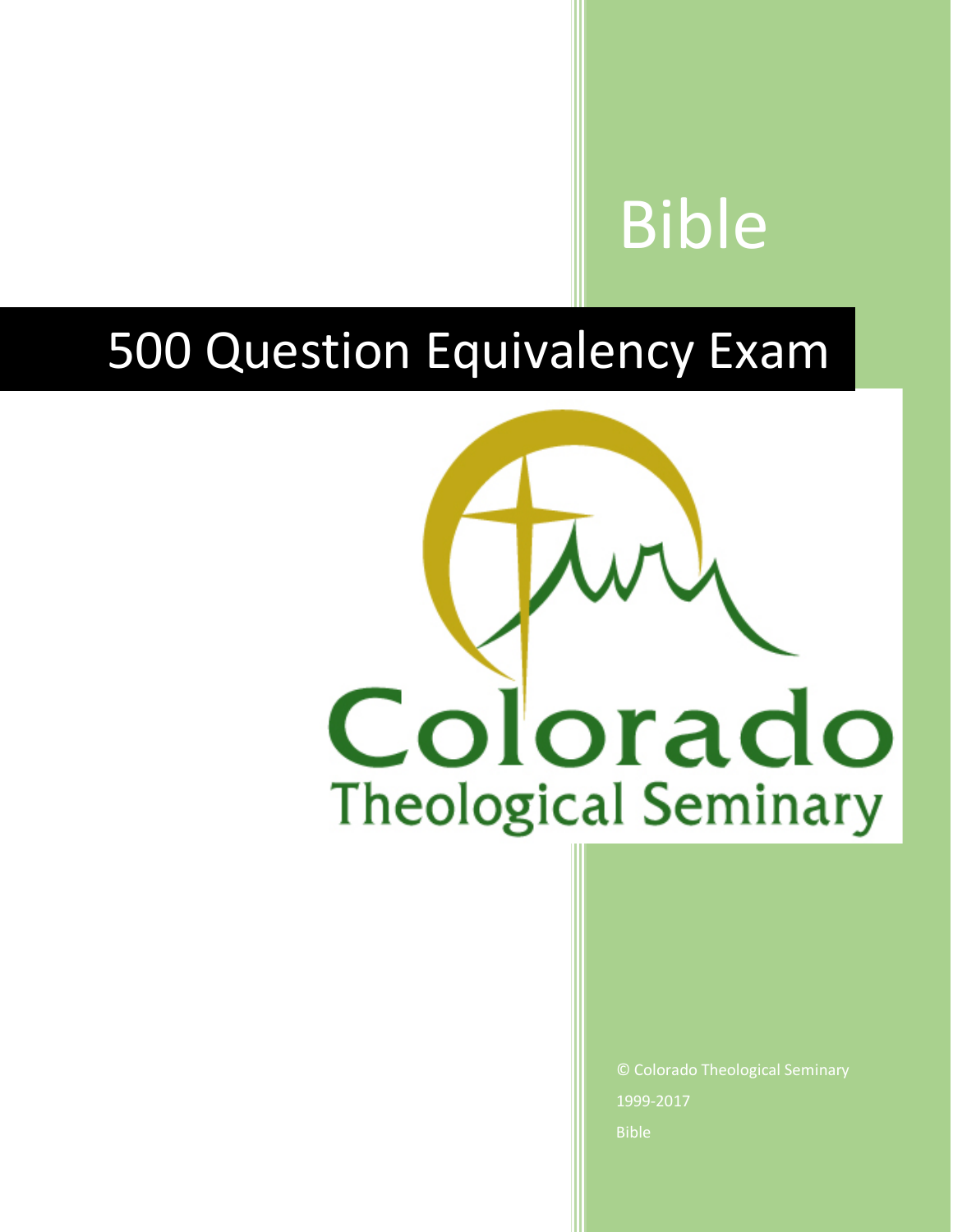- 1. The phrase "and God saw that it was good" appears
- a. in the creation story
- b. at Noah's completion of the building of the ark
- c. after Abraham's obedience in the call to sacrifice Isaac
- d. at Joshua's completion of the conquest
- e. after the marriage of Adam and Eve
- 2. Cain made an offering to God of
- a. the firstlings of his flock and of their fat portions
- b. the fruit of the ground
- c. wine
- d. the first born
- e. his wealth
- 3. God made a covenant with Noah symbolized by
- a. the dividing of an animal in sacrifice
- b. gentle rain
- c. circumcision
- d. the rainbow
- e. a dove descending from above
- 4. In Genesis God promises Abraham
- a. land and progeny
- b. guidance and protection
- c. wealth and land
- d. lineage in government
- e. long life
- 5. Abraham divided the land and Lot chose
- a. the plain of Esdraelon
- b. the hill country
- c. the Jordan valley
- d. the Negev
- c. the Jordan valley<br>d. the Negev<br>6. Joseph rose to power in Egypt by
- a. birth
- b. early life in the house of Pharaoh
- c. interpretation of Pharaoh's dreams
- d. administrative genius
- e. knowledge of Egyptian government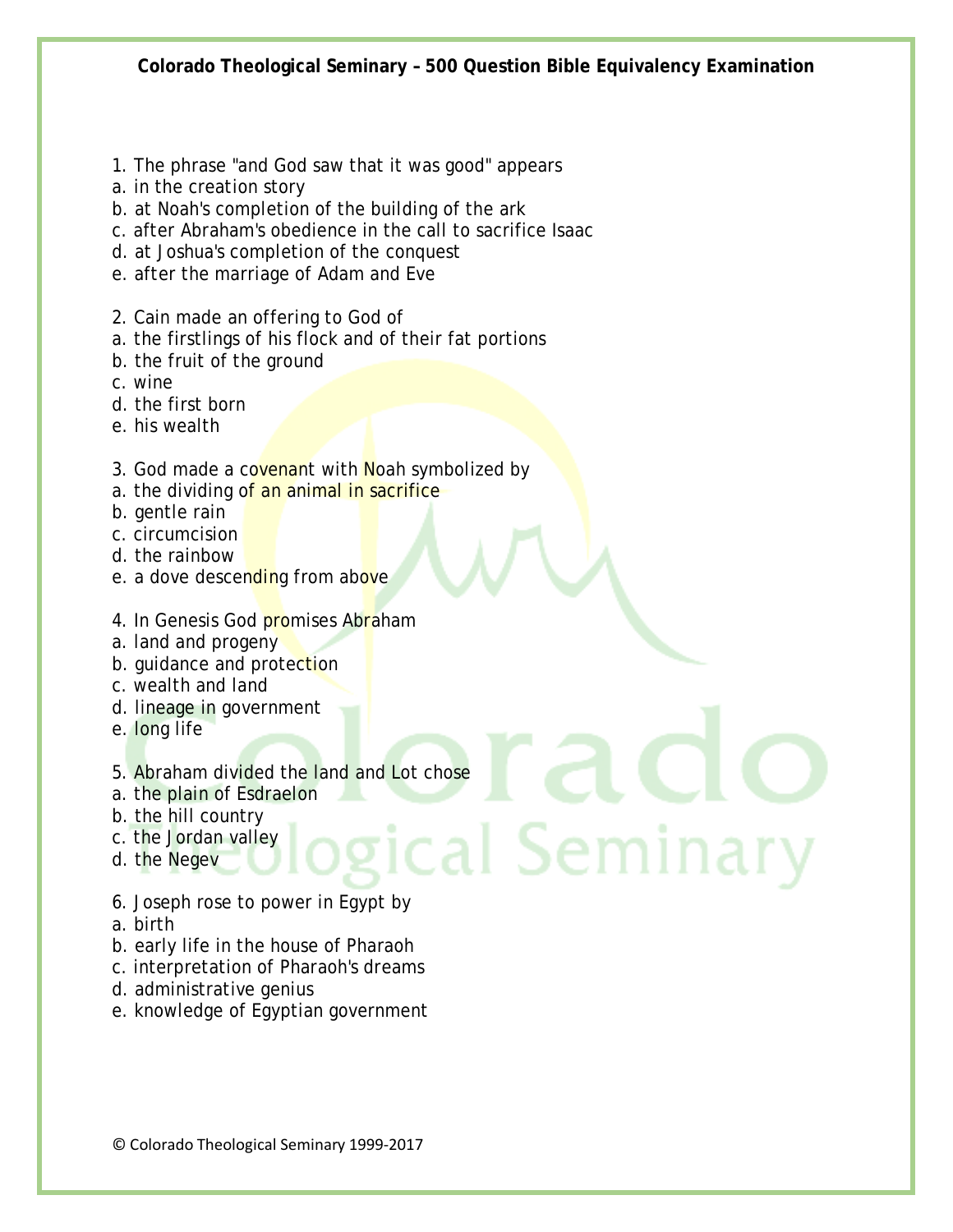- 7. Moses' call to lead his people out of Egypt came while he was
- a. on a trip for the Pharaoh
- b. in Egypt
- c. keeping the flock for a Midianite priest
- d. working in the forest
- 8. Moses left Egypt for the first time
- a. for a better job
- b. because he had killed a man
- c. to flee slavery
- d. because of fear of Pharaoh's wife
- 9. Moses' father-in-law, Jethro, advised him
- a. concerning the route to take through the desert of Midian
- b. to choose able men as judges
- c. how to survive in the desert
- d. on religious observances
- e. to find an oasis and re-group
- 10. When Moses delayed coming down from Mt. Sinai
- a. Aaron waited patiently
- b. the people made a molten calf
- c. Aaron made a molten calf
- d. the people began to leave
- 11. "Your name shall no more be called \_\_\_\_\_\_ but Israel" was said of
- a. Abraham
- b. Isaac
- c. Joseph
- d. Jacob
- 12. The first list of the Ten Commandments is found in
- a. Genesis
- b. Exodus
- c. Numbers
- d. Leviticus
- e. Deuteronomy

13. In Leviticus, the priestly line is established with the consecration of

gical Seminary

- a. Eli
- b. Abiathar
- c. Zadok
- d. Aaron
- e. Moses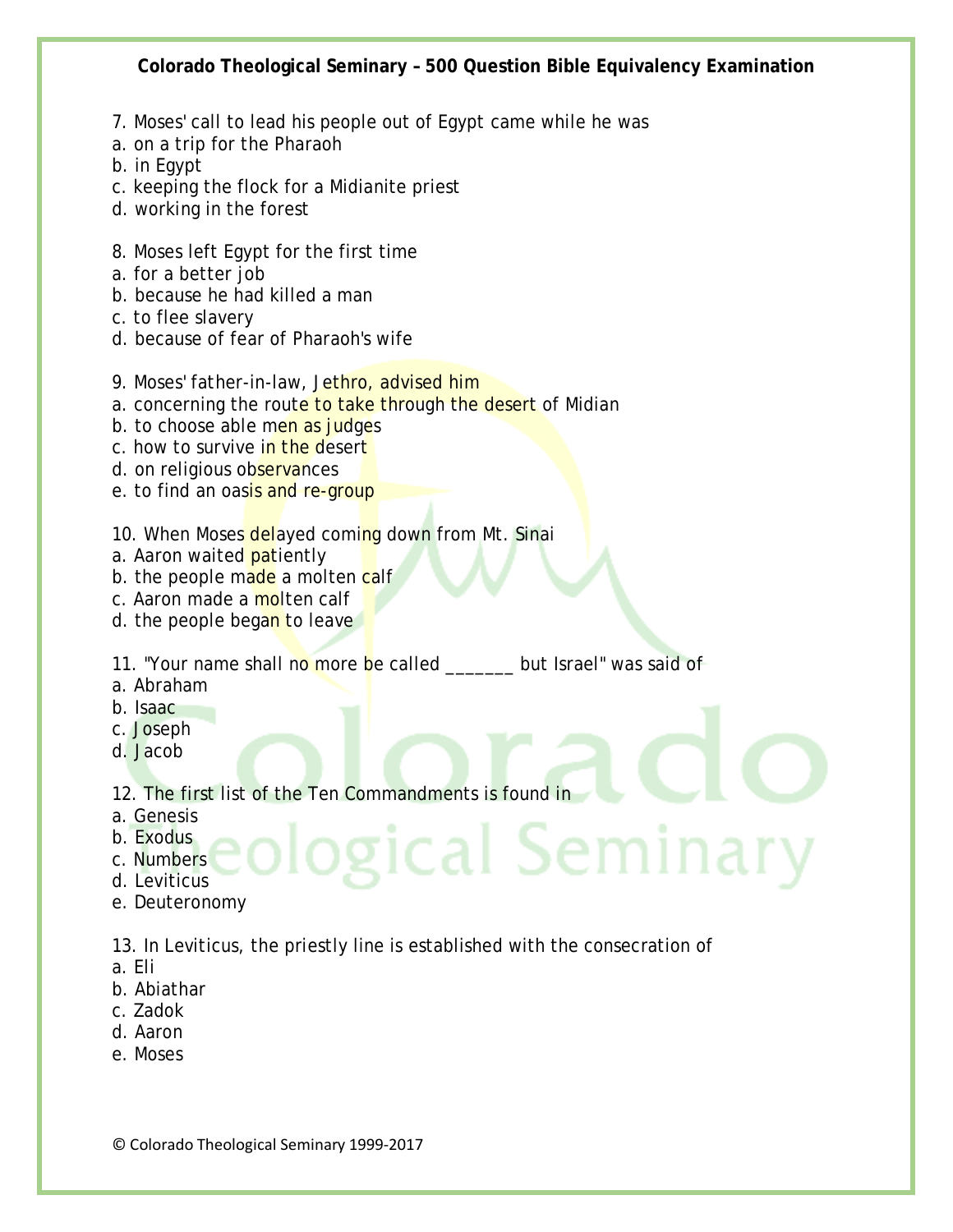- 14. The law "an eye for an eye" is found in
- a. Genesis 24
- b. Exodus 24
- c. Leviticus 24
- d. Numbers 24

15. "Hear, O Israel: the lord our God is one Lord" is found in

- a. Genesis
- b. Exodus
- c. Leviticus
- d. Numbers
- e. Deuteronomy

16. A flock of sheep, Mount Horeb, and "I AM WHO I AM" relate to

- a. Abraham
- b. Isaac
- c. Joseph
- d. Moses
- e. Reuel

17. "So Moses the servant of the Lord died there in the land of Moab, but no man knows the place of his burial to this day" is found in

- a. Genesis
- b. Exodus
- c. Leviticus
- d. Numbers
- e. Deuteronomy

18. The duties of a "next of kin" figure strongly in what book?

- a. Judges
- b. Esther
- c. Ruth
- d. 1 Kings
- e. 1 Samuel

19. In Joshua, Rahab, who saved the spies, bound what to the window?

- a. golden ball
- b. brass snake
- c. trumpet
- d. scarlet cord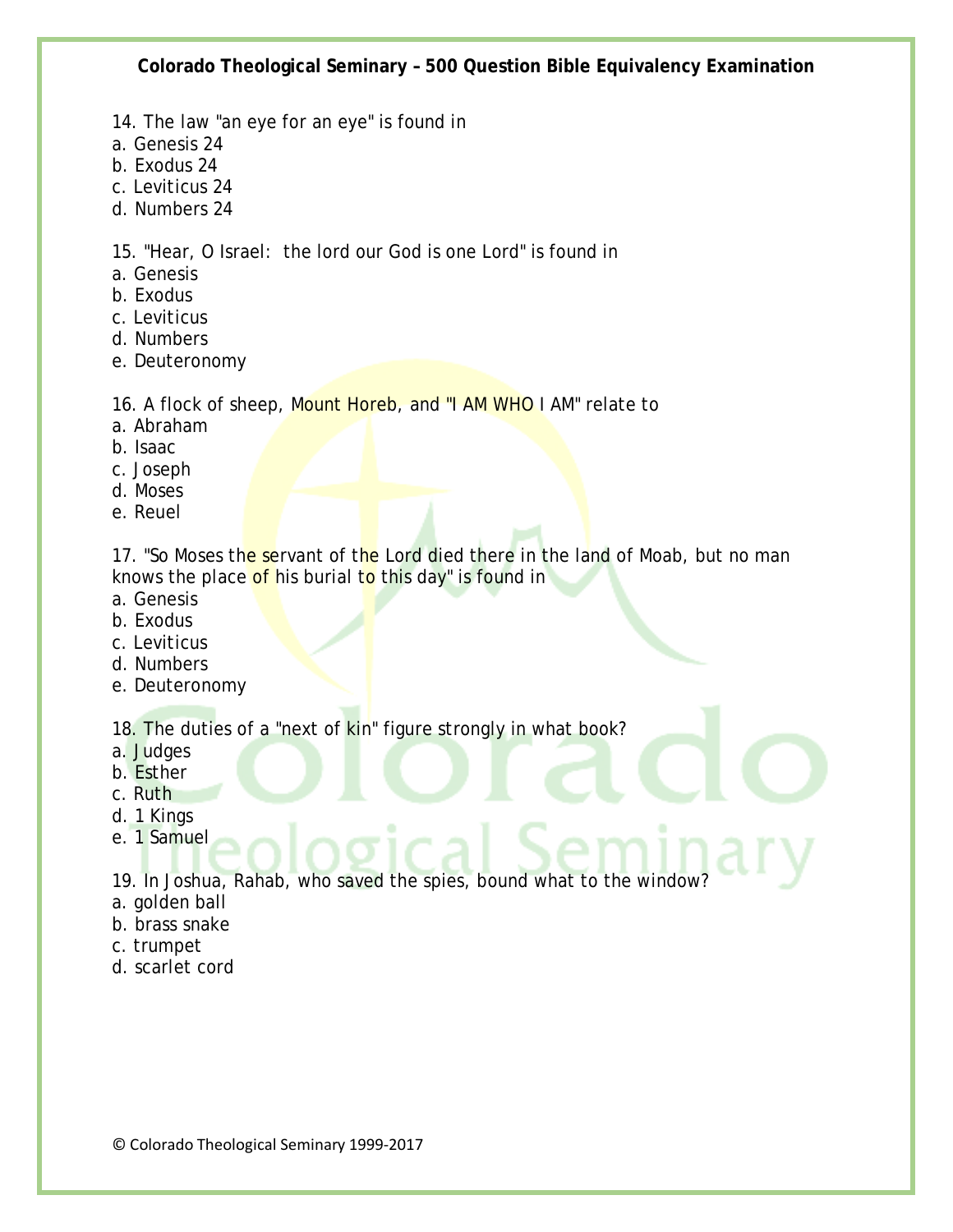- 20. Ruth deliberately presents herself at the
- a. garden gate
- b. city gate
- c. road to Moab
- d. threshing floor
- e. home of Naomi

#### 21. Joshua gathered the tribes of Israel to Shechem to

- a. make a covenant with them
- b. establish a religious ritual
- c. begin a census
- d. conscript some of the men of the army

#### 22. Sisera, commander of a Canaanite army was killed by a

- a. bear
- b. man
- c. lion
- d. woman
- e. wolf

#### 23. David is associated with which prophet?

- a. Elisha
- b. Amos
- c. Elijah
- d. Nathan

### 24. David's adultery with Bathsheba was followed by the

- a. death of their son
- b. death of Abner
- c. death of Nathan
- d. death of Saul
- 25. King Ahab confiscated whose vineyard?<br>a. Abner's<br>c. Elijah's<br>d. Isb. .
- a. Abner's
- b. Elijah's
- c. Elisha's
- d. Jehu's
- e. Naboth's

#### 26. According to 1Chronicles, David is not allowed to build a

- a. garden
- b. temple
- c. water tunnel
- d. wall around Jerusalem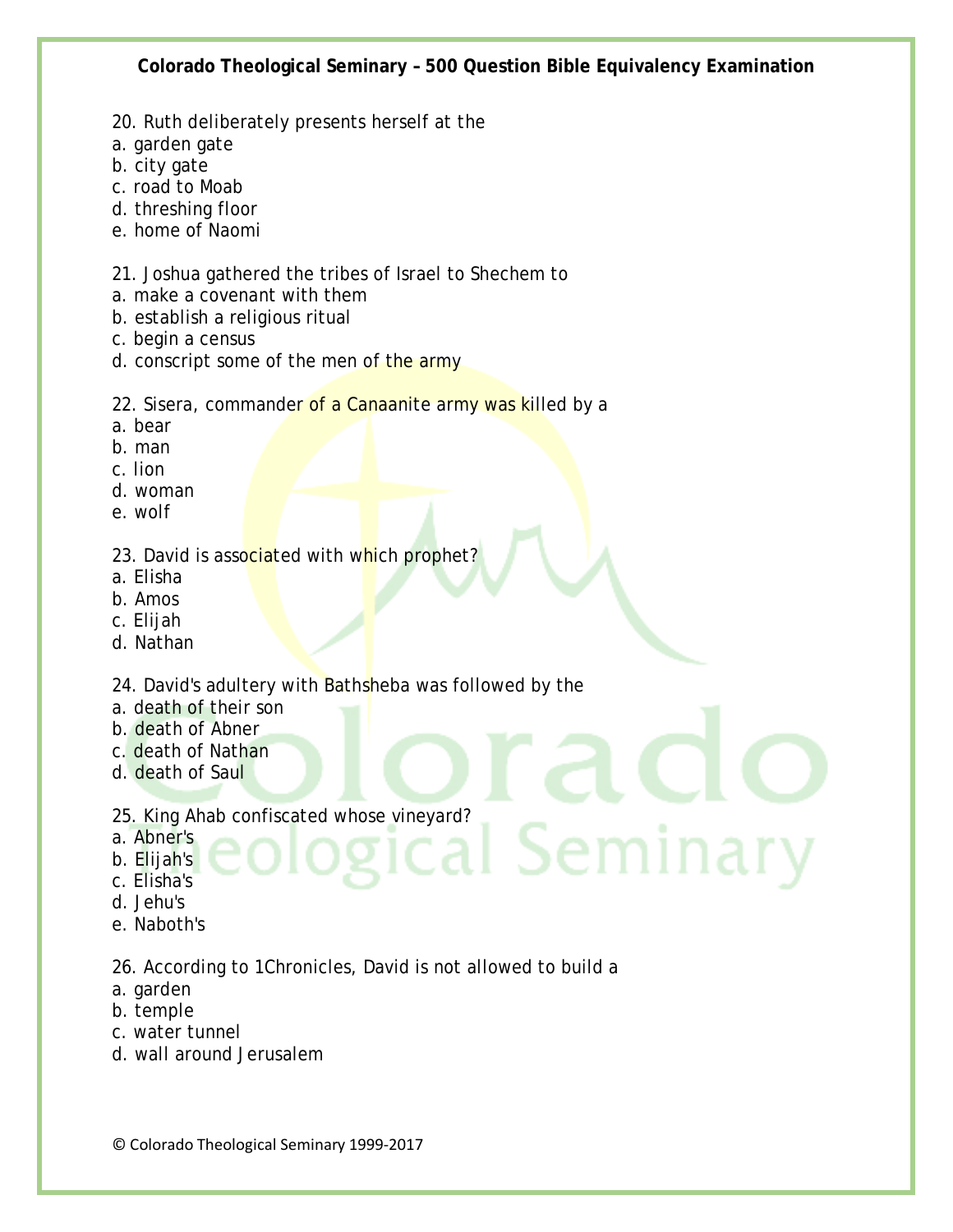27. The writer of Chronicles condemns Saul for seeking guidance from a

- a. prophet
- b. king
- c. medium
- d. priest

28. David is called to account for his adultery with Bathsheba with the story of

- a. a widow and her daughter
- b. a lion and a wolf
- c. two women and their babies
- d. a rich man and a poor man

29. In Esther, Haman becomes furious with Mordecai because he

- a. wore rich clothing
- b. would not bow for Haman
- c. had a higher social position than Haman
- d. was Esther's cousin

30. Jephthah fulfilled his vow by sacrificing his

- a. son
- b. wife
- c. daughter
- d. servant
- 31. The birth of a child is a prophetic sign in the book of
- a. Amos
- b. Ezekiel
- c. Jonah
- d. Isaiah
- e. Jeremiah

32. Which prophet began his ministry at the end of Uzziah's reign?

- a. Isaiah
- b. Amos
- c. Micah
- d. Jeremiah
- e. Ezekiel

33. "Before I formed you in the womb I knew you, and before you were born I consecrated you; I appointed you a prophet to the nations" was said to

gical Seminary

- a. Isaiah
- b. Jeremiah
- c. Ezekiel
- d. Hosea
- e. Amos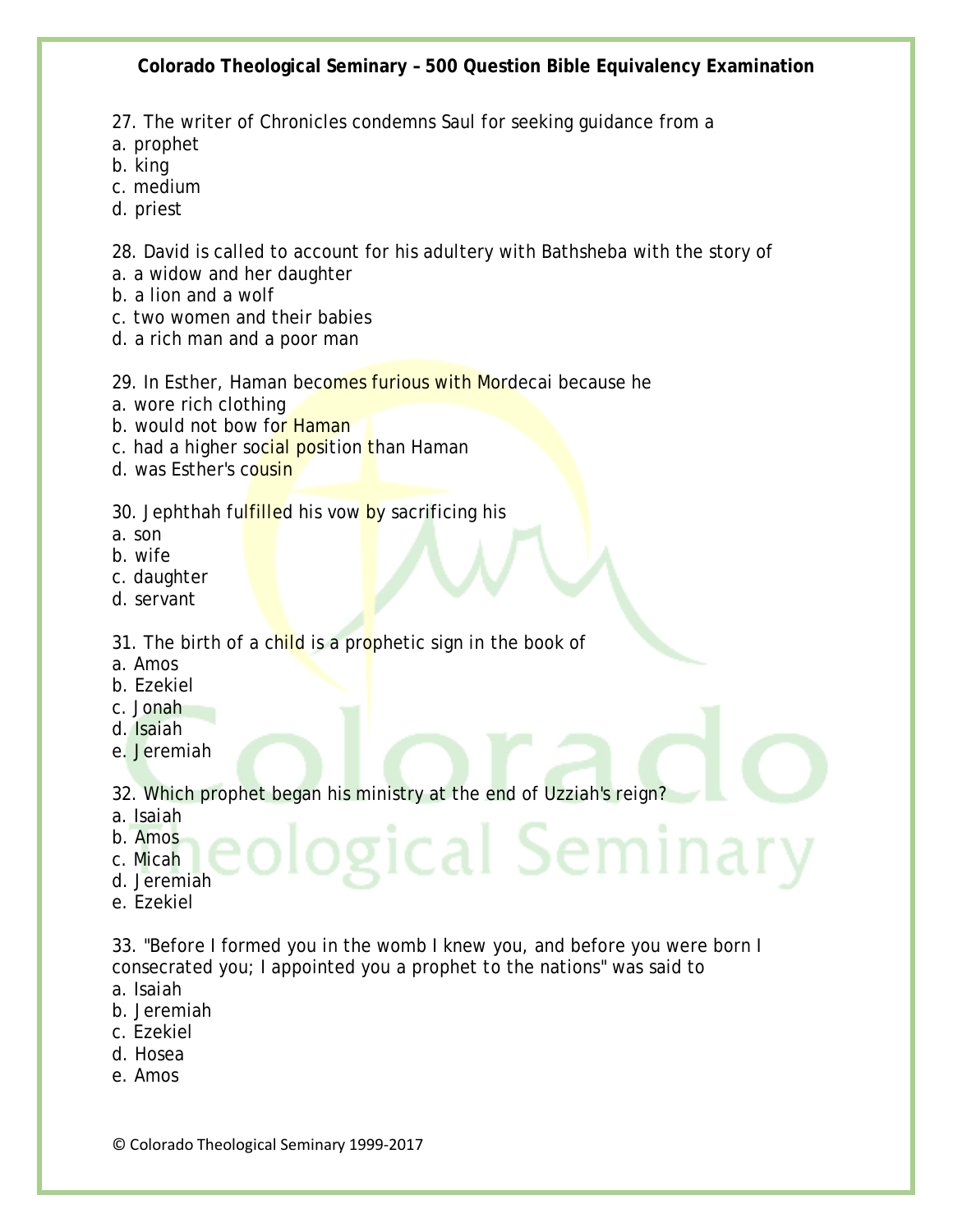34. The "valley of dry bones" chapter is found in

- a. Amos
- b. Ezekiel
- c. Isaiah
- d. Micah

35. Israel compared to an unfaithful wife is an image important to the prophecy of

- a. Amos
- b. Isaiah
- c. Hosea
- d. Micah

#### 36. Which prophet focuses exclusively upon the fall of Nineveh?

- a. Habakkuk
- b. Haggai
- c. Hosea
- d. Jonah
- e. Nahum

37. Most of Obadiah's prophecies were concerned about the sins of

- a. Edom
- b. Israel
- c. Judah
- d. Moab

38. A prophet who criticized Israel's wealthy folk was

- a. Amos
- b. Habakkuk
- c. Nahum
- d. Obadiah
- e. Zechariah

39. "For they sow the wind, and they shall reap the whirlwind" was said by

- a. Amos
- b. Haggai
- c. Hosea
- d. Malachi

40. A book in which Nebuchadnezzar figures prominently is

- a. Amos
- b. Daniel
- c. Isaiah
- d. Zechariah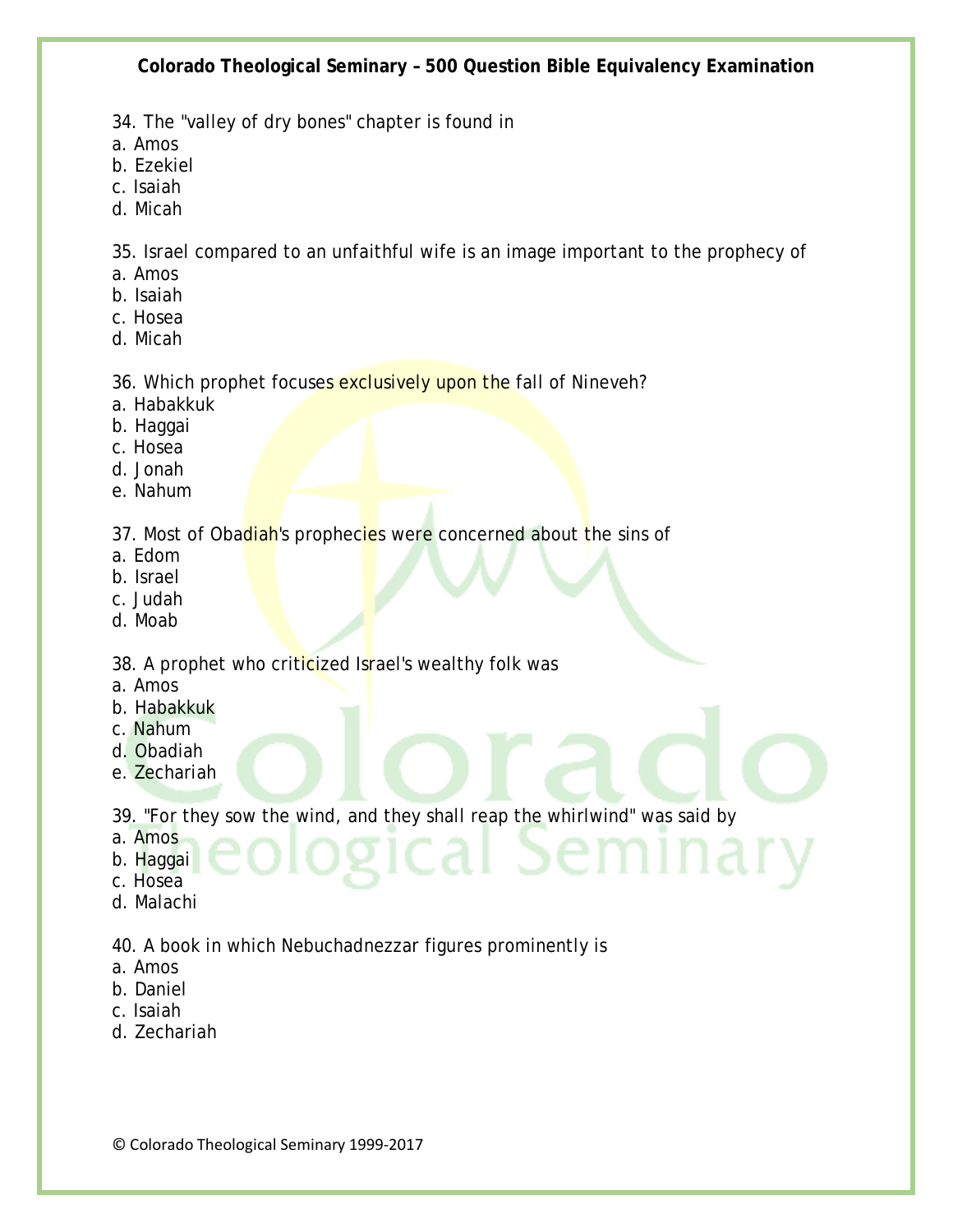- 41. Who ate a scroll?
- a. Amos
- b. Daniel
- c. Ezekiel
- d. Hosea

42. Who packed baggage as a symbol of exile and dug through a wall?

- a. Amos
- b. Jeremiah
- c. Ezekiel
- d. Hosea
- e. Micah
- 43. The "Immanuel" sign is discussed by
- a. Ezekiel
- b. Isaiah
- c. Jeremiah
- d. Joel
- e. Jonah

44. "And many of those who sleep in the dust of the earth shall awake, some to everlasting life, and some to shame and contempt" is in

- a. Daniel
- b. Ezekiel
- c. Hosea
- d. Obadiah
- e. Zephaniah

45. ". . . your sons and your daughters shall prophesy, your old men dream dreams . .

- . " is found in
- a. Jonah
- b. Joel
- c. Malachi
- d. Zechariah

46. ". . . let justice roll down like waters, and righteousness like an everlasting stream" is found in

- a. Amos
- b. Jeremiah
- c. Joel
- d. Ezekiel
- e. Zechariah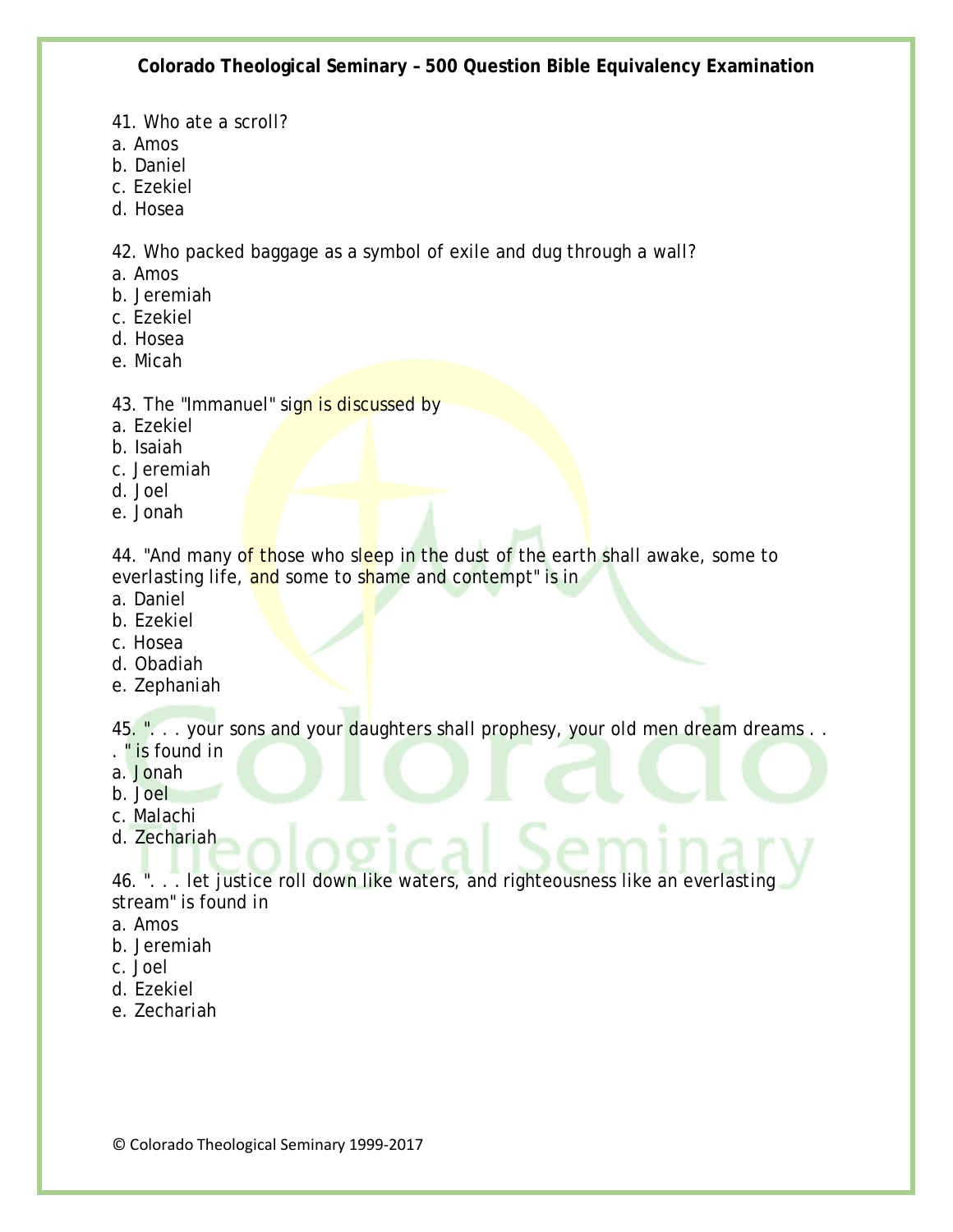47. ". . . and what does the Lord require of you but to do justice, and to love kindness, and to walk humbly with your God" is found in

- a. Ezekiel
- b. Jonah
- c. Hosea
- d. Micah
- e. Zephaniah

48. "The Lord gave and the Lord has taken away; blessed be the name of the Lord" is found in which book?

- a. Ecclesiastes
- b. Job
- c. Proverbs
- d. Psalms
- e. Song of Solomon

49. Locate the following statement by book: "The fear of the Lord is the beginning of knowledge; fools despise wisdom and instruction."

- a. Ecclesiastes
- b. Job
- c. Proverbs
- d. Psalms
- e. Song of Solomon

50. "A soft answer turns away wrath, but a harsh word stirs up anger" is found in a. Ecclesiastes

- b. Job
- c. Proverbs
- d. Psalms
- e. Song of Solomon

51. "Let the words of my mouth, and the meditation of my heart be acceptable in they sight, O Lord, my rock and my redeemer" is found in

- a. Job
- b. Psalms
- c. Proverbs
- d. Ecclesiastes
- e. Song of Solomon

52. "God is our refuge and strength, a very present help in trouble" is followed by:

- a. "therefore we will not fear though the earth should change"
- b. "my soul thirsts for God, for the living God"
- c. 'Hope in God; for I shall again praise him"
- d. "the Lord of hosts is with us; the God of Jacob is our refuge"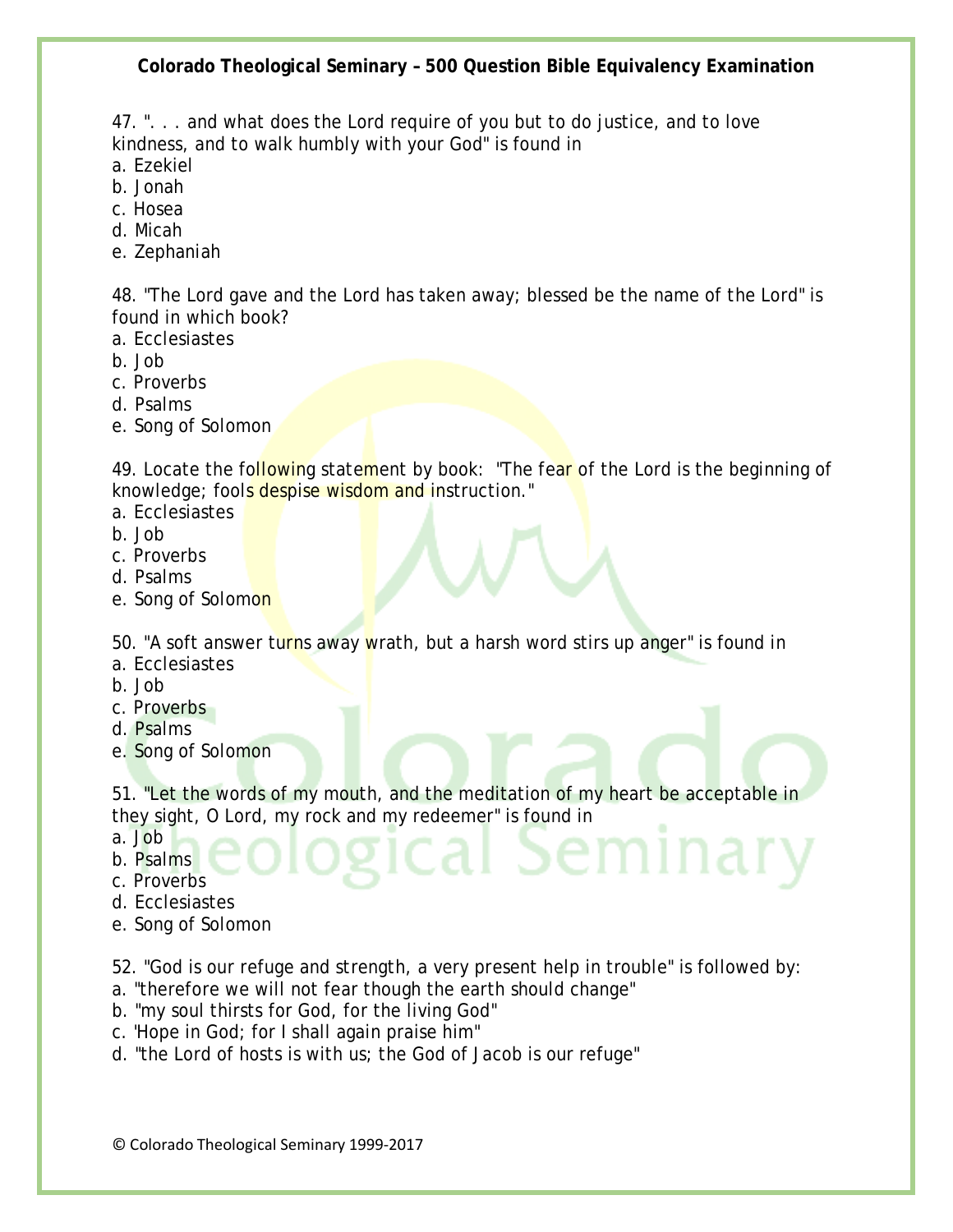- 53. One of the themes of Psalm 91 is
- a. God's law
- b. the folly of human sin
- c. the establishment of the covenant
- d. the power and protection of God
- e. the prediction of the coming of the Messiah

54. The writer of Psalm 150 exhorts the people to praise God with

- a. bowed heads and hearts
- b. offerings and tithes
- c. timbrel and dance
- d. voices and uplifted arms

55. "A man's mind plans his way, but the Lord directs his steps" is found in

- a. Ecclesiastes
- b. Job
- c. Proverbs
- d. Song of Solomon

56. "What does man gain by all the toil at which he toils under the sun?" is found in

- a. Ecclesiastes
- b. Job
- c. Proverbs
- d. Psalms
- e. Song of Solomon

57. "Many waters cannot quench love, neither can floods drown it" is found in

- a. Job
- b. Ecclesiastes
- c. Proverbs
- d. Song of Solomon
- e. Psalms
- 58. The person Jesus rebuked and called Satan was
- a. Caiaphas
- b. Herod
- c. Judas
- d. Peter
- 59. The Gerasene demoniac lived
- a. with the swine
- b. in the tombs
- c. in the city streets
- d. with the lepers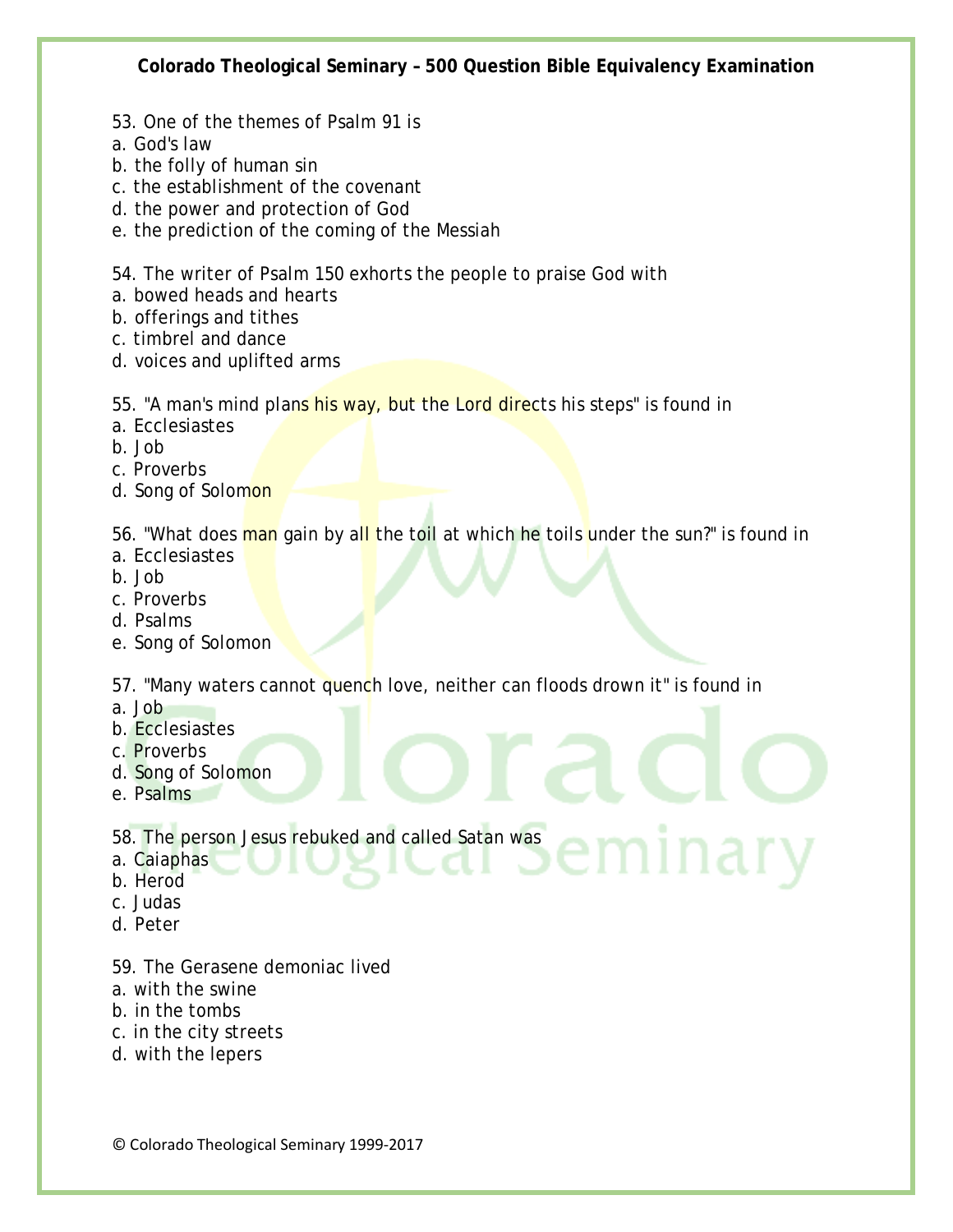60. The prayer in Matthew 6 also know as the Lord's Prayer is also found in

- a. Mark
- b. Luke
- c. John
- d. Acts

61. Which disciples were with Jesus when he was transfigured:

- a. Peter and Andrew
- b. Peter and James
- c. John and James
- d. Peter, James and John
- e. Andrew and John

#### 62. Several poems appear in the story of Jesus' birth in

- a. Matthew
- b. Mark
- c. Luke
- d. John

63. At the crucifixion, the words "Truly this man was a Son of God" were spoken by

- a. Peter
- b. Mary
- c. Pilate
- d. Roman centurion
- e. Thomas

64. Which is the only miracle reported in all four Gospels?

- a. feeding the multitudes
- b. healing of the ten lepers
- c. walking on water
- d. healing of blind Bartemaeus

65. The risen Jesus' first appearance in Luke's gospel takes place on the road to

- a. Bethany
- b. Bethlehem
- c. Capernaum
- d. Emmaus
- e. Nazareth

66. The parables about the two sons and the lost coin are found in

- a. Matthew
- b. Mark
- c. Luke
- d. John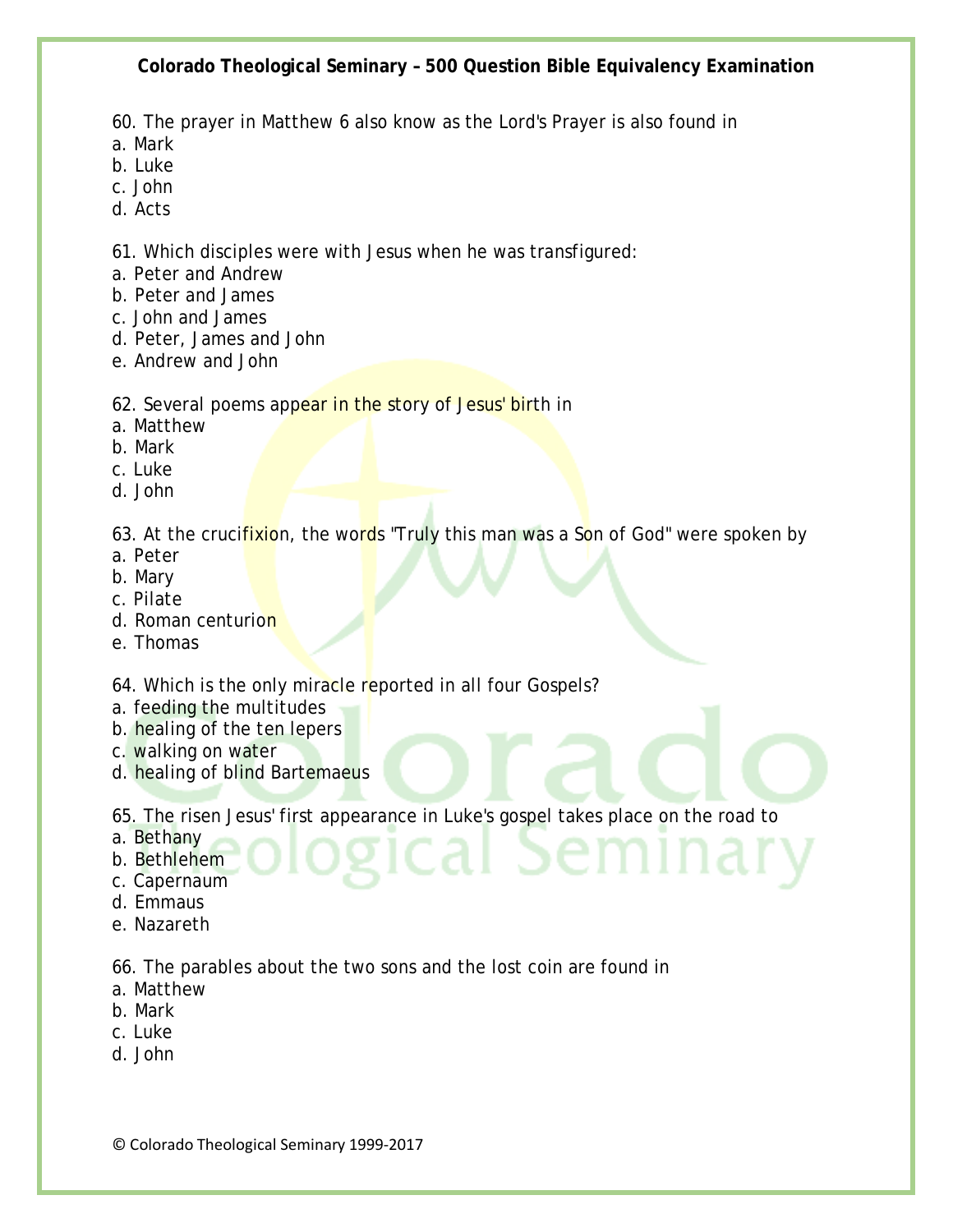67. According to Luke, after Jesus preached in the synagogue of Nazareth he was

- a. put out of the city
- b. asked to return
- c. invited to a banquet
- d. taken to his mother's home

68. Which woman is named in the first three gospels as an Easter visitor to the empty tomb?

- a. Joanna
- b. Mary the mother of Jesus
- c. Mary Magdalene
- d. the other Mary
- e. Salome

69. As Zechariah was praying in the temple, an angel of the Lord appeared and promised Zechariah

- a. a son
- b. freedom
- c. healing
- d. salvation
- e. sight

70. Which gospel begins with the intention of presenting an orderly account?

- a. Matthew
- b. Mark
- c. Luke
- d. John

71. The person to whom Jesus is speaking when he says, "You say that I am a King. For this I was born, and for this I have come into the world, to bear witness to the truth" is

ical Seminary

- a. Caiaphas
- b. James and John
- c. Judas
- d. Simon Peter
- e. Pilate
- 72. Jesus' friend Lazarus was from
- a. Bethany
- b. Bethlehem
- c. Beersheba
- d. Caesarea
- e. Capernaum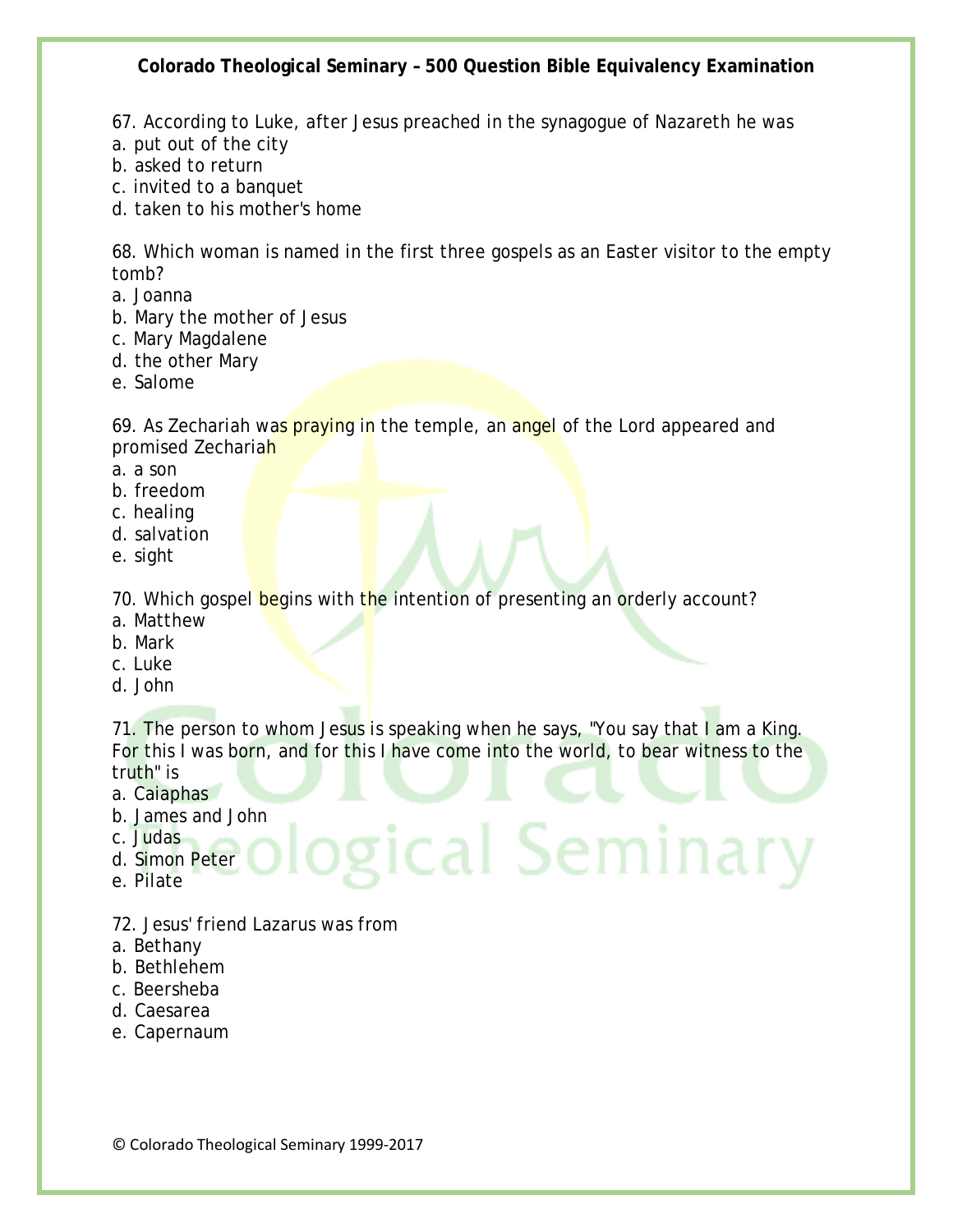73. Jesus was asked "What is truth?" by

a. Nicodemus

- b. Pilate
- c. Caiaphas the high priest
- d. the beloved disciple

74. "Unless I see in his hands the print of his nails, and place my finger in the mark of the nails, and place my hand in his side, I will not believe." These words were spoken by

- a. Peter
- b. John
- c. Andrew
- d. Thomas
- e. Philip

75. According to 1John, what spirit does not confess Jesus?

- a. Antichrist
- b. Apollyon
- c. the beast
- d. Satan

76. "Then I saw a new heaven and a new earth..." is found in

- a. Gospel of John
- b. 1John
- c. Revelation
- d. 3John
- 77. Onesimus was a
- a. disciple
- b. magician
- c. soldier
- d. politician
- e. slave

78. After his conversation with the Ethiopian Eunuch, Philip

- a. ate with him
- b. baptized him
- c. introduced him to other Christians
- d. took him to the Temple

79. The disturbance provoked by the artisans of the Temple of Artemis took place in

- a. Alexandria
- b. Corinth
- c. Damascus
- d. Ephesus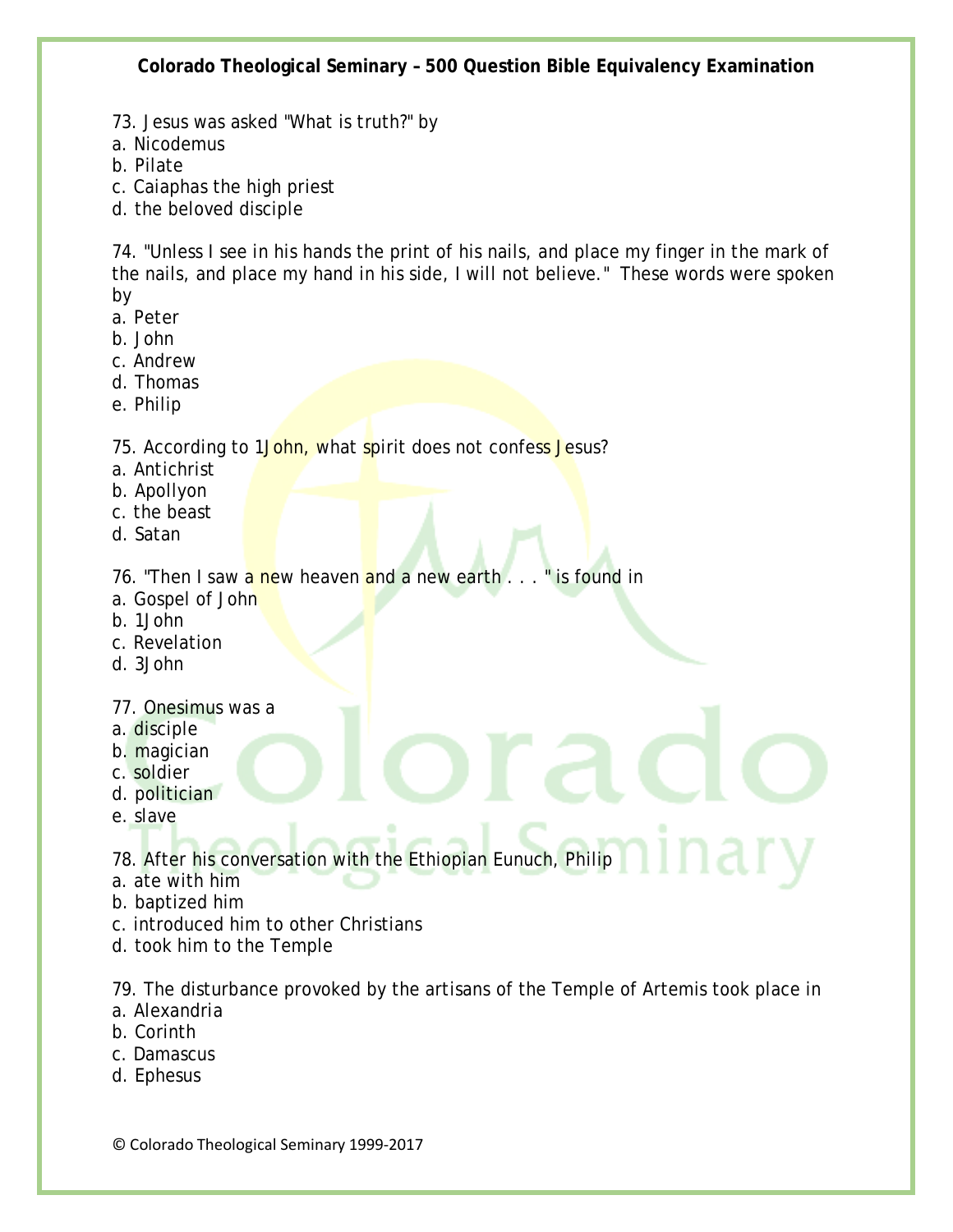80. To which church did Paul write ". . . I would rather speak five words with my mind, in order to instruct others, than ten thousand words in a tongue?"

- a. Corinth
- b. Ephesus
- c. Galatia
- d. Jerusalem
- e. Rome

81. According to the book of Ephesians, God's ultimate plan for the fullness of time is to

- a. baptize all nations
- b. bring all the earth to God's praise
- c. make every tonque confess Jesus as Lord
- d. to unite all things in Christ

82. Which book addresses problems created by people not doing any work because they anticipated the second coming?

- a. 1Timothy
- b. 2Timothy
- c. Titus
- d. 2Thessalonians

#### 83. One of the concerns in 1Timothy is for

- a. children
- b. drunkards
- c. the rich
- d. widows

84. Where do Christians read these words of assurance from Paul: "For the Lord himself will descend from heaven with a cry of command, with the archangel's call and with the sound of the trumpet of God. And the dead in Christ will rise first."?

gical Semina

- a. Colossians
- b. 2Corinthians
- c. Philippians
- d. 1Thessalonians

85. In 2Timothy, Paul is deserted by

- a. Timothy
- b. Demas
- c. Mark
- d. Aquila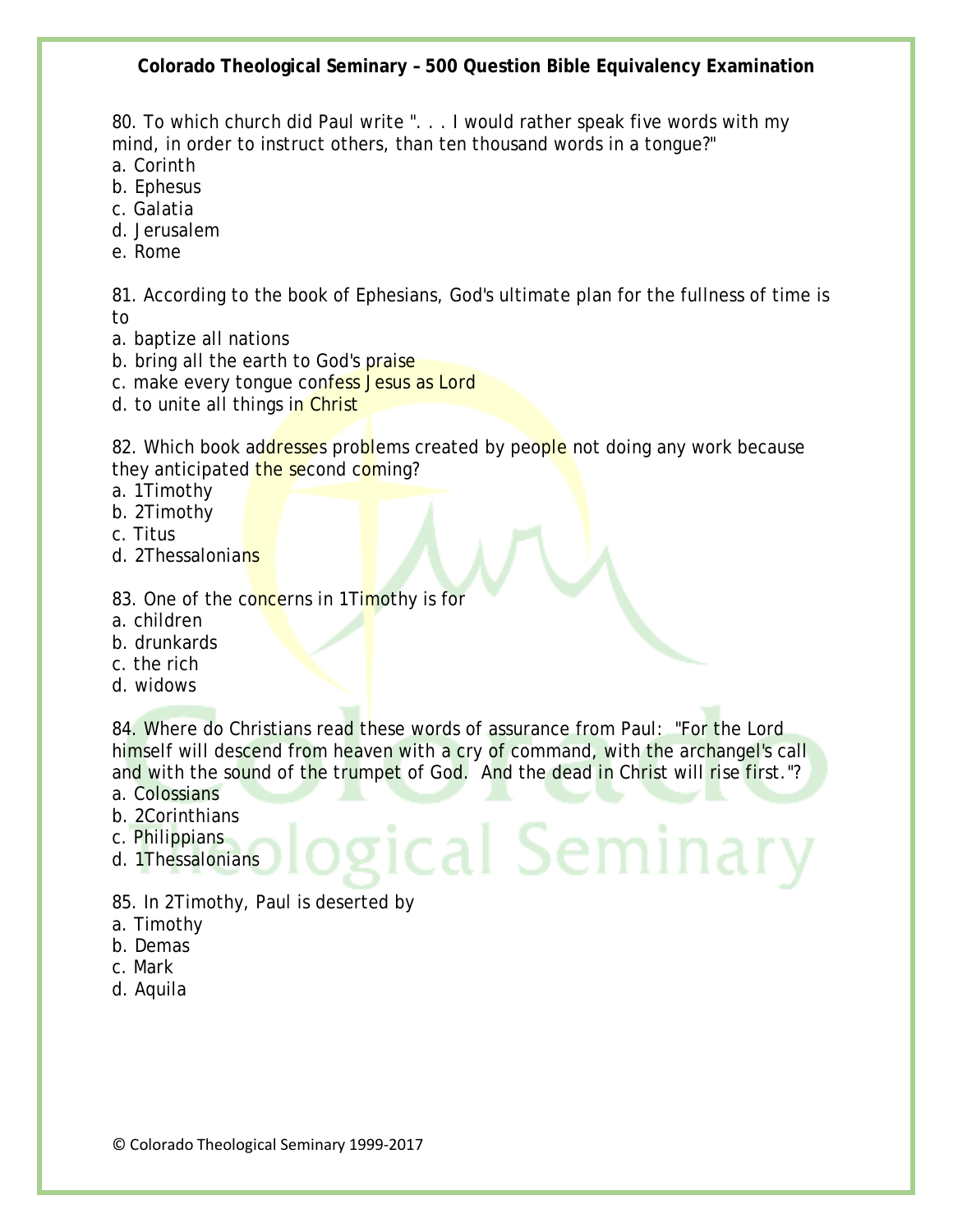86. The first martyr was

- a. Ananias
- b. Peter
- c. Stephen
- d. Paul
- e. Peter

87. The phrase found in the marriage service, "For this reason a man shall leave his father and mother and be joined to his wife, and the two shall become one flesh" is quoted from Genesis in:

- a. Romans
- b. Galatians
- c. Philippians
- d. Ephesians

88. "I have no silver and gold, but I give you what I have" is said by

- a. Peter to the lame man at the Beautiful Gate of the Temple
- b. Peter to Simon Magus who wanted to buy the Holy Spirit
- c. Paul to Felix who hoped to receive money from Paul
- d. Paul to the owners of the soothsaying woman in Philippi

89. The book of **Act**s mentions

- a. Christian prophets
- b. speaking in tongues
- c. a dispute about circumcision
- d. Paul's shipwreck
- e. all of the above

90. "What shall we say then? Are we to continue in sin that grace may abound?" is found in

ical Seminar

- a. Acts
- b. 1Corinthians
- c. 2Corinthians
- d. Ephesians
- e. Romans
- 91. "Do this in remembrance of me" is found in
- a. Acts
- b. 1Corinthians
- c. Romans
- d. 1Timothy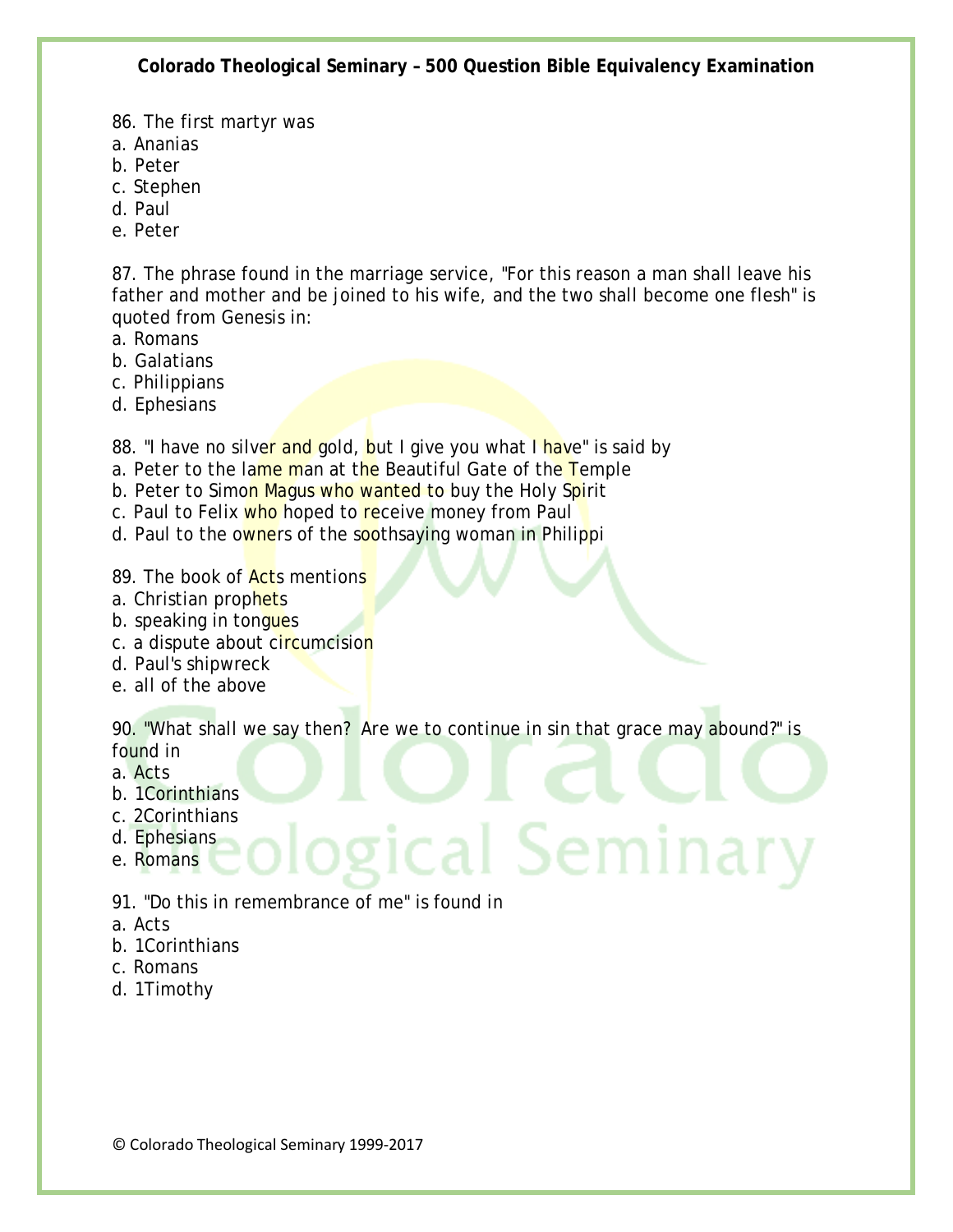92. "All scripture is inspired by God and profitable for teaching" is found in

- a. Colossians
- b. Ephesians
- c. Philemon
- d. 2Timothy
- e. Titus

93. These qualities describe whom? One who is ". . . blameless, he must not be arrogant or quick tempered or a drunkard or violent or greedy for gain, but hospitable, a lover of goodness, master of himself, upright . . . "

- a. all Christians
- b. apostles
- c. bishops
- d. husbands
- e. disciples

94. 1 Peter tells the reader to

- a. Honor all men
- b. Fear God
- c. Honor the emperor
- d. all of the above

95. Jesus is likened to what Old Testament priest in the book of Hebrews?

- a. Aaron
- b. Elijah
- c. Moses
- d. Melchizedek
- e. Samuel

96. The tongue is equated with a fire in

- a. James
- b. Hebrews
- c. 2Peter
- d. Revelation

97. "Show me your faith apart from your work, and I by my works will show you my faith" is found in

- a. James
- b. 1Peter
- c. Philemon
- d. 2Timothy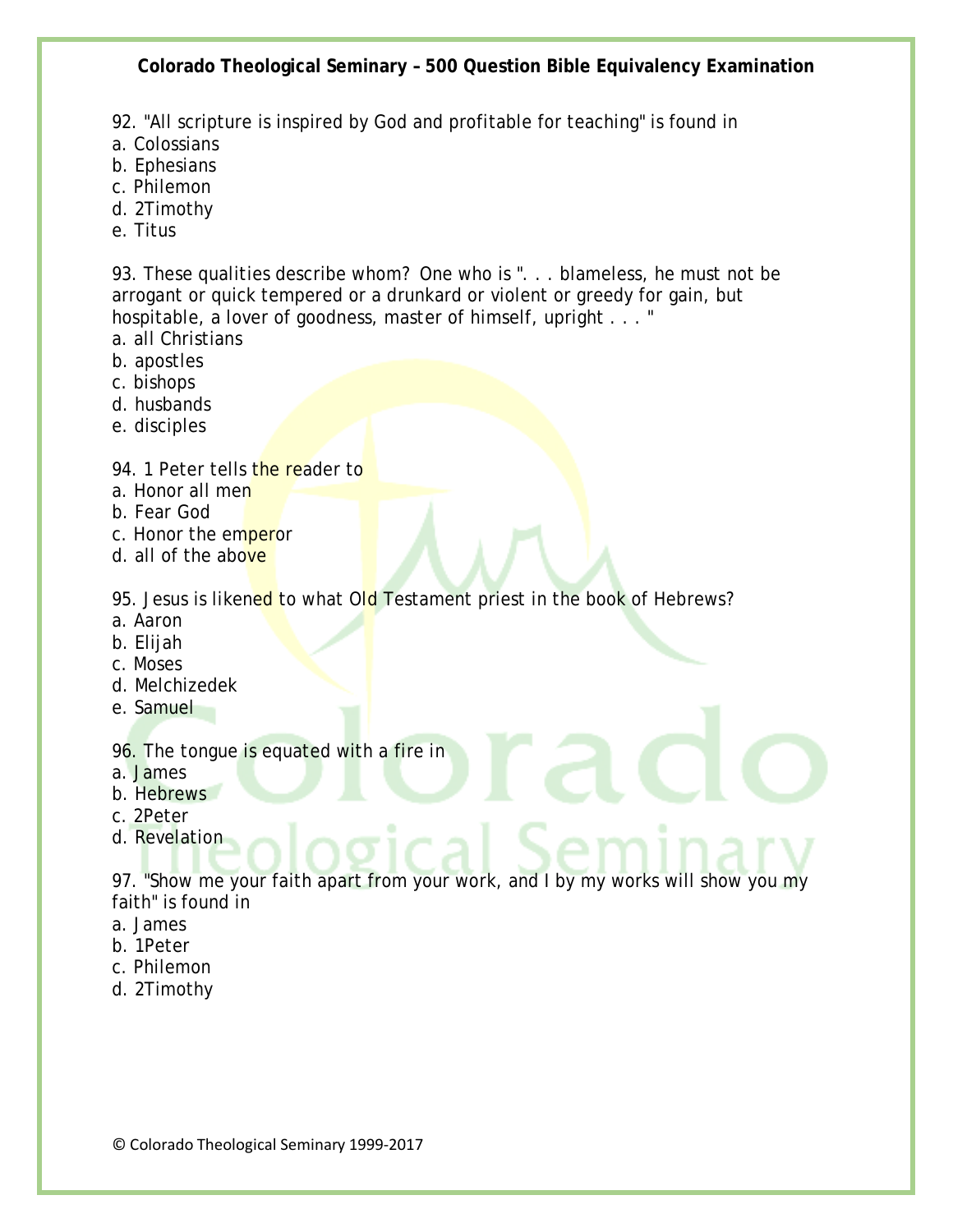98. Which of the following addressed the rich in condemnatory language?

- a. James
- b. 1John
- c. Jude
- d. Peter

99. "The very stone which the builders rejected has become the head of the corner and a stone that will make men stumble, a rock that will make them fall" is found in a. James

- b. 1Peter
- c. 1Timothy
- d. Revelation

100. When 2Peter says "With the Lord one day is as a thousand years, and a thousand years as one day" he is dealing with

- a. the persistence of evil
- b. God's work as **creator**
- c. the millennium
- d. the delay of Christ's return
- e. the difference between God and his creatures

101. The laws in Leviticus were delivered to:

- a. Eleazar
- b. Aaron
- c. Joshua
- d. Moses

102. According to Leviticus, the Jubilee Year requires:

- a. the celebration of the exodus
- b. return of property
- c. ritual purification
- d. animal sacrifice

103. According to Leviticus, everyone who curses his father or mother shall:

- a. be driven out from the people
- b. be put to death
- c. go to the priests to be purified
- d. offer a sacrifice

104. The sentence, "You shall be holy; for I the Lord your God am holy." is found in:

- a. Exodus
- b. Leviticus
- c. Numbers
- d. Deuteronomy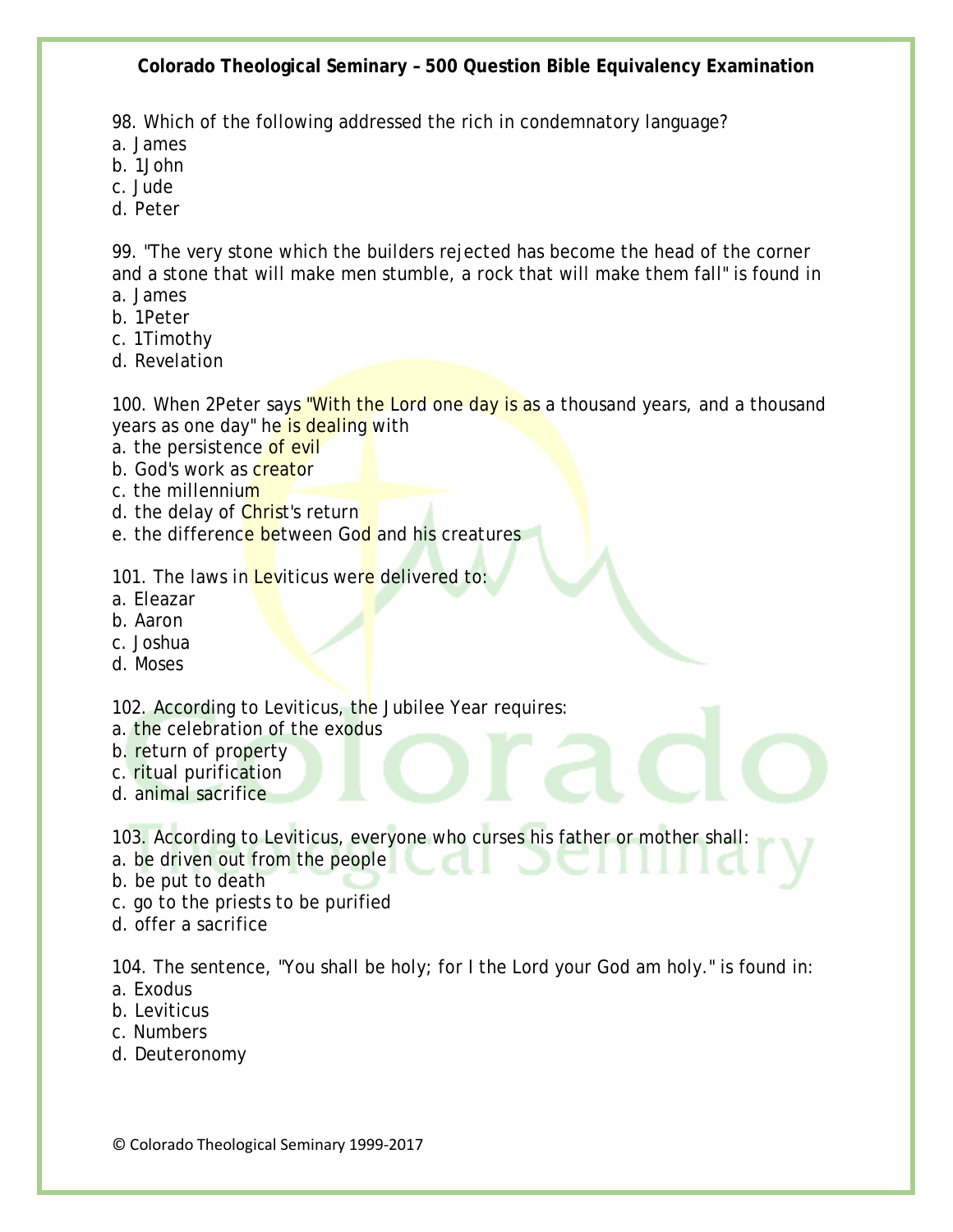105. Jethro was a priest of:

a. Moab

- b. Ur of the Chaldees
- c. Midian
- d. Bethel

106. "The Lord bless you and keep you: The Lord make his face to shine upon you, and be gracious to you: The Lord lift up his countenance upon you, and give you peace." may be found in:

- a. Genesis
- b. Exodus
- c. Leviticus
- d. Numbers

107. Exodus 20 and Deuteronomy 5 both contain:

- a. rules governing *pilgrimage* feasts
- b. the Ten Commandments
- c. the story of the golden calf
- d. rules governing the Day of Atonement

108. "God will provide himself the lamb for a burnt offering . . . " was spoken by:

- a. Abraham
- b. Isaac
- c. Jacob
- d. Joseph

109. "I will not let you go, unless you bless me." was said by:

- a. Abraham
- b. Laban
- c. Isaac
- d. Jacob

110. "The Lord watch between you and me, when we are absent one from the other."

- Was spoken by: a. Abraham
- 
- b. Lot
- c. Jacob
- d. Laban

111. Jacob's youngest son, who was born in the promised land, was named:

- a. Dan
- b. Benjamin
- c. Naphtali
- d. Joseph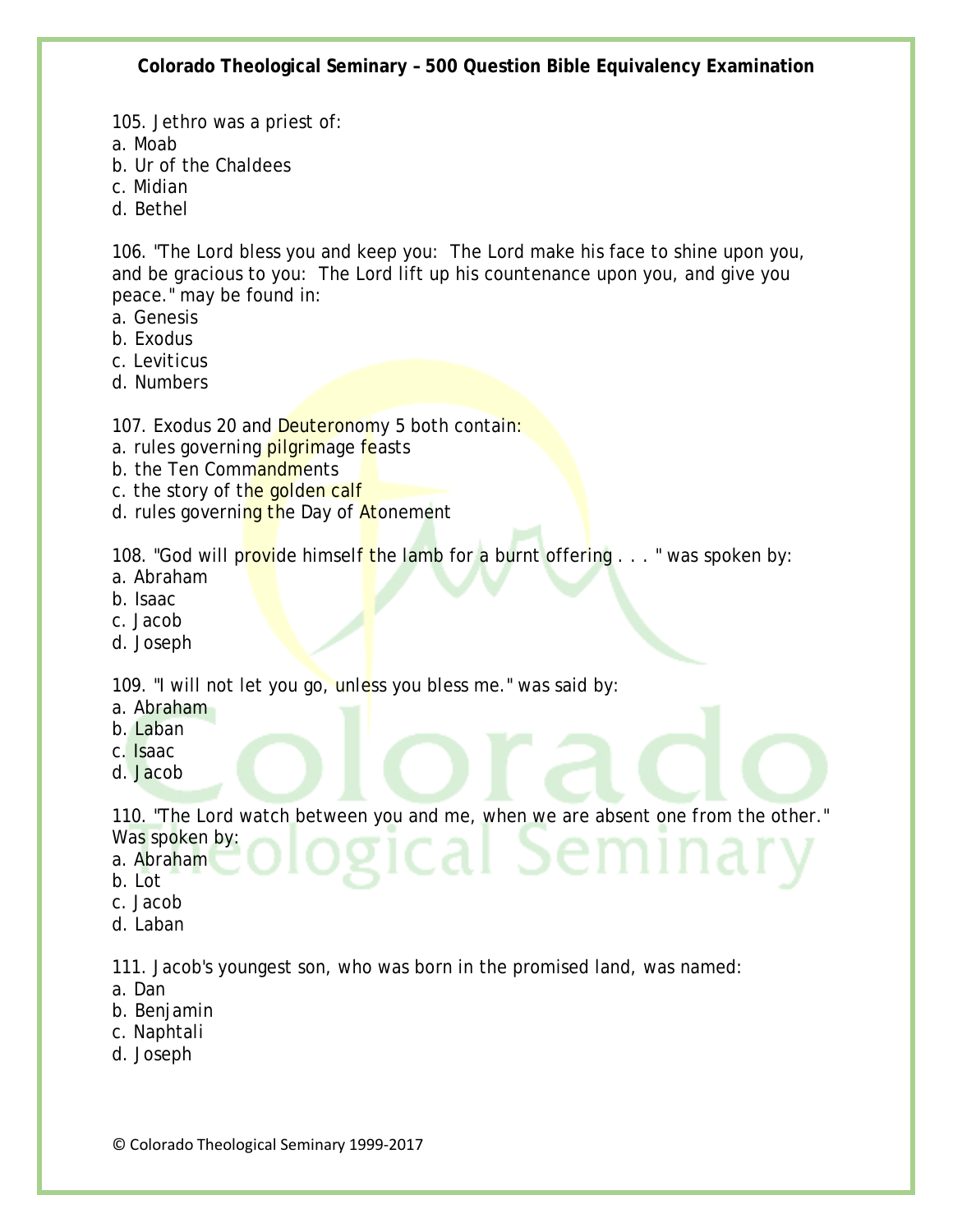112. To what subject are the first seven chapters of Leviticus devoted?

- a. sexual offenses
- b. the priesthood
- c. ritual offerings
- d. laws concerning purity

113. Who told Moses to choose "able men" to help ease the burden of his responsibilities?

- a. Yahweh
- b. Aaron
- c. Jethro
- d. Miriam

114. Yahweh denied Moses permission to accompany the Israelites into the promised land because Moses had:

a. failed to give satisfactory credit to Yahweh for causing water to spring from a rock.

- b. fathered children who were unfaithful to Yahweh.
- c. allowed the Israelites to intermarry with pagans and to worship foreign gods.
- d. failed to follow Yahweh's instructions concerning the building of the tabernacle.

115. Which individual was allowed to enter the promised land?

- a. Miriam
- b. Jethro
- c. Joshua
- d. Aaron

116. Abraham purchased a field in Machpelah for use as:

- a. an inheritance gift for Isaac
- b. a burial place for Sarah
- c. barter when trading for livestock
- d. a place to build an altar to Yahweh

117. From which book comes the saying, "You shall love your neighbor as yourself?"

a. Exodus

b. Leviticus

c. Numbers

d. Deuteronomy

118. The story of the Israelite defeat of Canaan is narrated in:

- a. Joshua
- b. Judges
- c. 1 Samuel
- d. 2 Samuel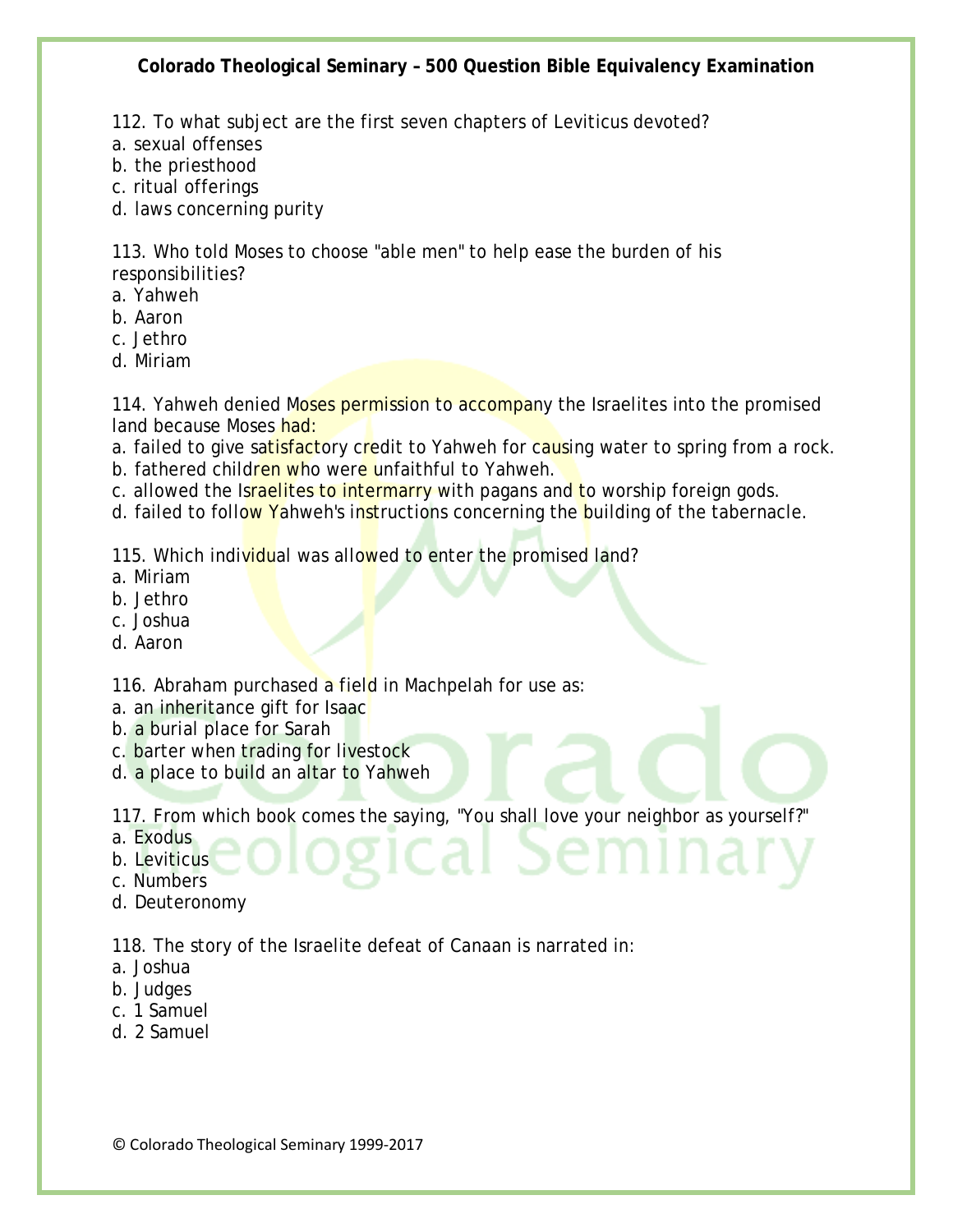119. "No man shall be able to stand before you all the days of your life; as I was with Moses, so I will be with you; I will not fail you or forsake you." was said by God to:

- a. Joshua
- b. Deborah
- c. Samson
- d. Gideon

120. In the Book of Esther, Mordecai draws the wrath of whose fury?

- a. Ahasuerus
- b. Vashti
- c. Haman
- d. Hegai

121. "Sun, stand thou still at Gibeon." This was said by:

- a. Jephthat
- b. Elisha
- c. Moses
- d. Joshua

122. Which tribe of Israel received cities within the territories of others?

- a. Ephraim
- b. Levi
- c. Judah
- d. Benjamin

123. Joshua gathered the tribes of Israel to Shechem to:

- a. make a covenant with them.
- b. establish a religious ritual.
- c. begin a census.
- d. conscript the men for his army.

124. " . . . choose this day whom you will serve . . . " was said by:

- a. Gideon
- b. Joshua
- c. Deborah
- d. Samson

125. "And the people of Israel did what was evil in the sight of the Lord and served the Baals; and they forsook the Lord, the God of their fathers . . . " This comment is typical of:

ical Seminar

- a. 1 Samuel
- b. 2 Samuel
- c. Joshua
- d. Judges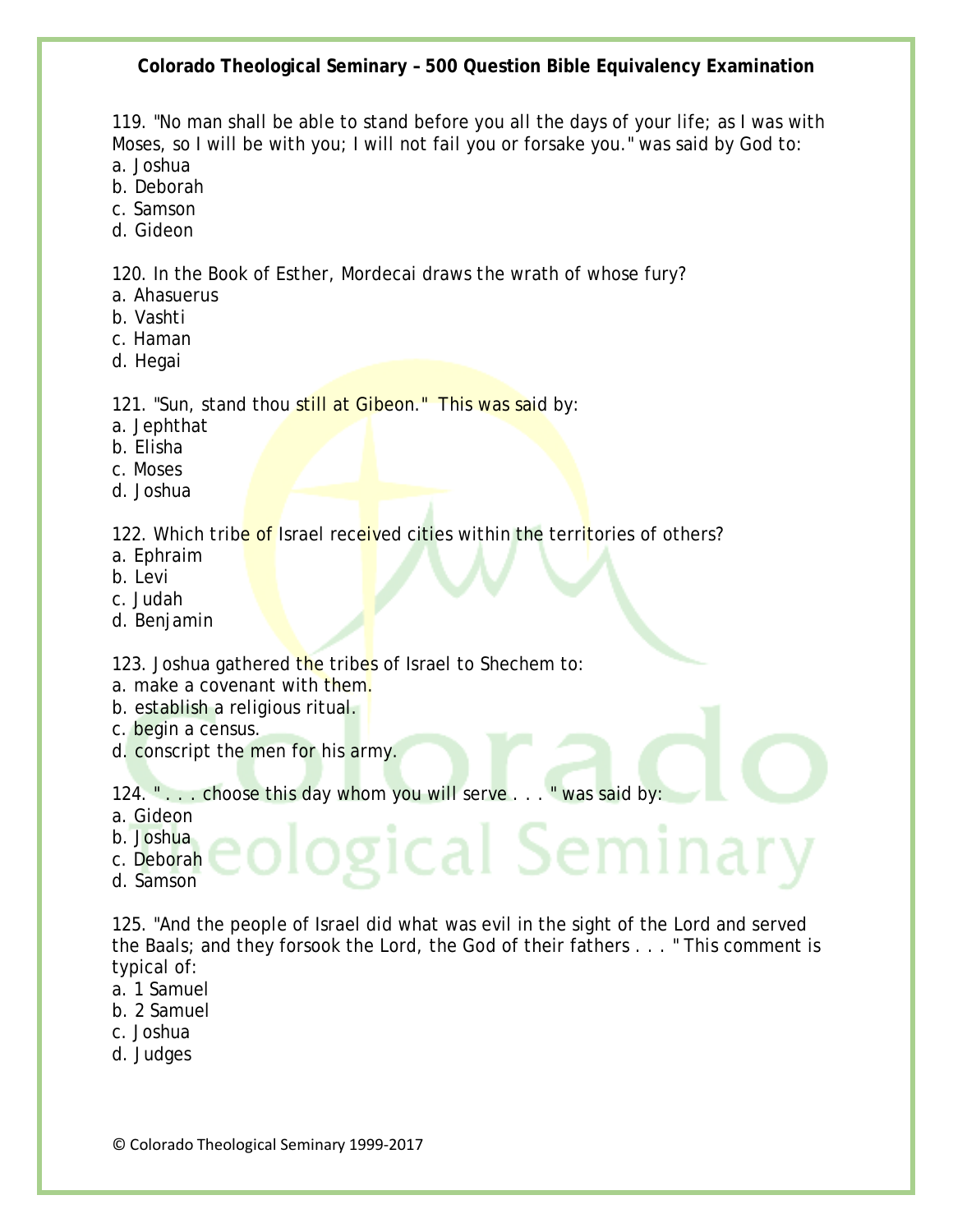126. She directed a battle fought by certain tribes against the Canaanites.

- a. Deborah
- b. Jael
- c. Miriam
- d. Vashti

127. The Canaanite command defeated by Barak was

- a. Anak
- b. Sisera
- c. Ehud
- d. Cushen

#### 128. The duties of a next of kin figure strongly in what book?

- a. Judges
- b. Esther
- c. Ruth
- d. 1 Kings

129. Eli, Abiathar, and Zadok were all:

- a. Judges
- b. Kings
- c. Military leaders
- d. Priests

130. Why did David refuse to take Saul's life when he had a chance?

- a. David did not believe in killing
- b. David had great respect for Saul's son, Jonathan.
- c. Saul was the Lord's anointed.
- d. David felt obligated to Saul for his past generosity.

131. Hiram was most closely associated with:

- a. Babylon
- b. Israel
- c. Judah
- d. Tyre

132. "When Israel was a child, I loved him, and out of Egypt I called my son." is a quotation from which book?

ical Ser

- a. Hosea
- b. Joel
- c. Amos
- d. Zephaniah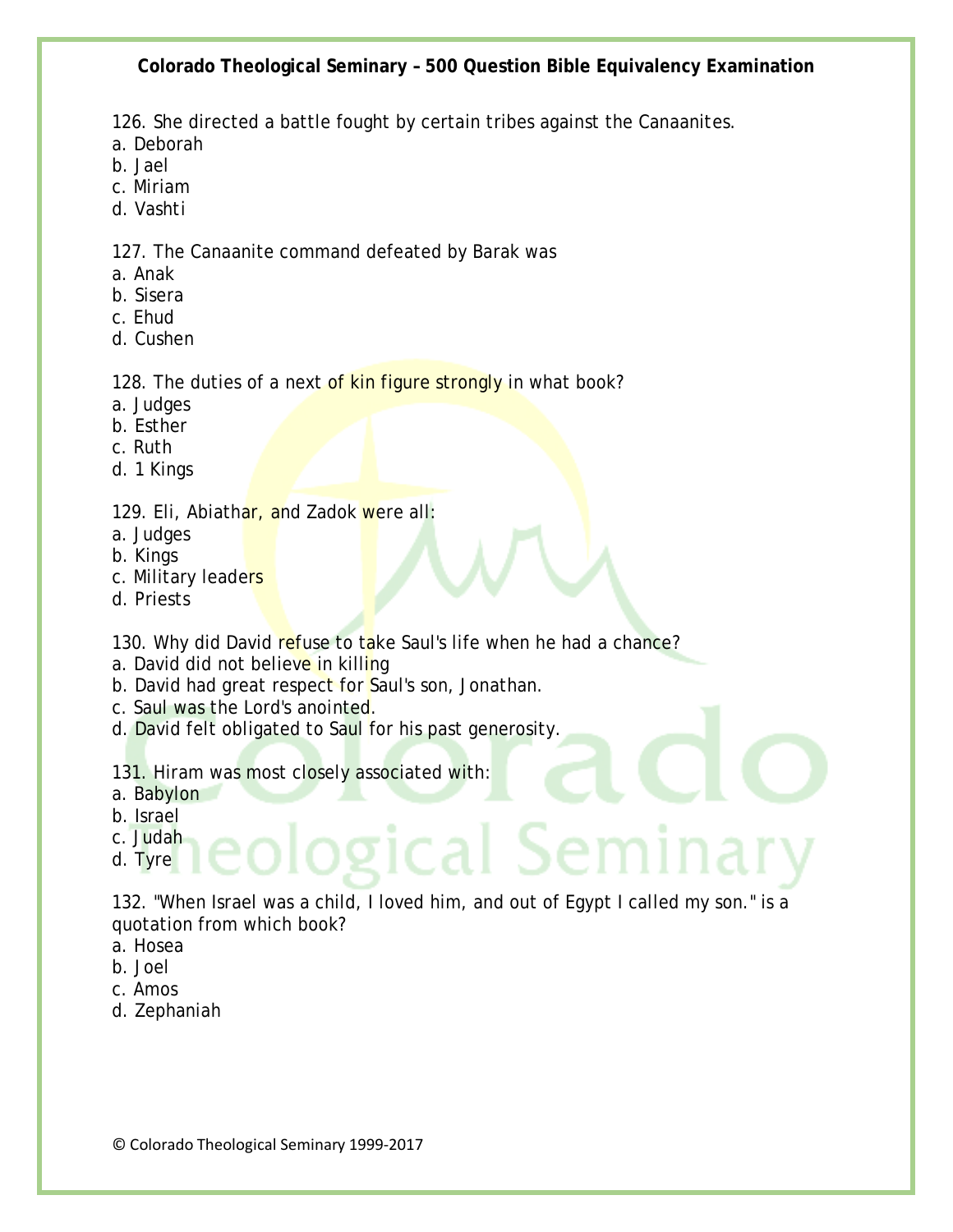133. Which prophetic book develops its main themes around the imagery of marriage between God and Israel?

- a. Isaiah
- b. Zechariah
- c. Hosea
- d. Amos

134. Which prophet spoke the words of promise cited in Acts 2, " . . . I will pour out my spirit on all flesh."?

- a. Zechariah
- b. Micah
- c. Joel
- d. Hosea

135. Which prophet identified himself as from "among the shepherds"?

- a. Amos
- b. Habakkuk
- c. Zephaniah
- d. Obadiah

136. Who named his children "Not pitied" and "Not my people" at birth as signs of his message from God to Israel?

- a. Hosea
- b. Isaiah
- c. Jeremiah
- d. Ezekiel

137. Which prophet justified his behavior by saying: " . . . I knew that thou art a gracious God and merciful, slow to anger, and abounding in steadfast love, and repentest of evil."?

- a. Micah
- b. Nahum
- c. Jonah
- d. Joel

138. Which prophet declared: "Hear this, you who trample upon the needy, and bring the poor of the land to an end, saying, 'When will the new moon be over . . . that we may buy the poor for silver and the needy for a pair of sandals, and sell the refuse of the wheat?'"?

- a. Micah
- b. Amos
- c. Obadiah
- d. Malachi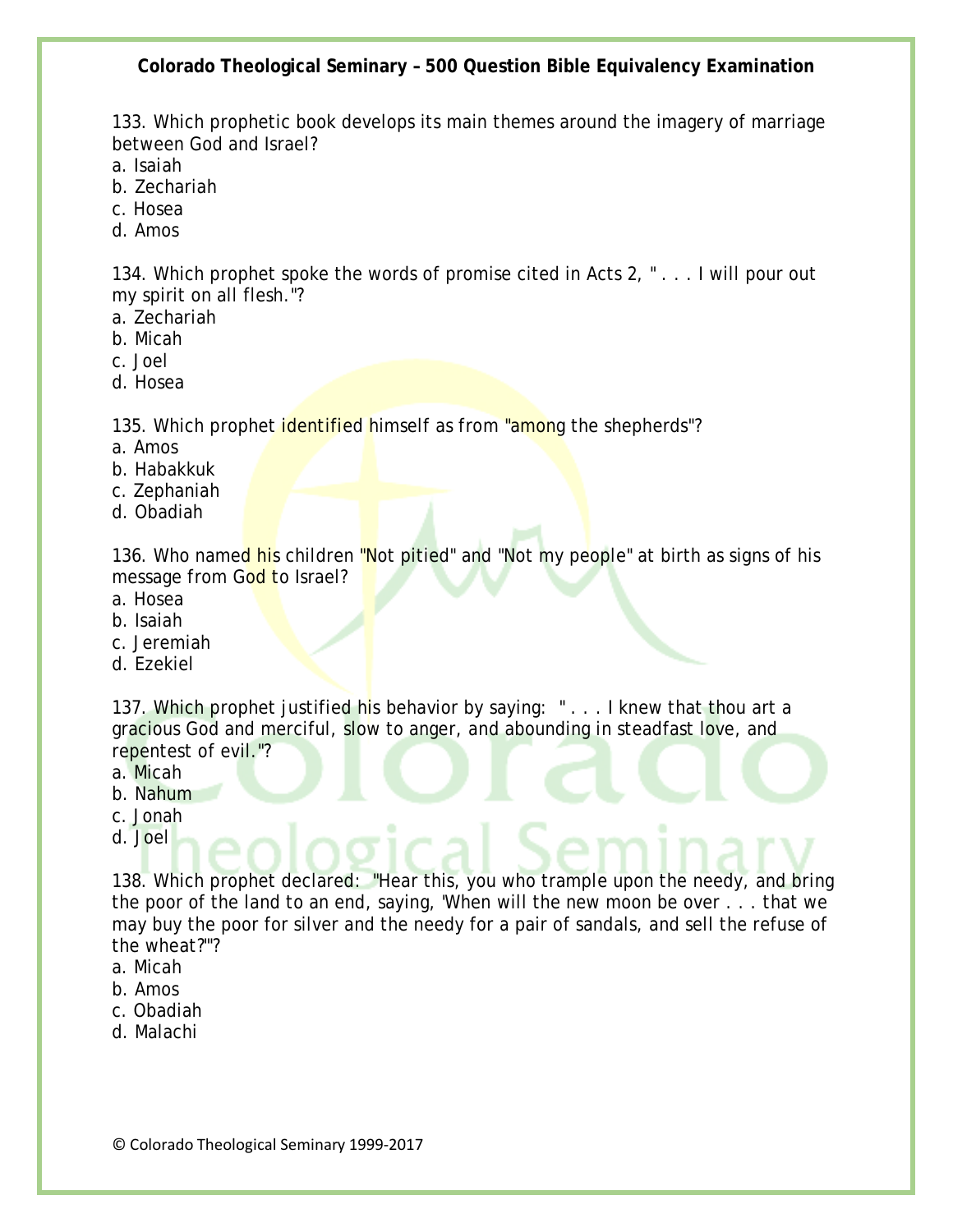139. Which two prophets proclaimed that in the future "the mountain of the house of the Lord shall be established as the highest of the mountains . . . and peoples shall flow to it, and many nations shall come...?

a. Hosea and Jeremiah

b. Micah and Isaiah

- c. Amos and Hosea
- d. Haggai and Zechariah

140. Which prophet said, "I will take my stand to watch, and station myself on the tower, and look forth to see what he will say to me, and what I will answer concerning my complaint."?

- a. Zephaniah
- b. Zechariah
- c. Joel
- d. Habakkuk

141. When some of the people exiled to Babylon had returned to Jerusalem during the Persian period, who urged them to rebuild the temple?

- a. Johan
- b. Malachi
- c. Haggai
- d. Micah

142. Which prophetic book is, in its entirety, an oracle concerning Nineveh?

- a. Jonah
- b. Nahum
- c. Habakkuk
- d. Zephaniah

143. Which prophetic book envisions a future in which "your sons and daughters shall prophecy, your old men shall dream dreams, and your young men shall see visions."? a. Joel

gical Semina

- b. Haggai
- c. Zechariah
- d. Malachi

144. The immanent approach of "the great day of the Lord" is a major theme in which prophetic book?

- a. Nahum
- b. Habakkuk
- c. Zephaniah
- d. Haggai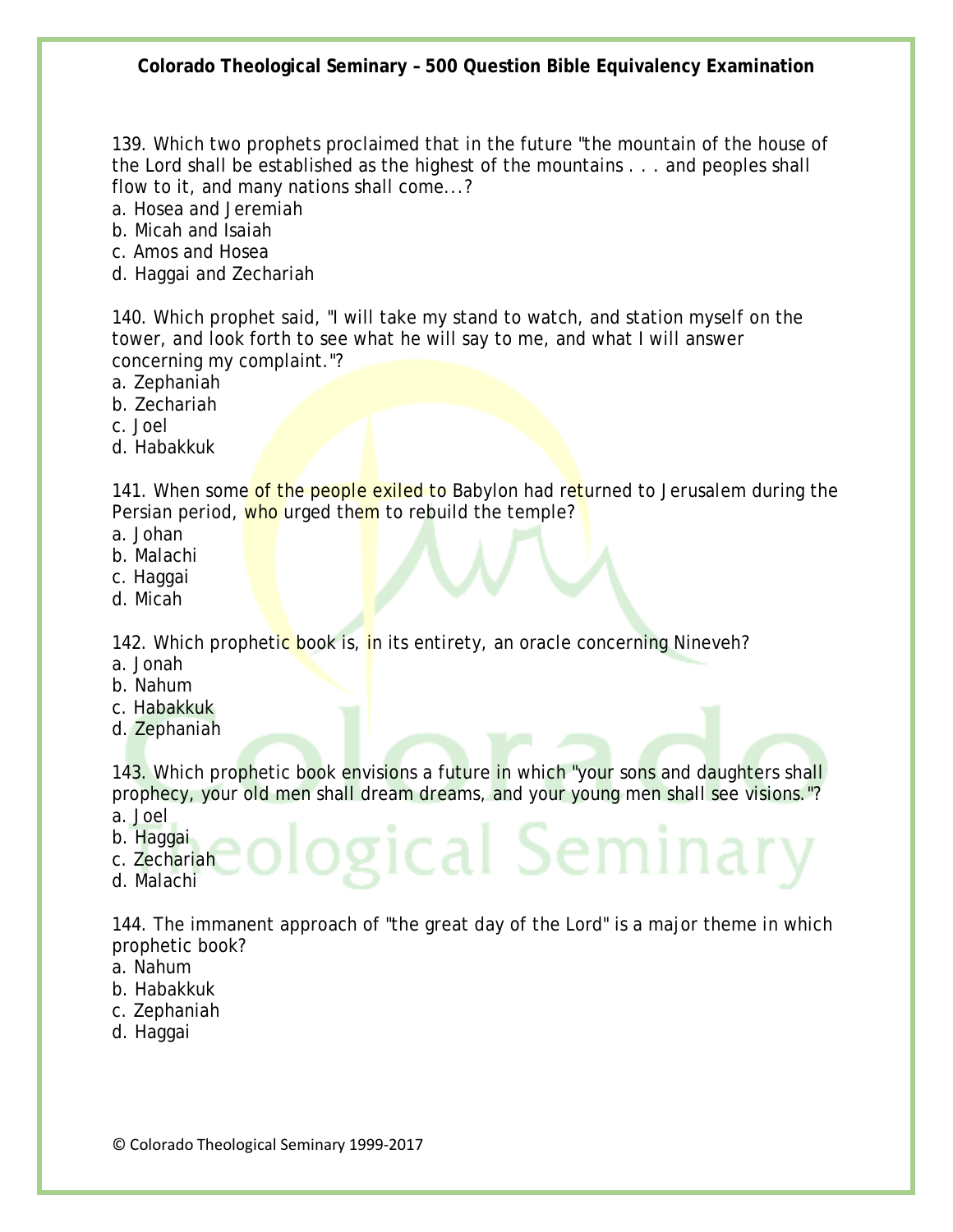145. Ahaz's response to the Lord's demand to ask for a sign "deep as Sheol or high as heaven" in Isaiah 7 is:

- a. to refuse to ask for a sign.
- b. to request a sign.
- c. to challenge Isaiah.
- d. to walk away in anger.

146. Maher-shalal-hash-baz is:

- a. a priest of Assyria against whom Isaiah contended
- b. the son of Baladan, king of Babylon
- c. Isaiah's son
- d. one who cried for the destruction of Samaria

147. As predicted to Hezekiah by Isaiah, Sennacherib, king of Assyria, died:

- a. in the siege of Jerusalem
- b. by the same illness that threatened Hezekiah
- c. by the sword in his own land
- d. by a fall from his horse

148. "Behold my servant, whom I uphold, my chosen, in whom my soul delights; I have put my spirit upon him, he will bring forth justice to the nations." is found in:

- a. Isaiah 9
- b. Isaiah 24
- c. Isaiah 42
- d. Isaiah 56

149. "For I know that my redeemer lives . . . " is found in:

- a. Job
- b. Psalms
- c. Proverbs
- d. Ecclesiastes

150. "Behold, how good and pleasant it is when brothers dwell in unity!" is found in:

- a. Job
- b. Psalms
- c. Proverbs
- d. Ecclesiastes

151. "A good wife who can find? She is far more precious than jewels." is found in:

- a. Psalms
- b. Ecclesiastes
- c. Job
- d. Proverbs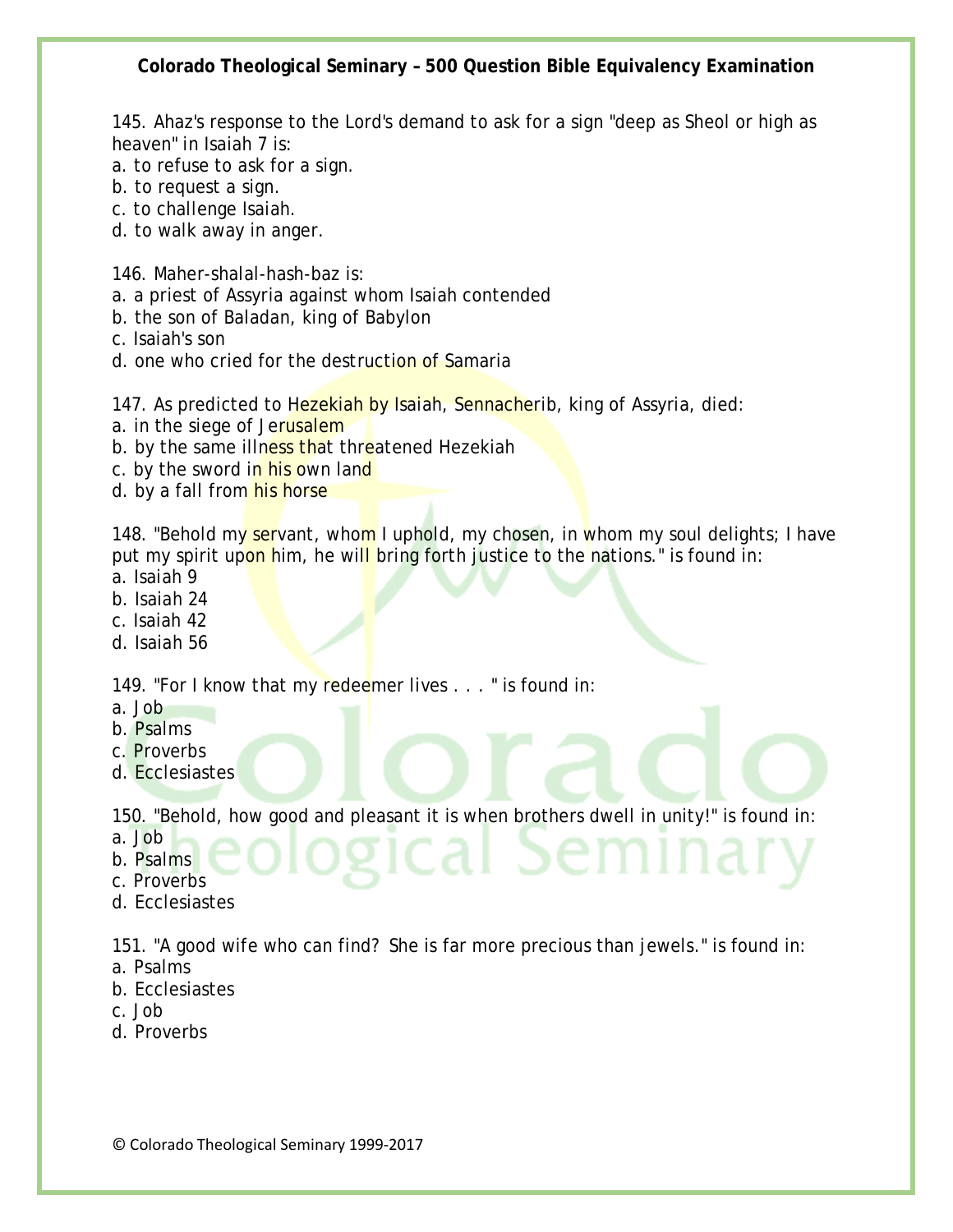152. "I am a rose of Sharon, a lily of the valleys." is found in:

a. Job

- b. Ecclesiastes
- c. Proverbs
- d. Song of Solomon

153. One of the themes of Psalm 91 is:

- a. the futility of life
- b. the importance of Zion
- c. the power and protection of God
- d. the law of God

154. Psalm 51 begins as follows:

- a. "The almighty God, the Lord speaks . . ."
- b. "Have mercy upon me, O God, according to they steadfast love."
- c. "Make a joyful noise to God."
- d. "The Lord reigns, he is robed with majesty."

155. "Out of the depths have I cried to you, O Lord!" is found in:

- a. Job
- b. Psalms
- c. Proverbs
- d. Ecclesiastes

156. Eliphaz, Bildad, and Zophar appear in the book of:

- a. Ecclesiastes
- b. Psalms
- c. Song of Solomon
- d. Job

157. "Blessed is every one who fears the Lord, who walks in his ways!" is found in:

- a. Job
- b. Psalms
- c. Proverbs
- d. Ecclesiastes

158. "By the waters of Babylon, there we sat down and wept . . . " is followed in the Biblical text by what line:

zical Semi

- a. "why do the nations conspire and the people plot in vain?"
- b. "sing us one of the songs of Zion."
- c. "I have set my king in Zion."
- d. "when we remembered Zion."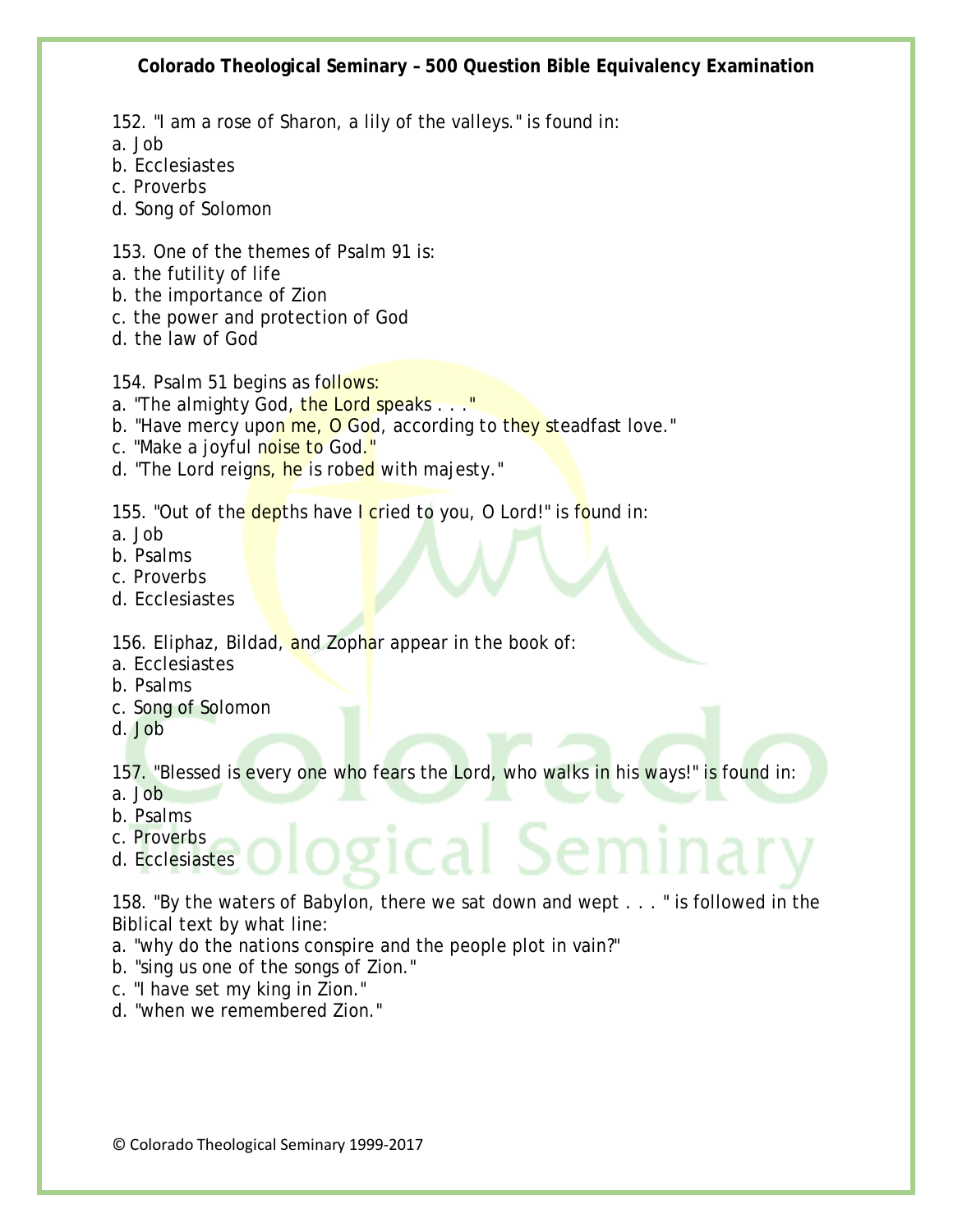159. "God is our refuge and strength . . . " is followed in the Biblical text by what line?

- a. "but man that is born of woman is of few days."
- b. "a very present help in trouble."
- c. "now let us go into the house of the Lord."
- d. "my help comes from the Lord, who made heaven and earth."

160. "Let the day perish wherein I was born and the night which said, 'A manchild is conceived.'" is found in:

- a. Job
- b. Ecclesiastes
- c. Psalms
- d. Proverbs

161. "A wise son makes a glad father, but a foolish son is a sorrow to his mother." is found in:

- a. Job
- b. Psalms
- c. Proverbs
- d. Ecclesiastes

162. The passerby forced to carry Jesus' cross was:

- a. Simon of Cyrene
- b. Joseph of Arimathea
- c. Lazarus of Bethany
- d. Caiaphas of Jerusalem

163. Jesus was arrested in the:

- a. courtyard of the temple
- b. home of Mary and Martha
- c. garden of Gethsemane
- d. upper room

164. According to the Gospel of Matthew, when Jesus called him to be a disciple,

- Matthew was a:
- a. fisherman
- b. shepherd
- c. tax collector
- d. teacher

165. The two who appeared talking with Jesus when he was transfigured were:

- a. Jacob and David
- b. Abraham and Jacob
- c. Elias and Isaiah
- d. Moses and Elijah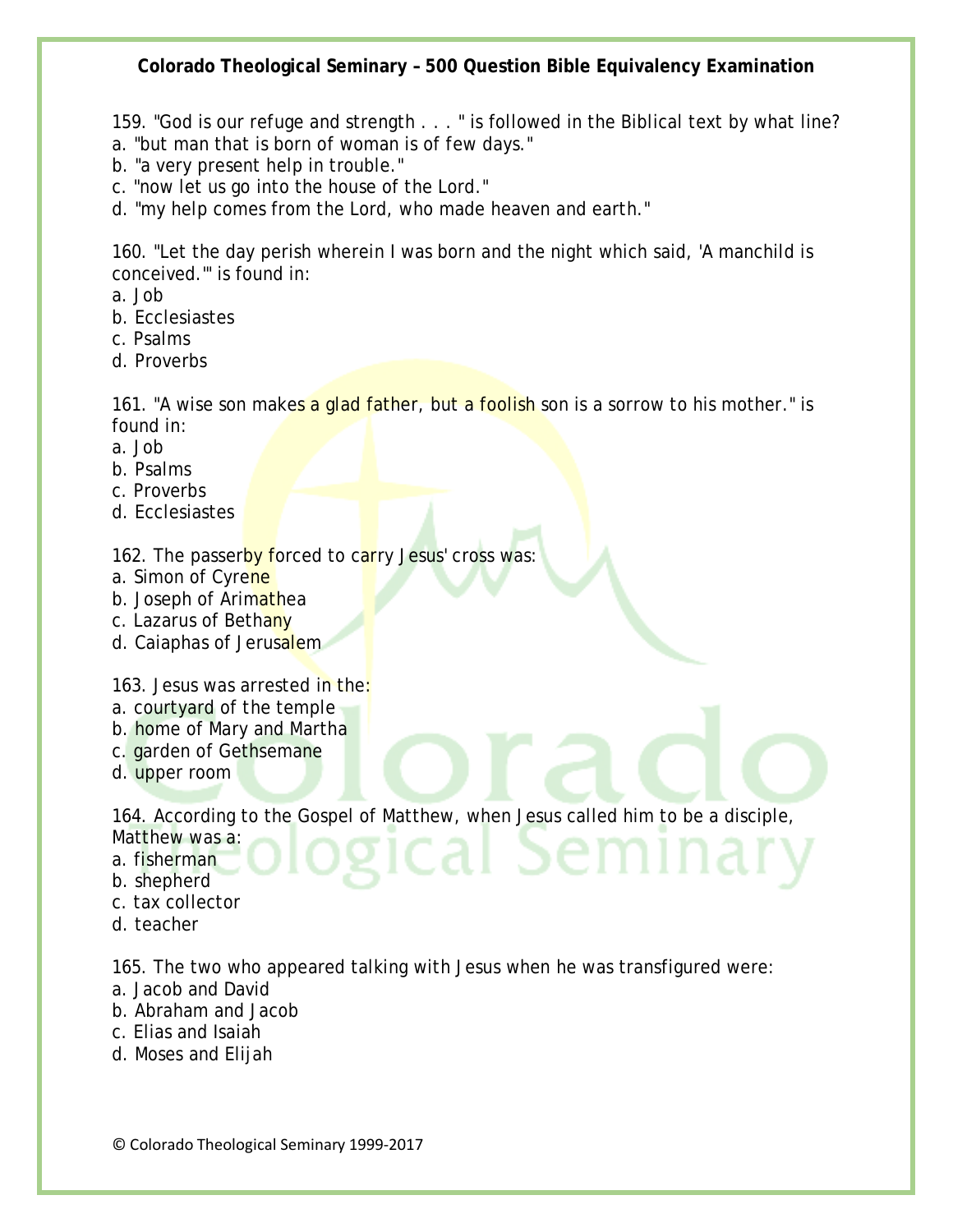166. Jesus was baptized in the:

- a. Sea of Galilee
- b. Dead Sea
- c. Jordan River
- d. Mediterranean Sea

167. In the Gospel of Luke, who prayed, "God, I thank thee that I am not like other men!"?

- a. samaritan
- b. sadducee
- c. pharisee
- d. publican

168. In the Nazareth synagogue, Luke reports that Jesus read from the book of Isaiah:

- a. "The Spirit of the Lord is upon me."
- b. "All we like sheep have gone astray."
- c. "Seek the Lord while he may be found."
- d. "Harken to me, you who pursue deliverance."

169. According to the Gospel of Luke, the mother of John the Baptist was:

- a. Elizabeth
- b. Anna
- c. Joanna
- d. Martha

170. According to Matthew, Mark, and Luke, immediately after Jesus was baptized, he:

- a. called the twelve disciples.
- b. went to the wilderness.
- c. returned to Galilee.
- d. returned to Nazareth to tell his family.

171. "Salt of the earth," "Light of the world," and "lilies of the field" occur in:

- a. Jesus' instructions to the seventy
- b. Jesus' instructions to the twelve
- c. Jesus' sermon on the mount
- d. Jesus' teaching after the resurrection

172. The parable of the sower is found in the gospel according to

- a. Matthew
- b. Mark
- c. Luke
- d. All of these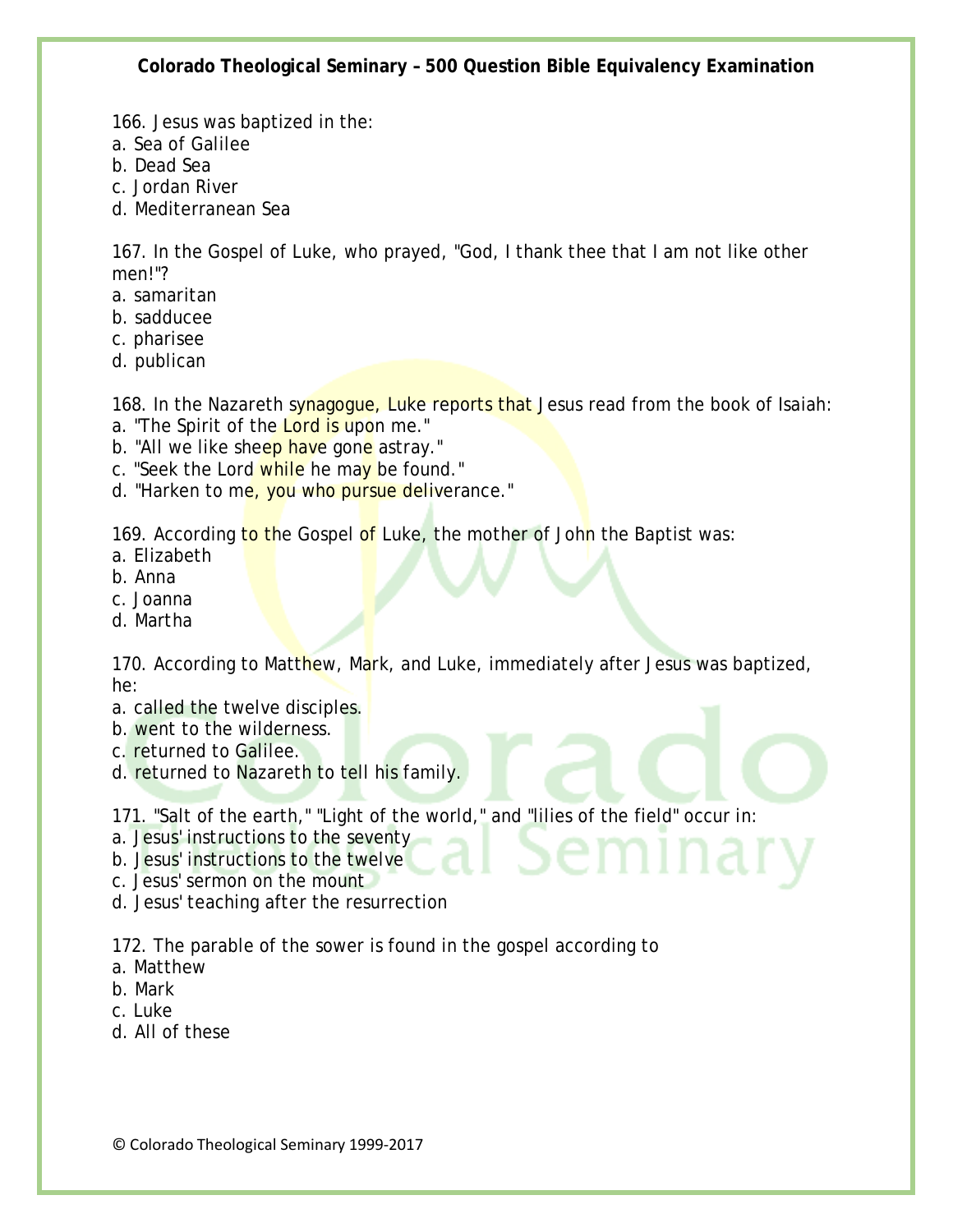173. The parables about the two sons and the lost coin are found in

a. Matthew

b. Mark

c. Luke

d. Mark and Luke

174. Which of the following phrases correctly continues the story beginning with the words, "Behold a woman of the city, who was a sinner . . .

a. came up behind him and touched the fringe of his garment."

- b. began to wet his feet with her tears."
- c. begged him to cast the demon out of her daughter."
- d. put two copper coins into the offering."

175. The closing verse of John's gospel declares:

- a. none should add to take away anything in the book.
- b. Jesus did so many things, the world could not contain all the books reporting them.
- c. anyone who brings back a sinner from error will save his soul from death.
- d. a second book will be written, dealing with the history of the church.

176. In John 1, John the Baptist is introduced as:

- a. a kinsman of Jesus
- b. one from the wilderness
- c. a man sent from God
- d. one of God's prophets

177. The conversation of Jesus with the woman at the well took place in:

- a. Samaria
- b. Judea
- c. Galilee
- d. Idumea

178. When in John 9 Jesus answered the questions concerning the blindness a man had known before Jesus healed him, Jesus declared the man had been blind:

- a. because of his sin
- b. because of his parents' sin
- c. so that others would have sympathy for him
- d. so that the works of God could be seen in him

179. The major theme of chapter 10 of the Gospel of John is about Jesus as the:

- a. bread of life
- b. Son of Man
- c. good shepherd
- d. true vine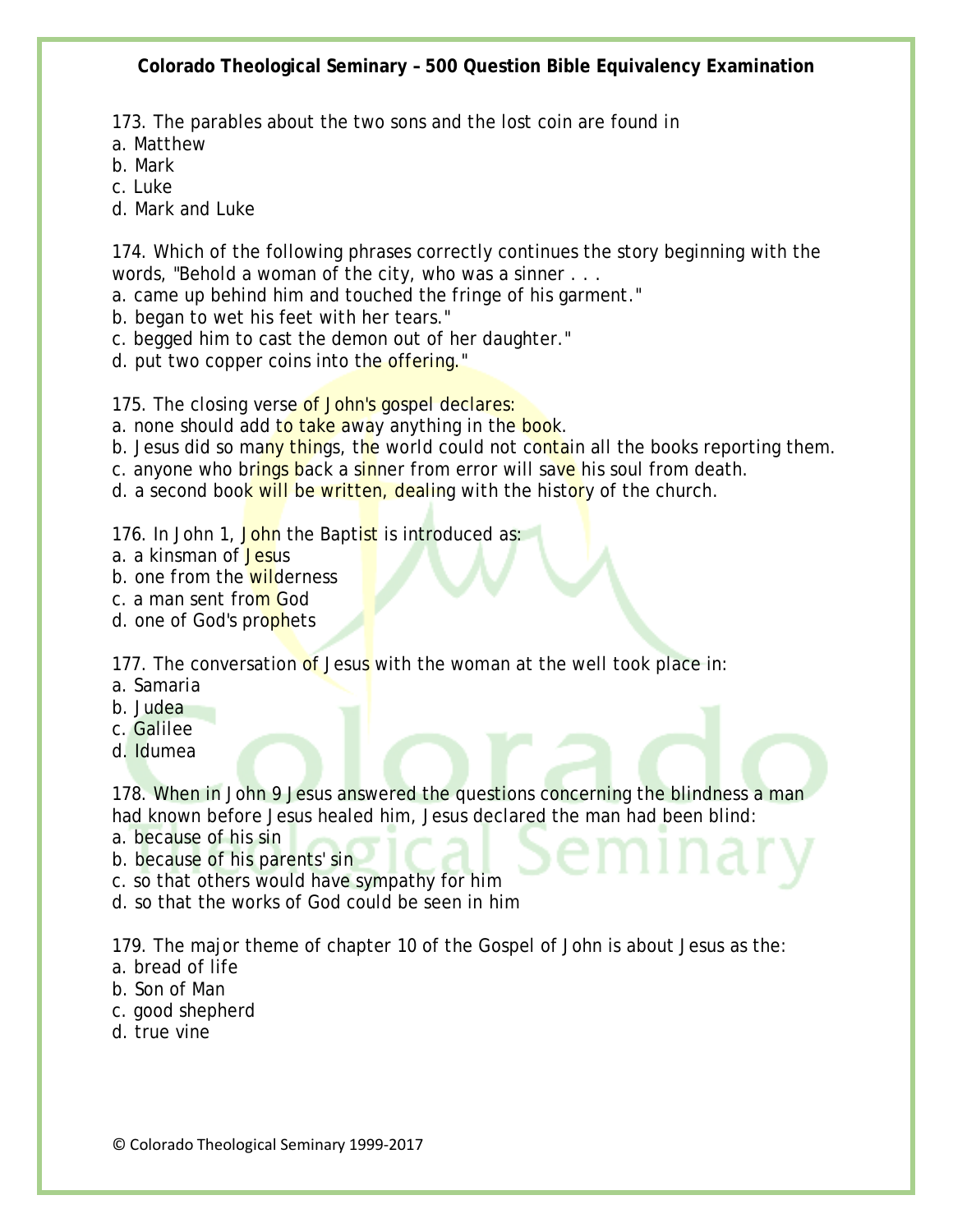180. Which of the following is an essential theme of the First Letter of John?

- a. Election
- b. Creation
- c. Predestination
- d. Love

181. Which event occurs earliest in the Book of Revelation?

- a. giving of seven trumpets
- b. opening of the seven seals
- c. seven angels with seven plagues
- d. vision of Christ with seven messages

182. "A Jew is one who is one inwardly, and real \_\_\_\_\_\_\_\_\_\_ is a matter of the heart, spiritual and not literal." The missing word is:

- a. love
- b. sacrifice
- c. circumcision
- d. conversion

183. Those who speak in a tongue should pray for:

- a. the power to heal
- b. the power to *interpret*
- c. the power to exorcize demons
- d. the power to convert

184. Identify: "We know that in everything God works for good with those who love him, who are called according to his purpose."

- a. Romans 8
- b. 1 Corinthians
- c. Galatians 5
- d. Ephesians 5

185. Which saying is from Paul's letter to the Romans?

a. "So faith, hope, love abide, these three; but the greatest of these is love."

- b. "Now faith is the assurance of things hoped for, the conviction of things not seen."
- c. "Are we to continue in sin that grace may abound?"

d. "See what love the Father has given us, that we should be called children of God, and so we are."

186. "If there is a physical body," Paul says, "there is also \_\_\_\_\_\_\_\_\_\_\_."

- a. a terrestrial body
- b. a spiritual body
- c. a perishable soul
- d. an immortal soul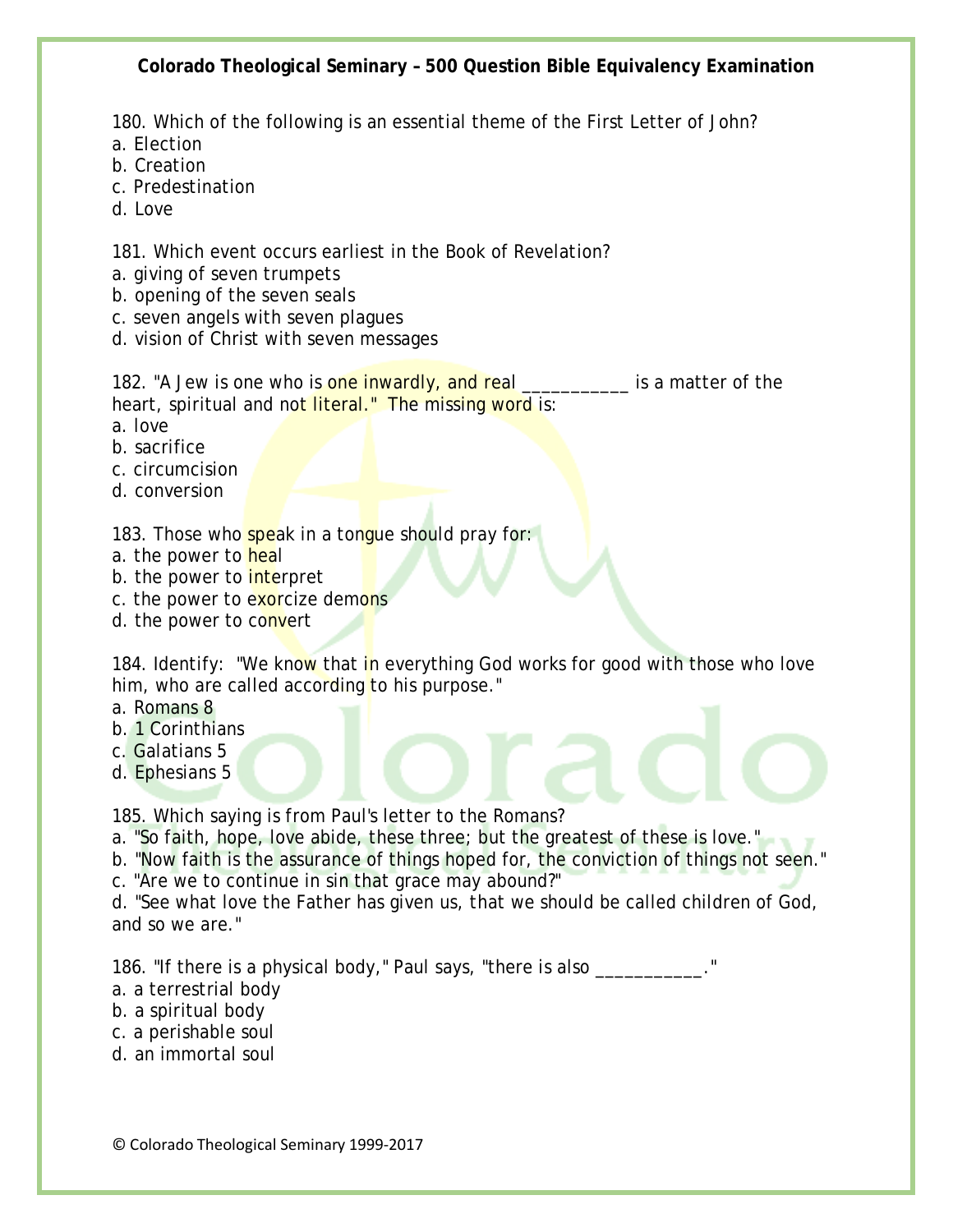187. Paul's counsel not to marry if one is not already married is from:

- a. Galatians
- b. 1 Corinthians
- c. Ephesians
- d. Romans

188. Paul besought the Lord three times to remove his thorn in the flesh; and received the response:

- a. "You will inherit a spiritual body."
- b. "You must not boast about it."
- c. "My grace is sufficient for you."
- d. "Are you not willing to drink from this cup?"

189. One of the key questions posed to Paul which he seeks to answer in I Thessalonians is:

- a. what to do about the divisions of the church.
- b. what about the secret teachings of Jesus.
- c. what about Christians who have died.
- d. what should be done about Judaizers.

190. That the Day of the Lord will come like a thief in the night is from Paul's letter to:

- a. I Thessalonians
- b. Romans
- c. Colossians
- d. Ephesians

191. Paul said:

- a. "For me to live is Christ, and to die is gain."
- b. "I have been crucified with Christ."
- c. "If I must boast, I will boast of the things that show my weakness."
- d. all of the above.

192. At their trial after they had healed a lame man, Peter and John defended themselves with the claim that the man was healed

- a. by the name of Jesus Christ
- b. by speaking in tongues
- c. through the power given them by God
- d. through the power of the Holy Spirit

193. Peter's accusation to Ananias and Sapphira (who sold property while keeping back some of the proceeds) was that they

- a. were filled with new wine
- b. lied to God
- c. dishonored the name of Jesus
- d. lied to Peter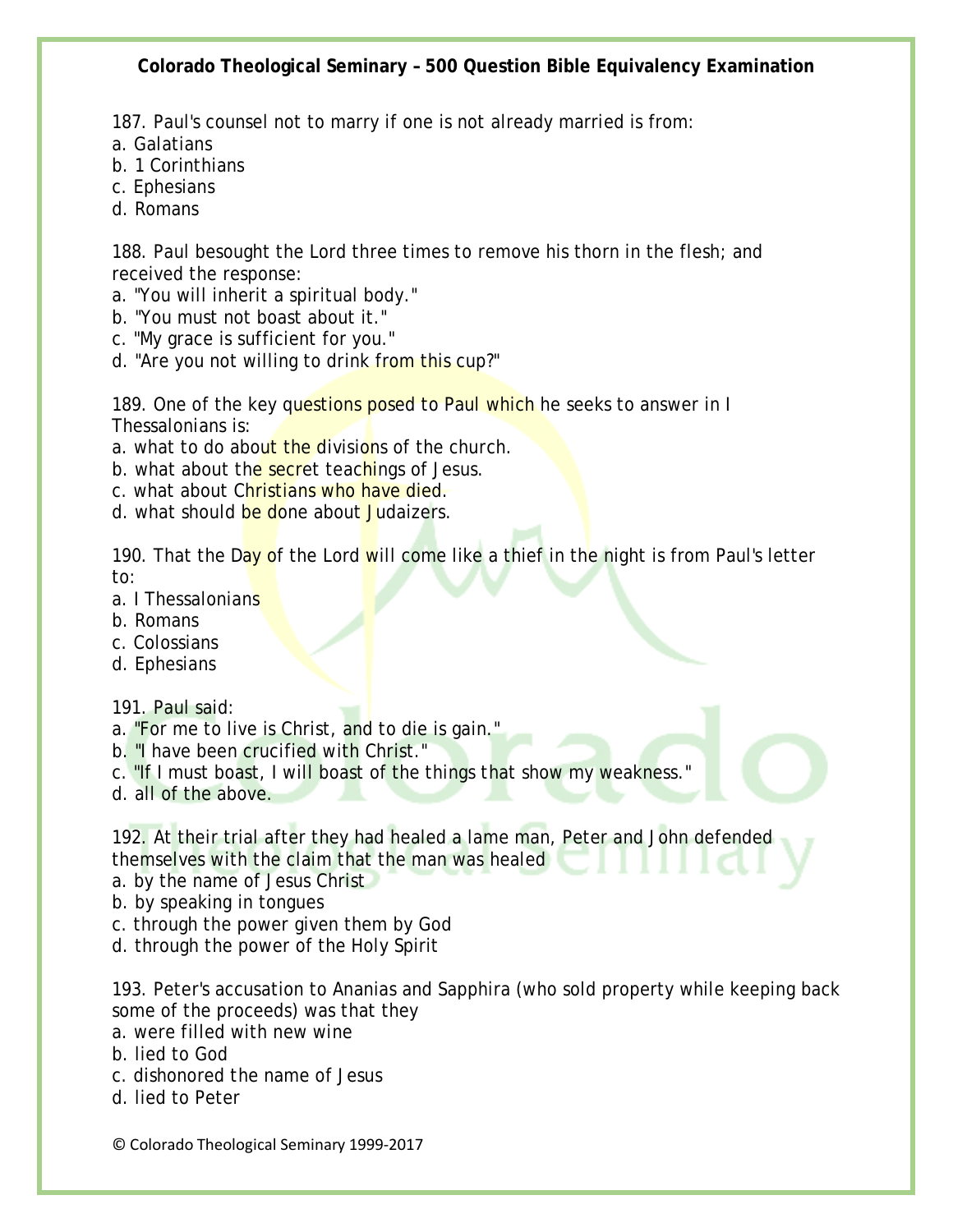- 194. Peter's visit to Cornelius in Caesarea concerned the
- a. stoning of Stephen
- b. Gentiles receiving the word of God
- c. the appointment of a new disciple
- d. the preaching of the Gospel

195. When the residents of Lystra thought Barnabas was Zeus and Paul was Hermes, Barnabas and Paul

- a. tore their garments and delivered a speech.
- b. left the city immediately.
- c. exhorted the local magistrate to calm the crowd.
- d. refused to acknowledge they understood the local tongue.

196. The riot led by the silversmiths took place in

- a. Ephesus
- b. Lystra
- c. Caesarea
- d. Athens

197. "For the wages of sin is death, but the free gift of God is eternal life in Christ Jesus our Lord." **is found in** 

- a. I Corinthians
- b. Philippians
- c. Romans
- d. Ephesians

198. The priest of the most high God was:

- a. Levi
- b. Aaron
- c. Moses
- d. Melchizedek

199. "If you really fulfill the royal law according to the Scripture, 'You shall love your neighbor as yourself,' you do well . . . for whoever keeps the whole law but fails in one point has become guilty of it all." is found in:

- a. Titus
- b. James
- c. I Peter
- d. II John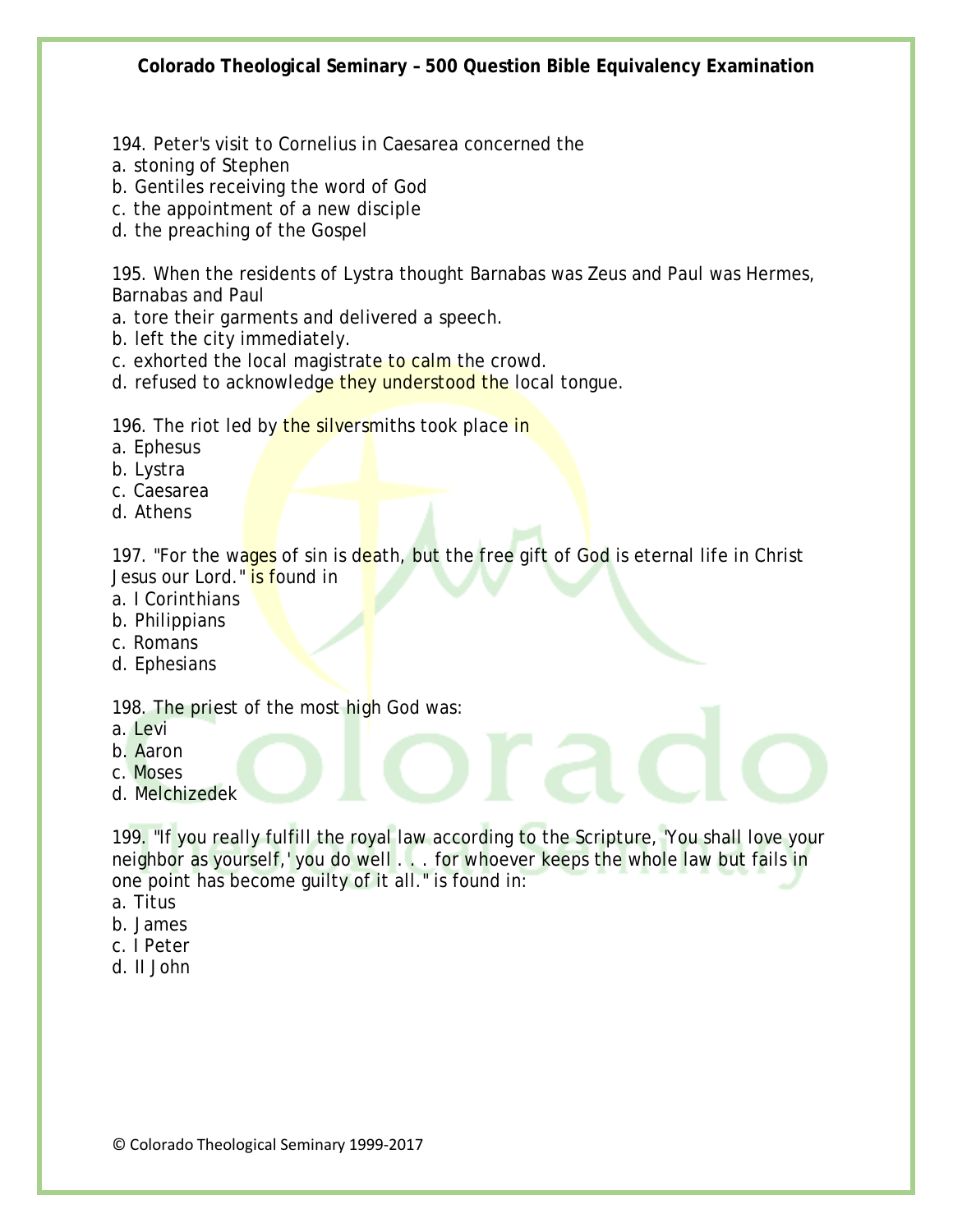200. "Come unto him, to that living stone, rejected by men but in God's sight chosen and precious; and like living stones be yourselves built into a spiritual house, to be a holy priesthood . . . " is found in:

a. Ephesians

- b. Jude
- c. I Peter
- d. II Peter

201. What did Jacob call the place where "he took the stone which he had put under his head and set it up for a pillar"?

- a. Bethel
- b. Beersheba
- c. Haran
- d. Shechem

202. What was found in Benjamin's sack of grain?

- a. extra grain
- b. a silver cup
- c. money
- d. clothing

203. What do the laws of cleanliness in Leviticus forbid the people to eat?

- a. the blood of fowl and animals
- b. animal fat
- c. flesh that touches anything unclean
- d. all of the above

204. In what way was Miriam punished for speaking against Moses?

- a. she was declared unclean
- b. she was banished from the camp
- c. she was removed from her leadership position
- d. she contracted leprosy

205. The conversation between Eve and the serpent focuses on the issue of:

- a. apples
- b. covenant
- c. death
- d. tilling the soil

206. Marked by God, dwelt in the land of Nod east of Eden, and built a city called Enoch relate to:

- a. Cain
- b. Noah
- c. Seth
- d. Shem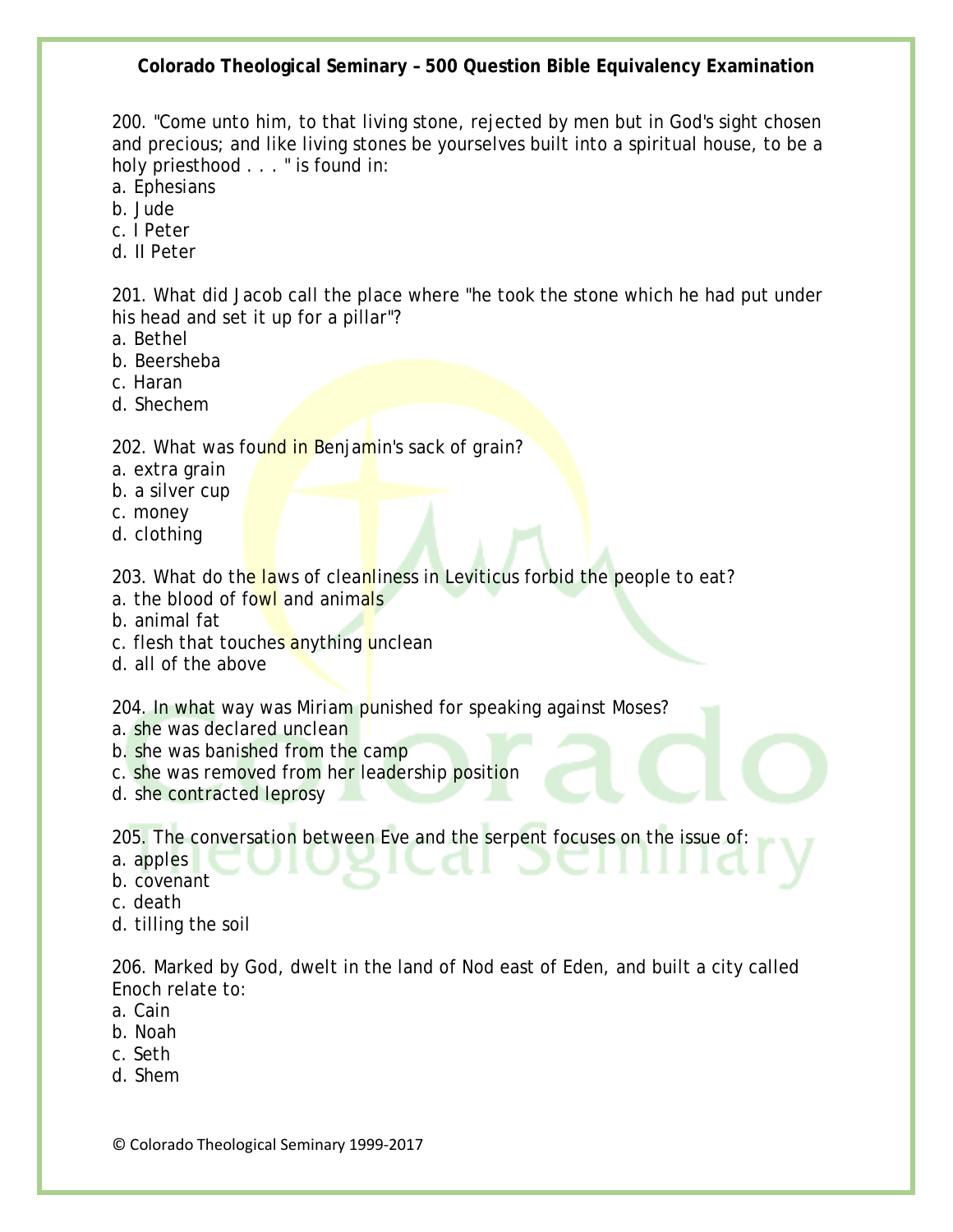207. In the book of Genesis, God's promise of blessing to Abraham follows most closely on the story of:

- a. the flood
- b. the murder of Abel
- c. the sin of Adam and Eve
- d. the tower of Babel

208. The book of Deuteronomy contains all but one of the following:

- a. curses and blessings
- b. Moses' farewell address
- c. the story of the tower of Babel
- d. the account of Moses' death and burial

209. Abraham and David were both closely associated with:

- a. Nineveh
- b. Hebron
- c. Jericho
- d. Peniel

210. Moses' call to lead his people out of Egypt came while he was:

- a. on a trip for the Pharaoh
- b. in Egypt
- c. keeping the flock for a Midianite priest
- d. working in the forest
- 211. Jethro:
- a. counseled Moses to appoint able men to help him decide legal cases
- b. brought unacceptable sacrifices to the LORD
- c. complained because he had no meat in the wilderness
- d. led a revolt against Moses in the wilderness

212. When Moses delayed coming down from Sinai:

- a. Aaron waited patiently
- b. the people made a molten calf
- c. Aaron made a molten calf
- d. the people began to leave

213. In Leviticus, the priestly line is established with the consecration of:

cal Seminary

- a. Eli
- b. Abiathar
- c. Zadok
- d. Aaron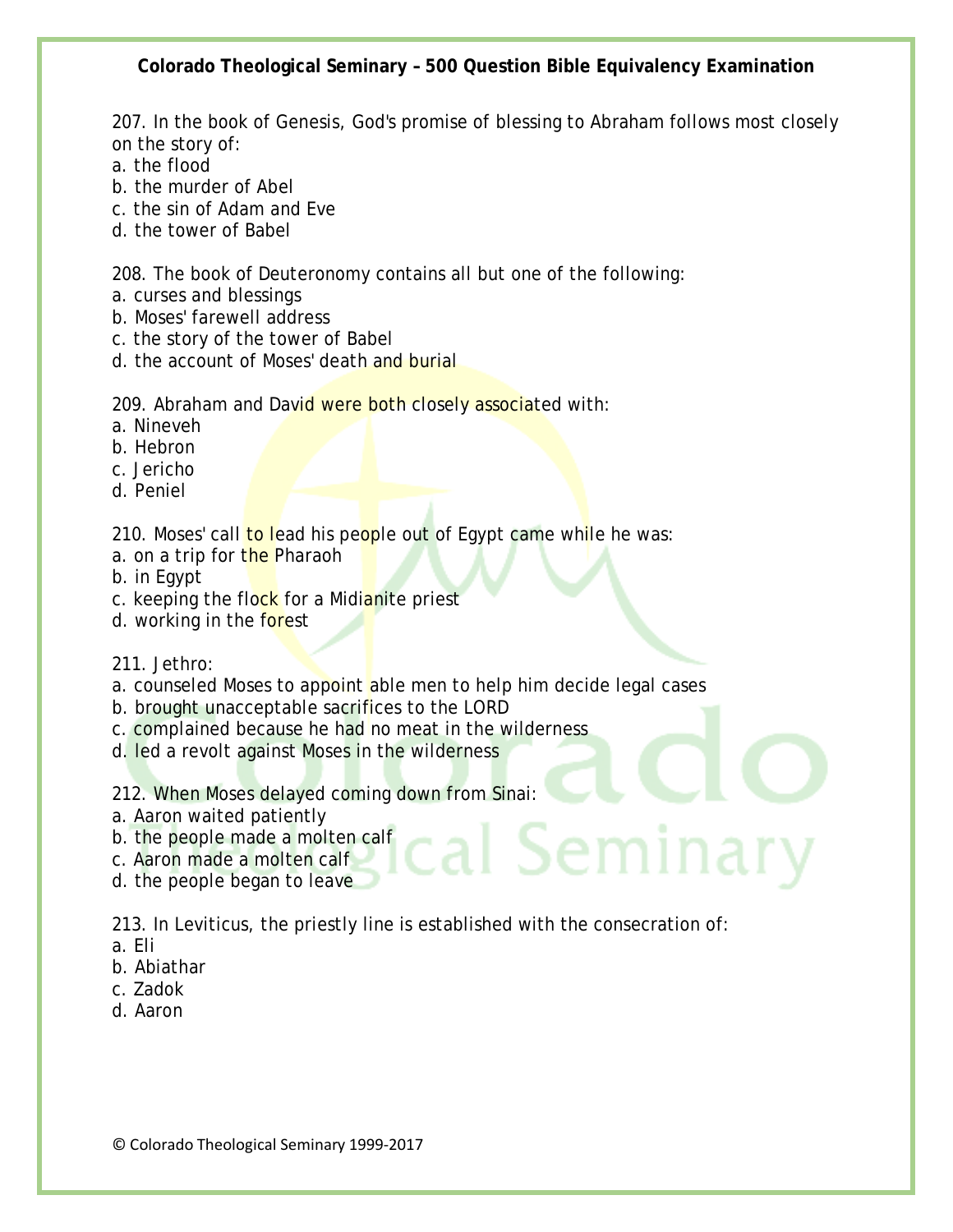214. References to Melchizedek, King of Salem, in the Epistle to the Hebrews presume a story found in:

- a. Genesis
- b. Exodus
- c. Leviticus
- d. Numbers

215. The care of the tabernacle was the responsibility of:

- a. The Levites
- b. Korah and his family
- c. Nadab and Abihu
- d. The Reubenites

216. Which tribe was not allotted any territory in Canaan?

- a. Dan
- b. Ephraim
- c. Judah
- d. Levi

217. In which book is Moses told he will not enter the promised land?

- a. Exodus
- b. Leviticus
- c. Numbers
- d. Deuteronomy

218. Which individual was Deborah's general?

- a. Jael
- b. Sisera
- c. Heber
- d. Barak

219. What is the one thing Gideon and his army did not take with them when they attacked the Midianites? cal Semina

- a. trumpets
- b. empty jars
- c. ark of the covenant
- d. torches

220. Which individual sacrificed his daughter in order to keep his vow to God?

- a. Gideon
- b. Jephthah
- c. Micah
- d. Manoah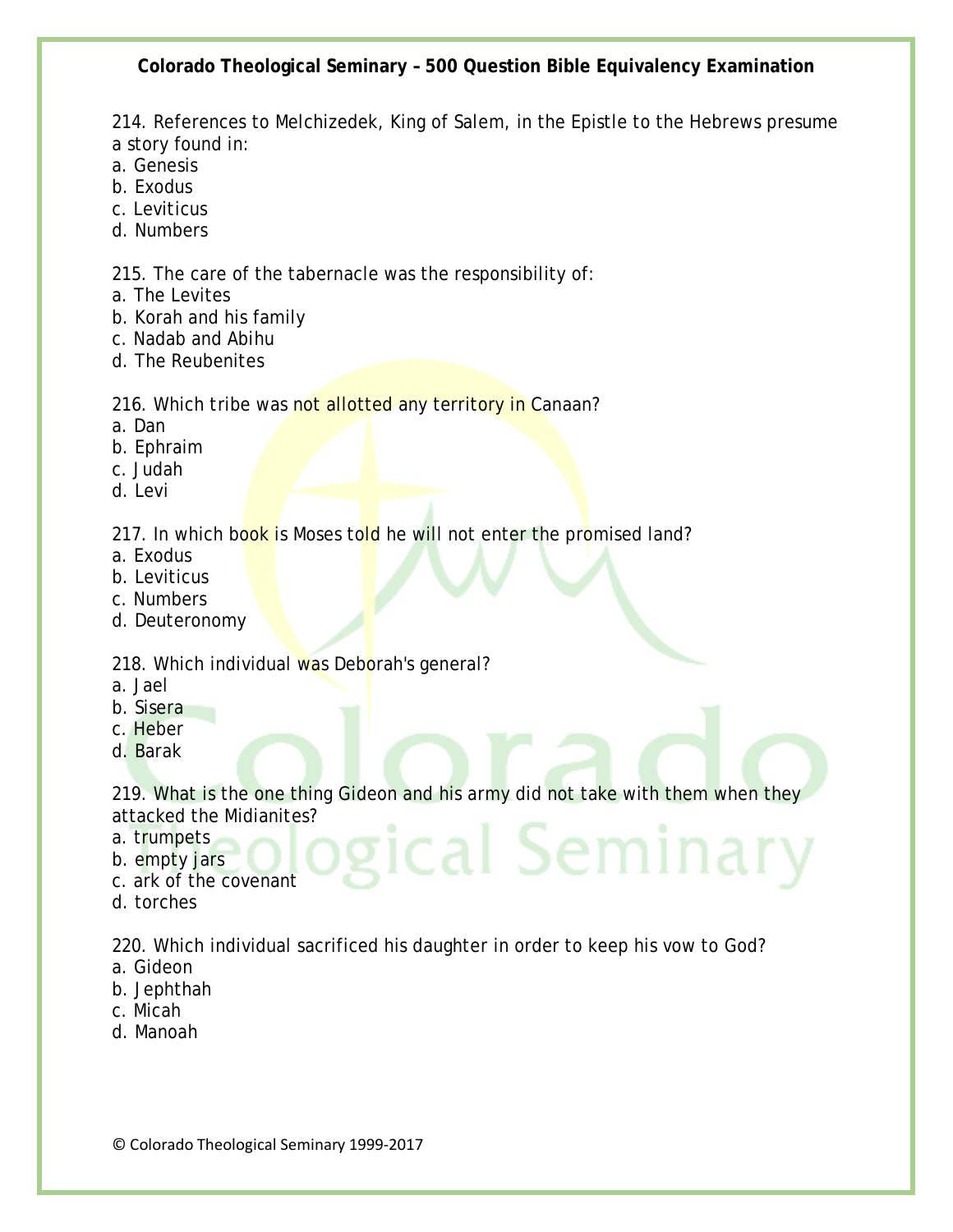- 221. In whose field did Ruth glean?
- a. Naomi's
- b. Mahlon's
- c. Elimelech's
- d. Boaz's

222. The boy Samuel was in service under:

- a. Eli
- b. Hophni
- c. Phineas
- d. Saul

223. David's reaction to the death of Saul was to:

- a. investigate to find the killer
- b. lament
- c. sing a psalm of thanksgiving
- d. rejoice that he was free from his enemy

224. "Bring me a sword" and "divide in two.  $\ldots$ " occurs in a story that illustrates:

- a. Joab's blood-thirstiness
- b. Solomon's wisdom
- c. Benaiah's loyalty to Solomon
- d. Abner's desire for revenge

225. For what was Jehu remembered in Israel?

- a. he assassinated Jezebel and her offspring
- b. he called down fire from heaven on Mt. Carmel
- c. he helped Solomon build the temple
- d. he fought against the Babylonians

226. The king associated with the return of Judah from Exile is:

- a. Cyrus
- b. Xerxes
- c. Ahasueras
- d. Nebuchadnezzar

227. The Persian decree permitting the reconstruction of the Jerusalem Temple may be found in the Book of:

र्ical Semi

- a. Daniel
- b. Ezra
- c. 2 Kings
- d. 2 Chronicles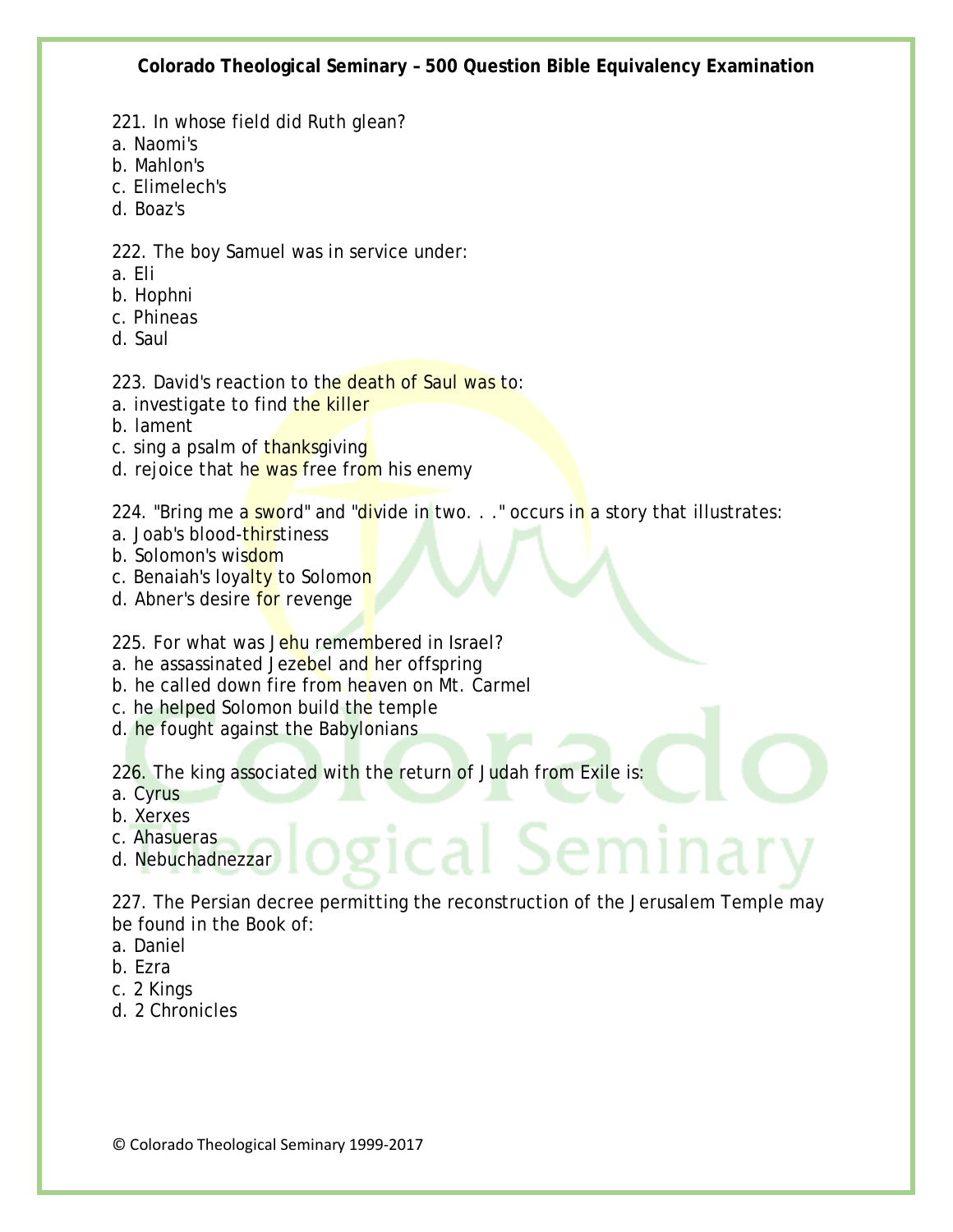228. In what book does this quotation occur: "And let the maiden who pleases the king be queen"?

- a. 1 Kings
- b. 2 Chronicles
- c. Ruth
- d. Esther

229. What was Nehemiah's role in Susa?

- a. eunuch
- b. scribe of Yahweh
- c. cupbearer to the king
- d. ambassador from Judah

230. Mordecai's failure to tremble before Haman is recorded in what book?

- a. 2 Kings
- b. 2 Chronicles
- c. Ruth
- d. Esther

231. Counsel to submit to the yoke of the king of Babylon was given by:

- a. Isaiah
- b. Jeremiah
- c. Amos
- d. Micah

232. What prophet had a vision of a valley of dry bones?

- a. Isaiah
- b. Ezekiel
- c. Amos
- d. Zechariah

233. Mention of "a shoot from the stump of Jesse," "the lion [eating] straw," "a [child's hand] on the adder's den" is found in: il Seminai

- a. Isaiah
- b. Ezekiel
- c. Daniel
- d. Amos

234. "In the wilderness prepare the way of the LORD" occurs in:

- a. Isaiah
- b. Hosea
- c. Amos
- d. Habakkuk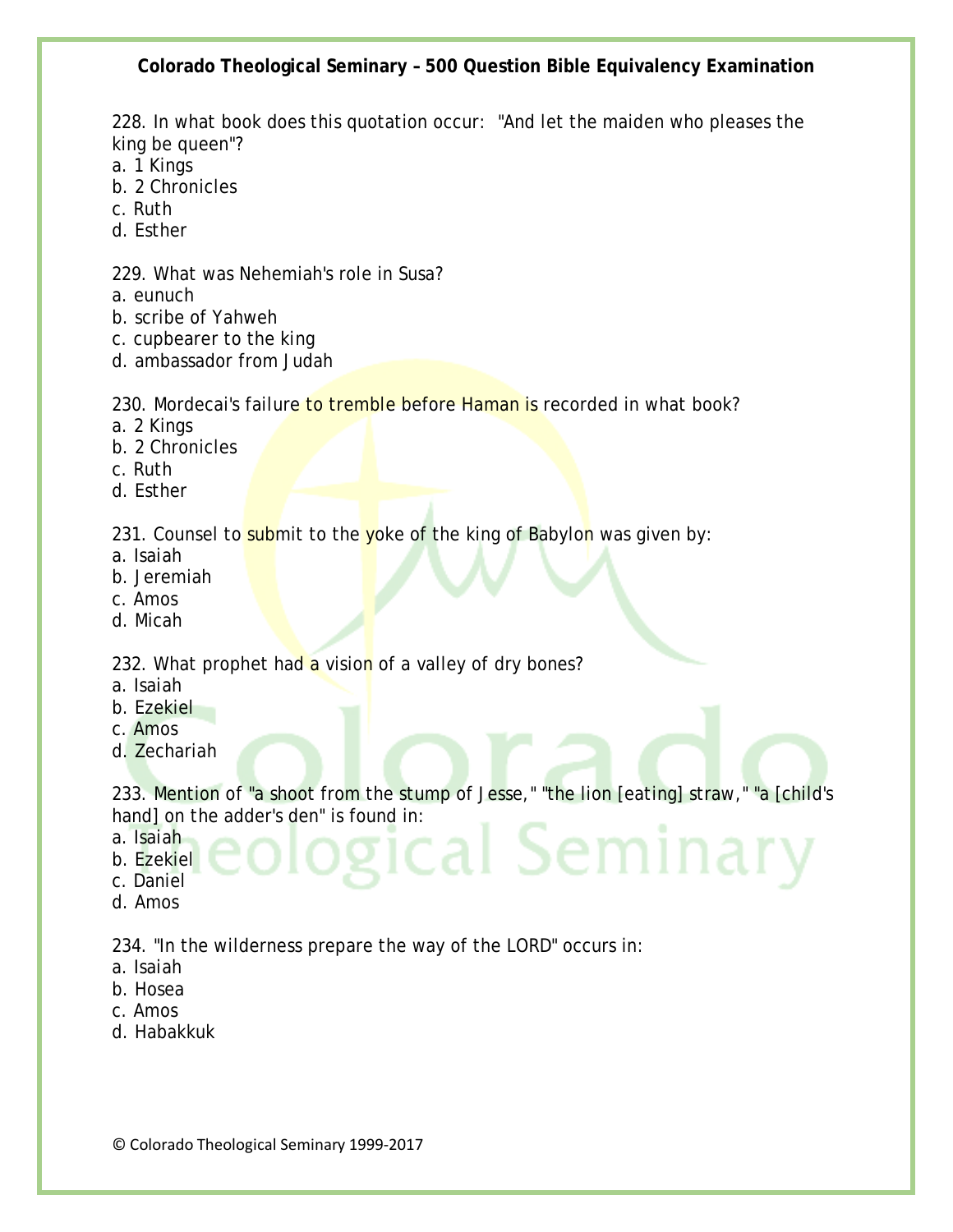235. The name of Jeremiah's scribe was:

a. Balaam

- b. Baruch
- c. Benjamin
- d. Boaz

236. ". . . yet he bore the sin of many, and made intercession for the transgressors" is a quotation from which book?

- a. Isaiah
- b. Jeremiah
- c. Ezekiel
- d. Amos

237. "He was despised and rejected by men; a man of sorrows and acquainted with grief" refers to an individual described in:

- a. Isaiah
- b. Jeremiah
- c. Ezekiel
- d. Malachi

238. To which prophet did the word of the LORD come, saying: "Before I formed you in the womb I knew you, and before you were born I consecrated you"?

- a. Jeremiah
- b. Ezekiel
- c. Hosea
- d. Amos

239. What prophet was sitting among the exiles by the river Chebar, during the fifth year of the exile of King Jehoiachin, when he saw visions of God?

- a. Ezekiel
- b. Joel
- c. Haggai
- d. Zechariah

240. Who had a vision of four great beasts whose power is broken, while "the saints of the Most High shall receive the kingdom, and possess the kingdom forever, for ever and ever?"

- a. Isaiah
- b. Daniel
- c. Amos
- d. Zechariah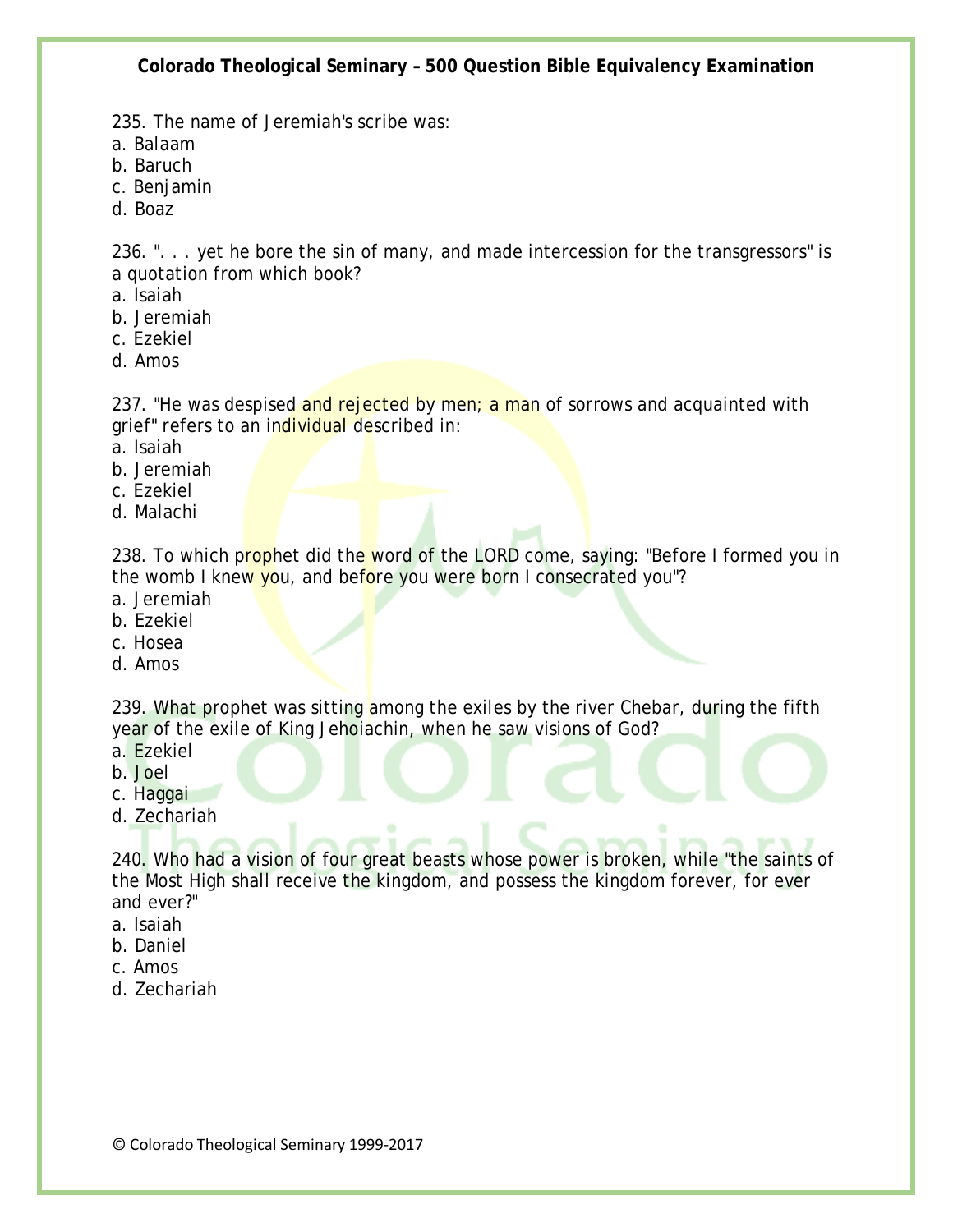241. Identify the prophet who uttered the following: "but the righteous shall live by his faith."

- a. Hosea
- b. Nahum
- c. Habakkuk
- d. Malachi

242. What prophet's children were named "Jezreel" and "Not Pitied"?

- a. Hosea
- b. Joel
- c. Amos
- d. Micah

243. About what city was the prophet Nahum speaking when he said, "I will let nations look on your nakedness and kingdoms on your shame. I will throw filth at you and treat you with contempt and make you a gazing stock"?

- a. Thebes
- b. Elkosh
- c. Nineveh
- d. Damascus

244. Which passage occurs in the book of Joel?

a. "Come now, let us reason together, says the Lord: though your sins are like scarlet, they shall be as white as snow"

b. "your sons and your daughters shall prophesy, your old men shall dream dreams, and your young men shall see visions"

c. "The earth shall be full of the knowledge of the Lord, as the waters cover the sea" d. "Woe to him who builds his house by unrighteousness, and his upper rooms by injustice"

245. The book of Jonah present the story of:

- a. an Egyptian sailor who was shipwrecked
- b. an Israelite prophet who ran away
- c. a Judean priest who was taken into exile
- d. a Babylonian hero who slew Leviathan

246. Which prophet said what the Lord required was: "to do justice, and to love kindness, and to walk humbly with your God"?

- a. Isaiah
- b. Jeremiah
- c. Amos
- d. Micah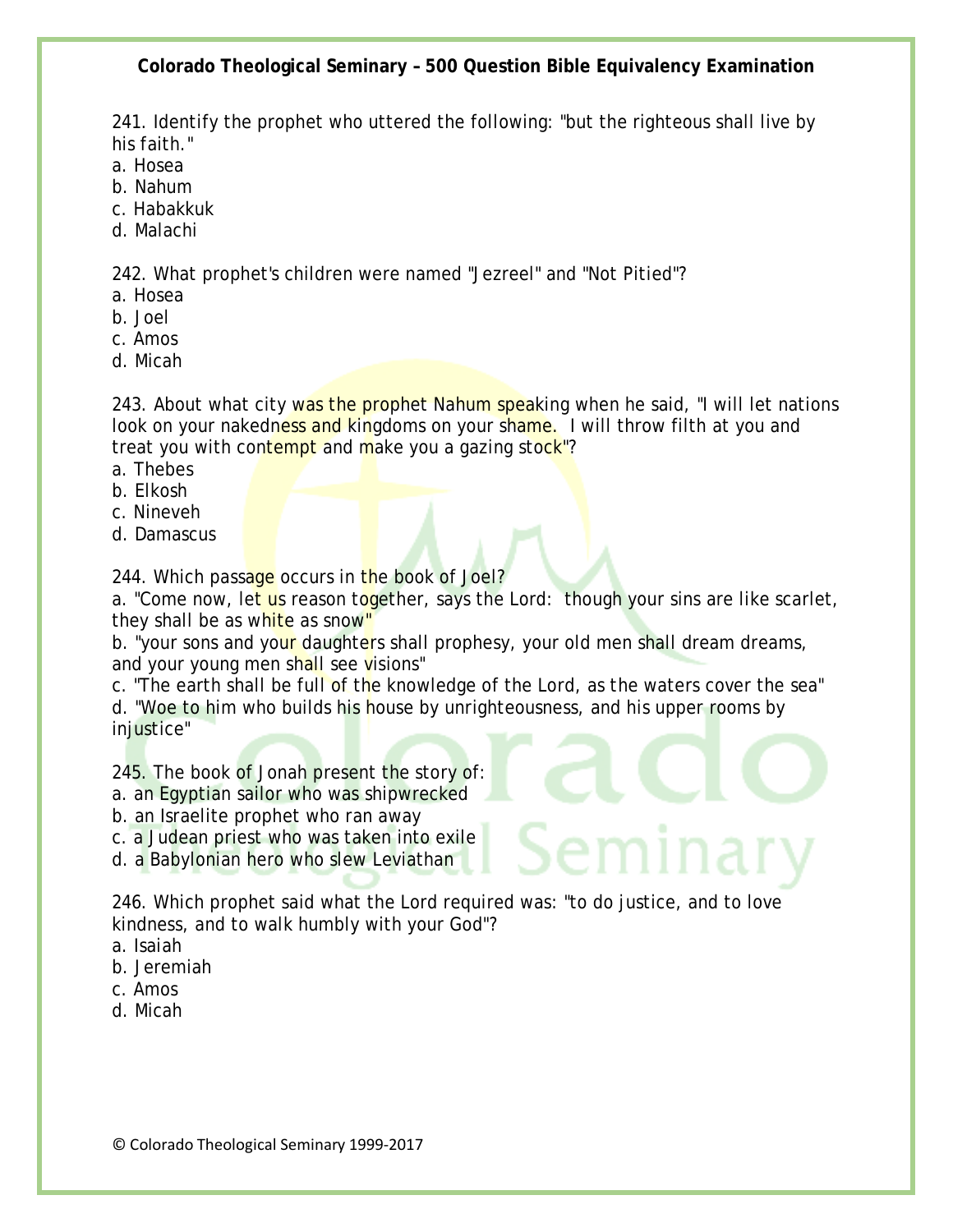247. "And he said to me, 'Son of man, stand upon your feet, and I will speak with you. . .I send you to the people of Israel, to a nation of rebels, who have rebelled against me' " is found in:

- a. Ezekiel
- b. Daniel
- c. Hosea
- d. Micah

248. In the book of Job, who says, "Do you still hold fast your integrity? Curse God, and die"?

- a. Job's wife
- b. Jemimah
- c. Zophar
- d. Elihu

249. Complete this verse from Psalm 24: "Lift up your heads, O gates! And be lifted up, O ancient doors. . ."

- a. to thee O Lord, I lift up my soul."
- b. O Lord, teach me thy paths."
- c. that the King of glory may come in."
- d. I love the habitation of thy house."

250. In the final chapter of the book of Job, with whom is God angry?

- a. Job
- b. Job's wife
- c. Job's children
- d. Job's friends

251. According to Psalm 137, to what place did the Psalmist refer when writing: "On the willows there we hung up our lyres"?

- a. "in the Negev"
- b. "on Jordan's stormy banks"
- c. "when Israel went forth from Egypt"
- d. "by the waters of Babylon"

252. In Psalm 106, "Praise the LORD! O give thanks to the LORD," is followed by which phrase?

- a. "for he is good"
- b. "Restore us again, O God of our salvation"
- c. "Preserve my life, for I am godly"
- d. "Blessed is the man who trusts in thee"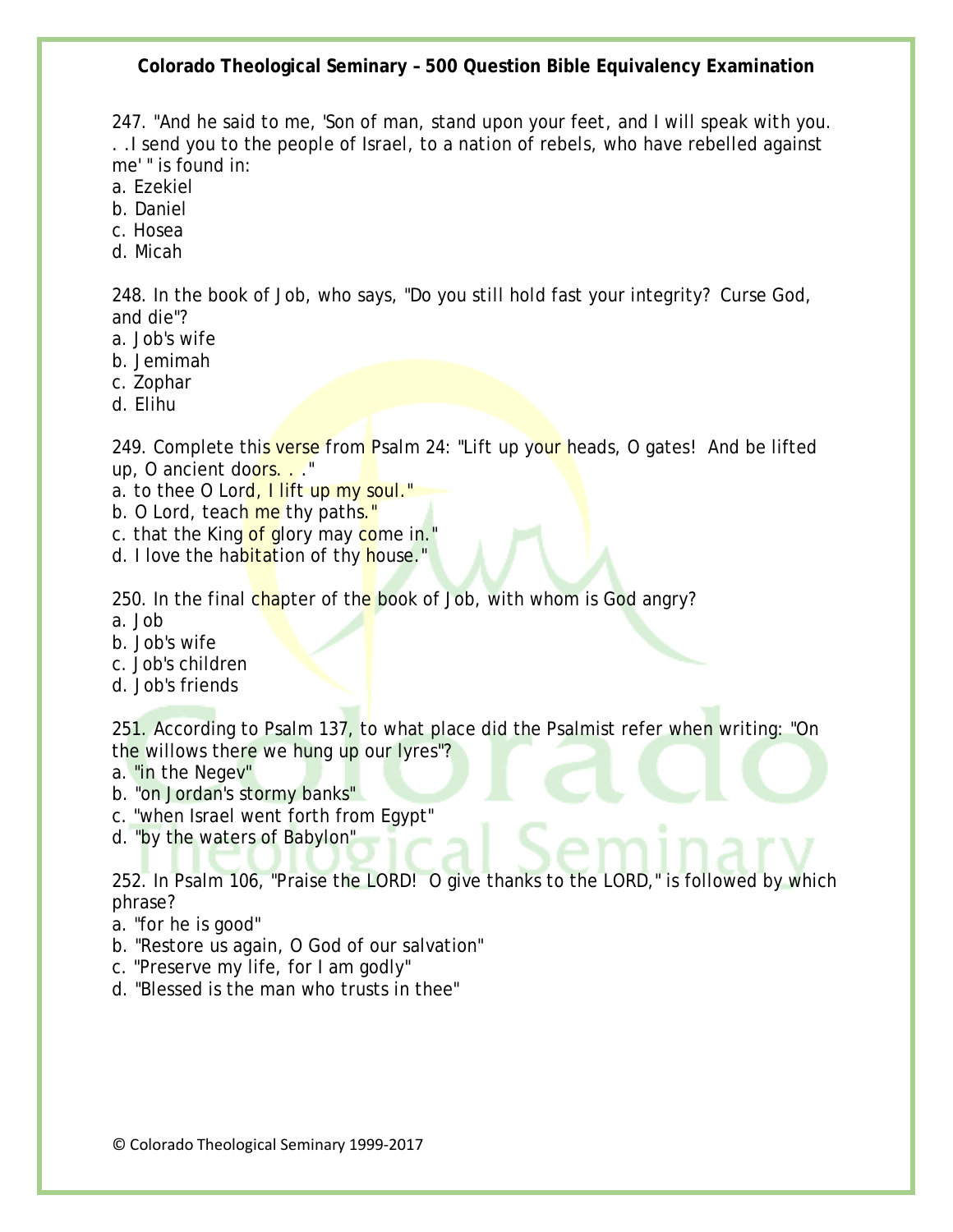253. In which book does the following quotation occur: "Shall we receive good at the hand of God, and shall we not receive evil"?

a. Job

- b. Psalms
- c. Proverbs
- d. Ecclesiastes

254. In the book of Proverbs, who is described as "far more precious than jewels"?

- a. Lady Wisdom
- b. Zion
- c. Solomon's mother
- d. a good wife

255. Locate by book: "Where were you when I laid the foundation of the earth?"

- a. Job
- b. Psalms
- c. Proverbs
- d. Ecclesiastes

256. "Her ways are of pleasantness and all her paths are peace" is said about:

- a. Job's wife
- b. Wisdom
- c. The Queen of Sheba
- d. Ecclesiastes' wife

257. In which book does the following statement occur: "A man's mind plans his way, but the LORD directs his steps"?

- a. Job
- b. Proverbs
- c. Ecclesiastes
- d. Song of Solomon

258. How is this saying completed: "Blessed are the peacemakers, . . ."?

- a. "for theirs is the kingdom of heaven'
- b. "for they shall inherit the earth"
- c. "for they shall be called sons of God"
- d. "for they shall see God"

259. Which of these statements is found in the first chapter of Matthew?:

- a. "a virgin shall conceive and bear a son"
- b. "You are the Christ"
- c. "Glory to God in the highest"
- d. "We had hoped that he was the one to redeem Israel"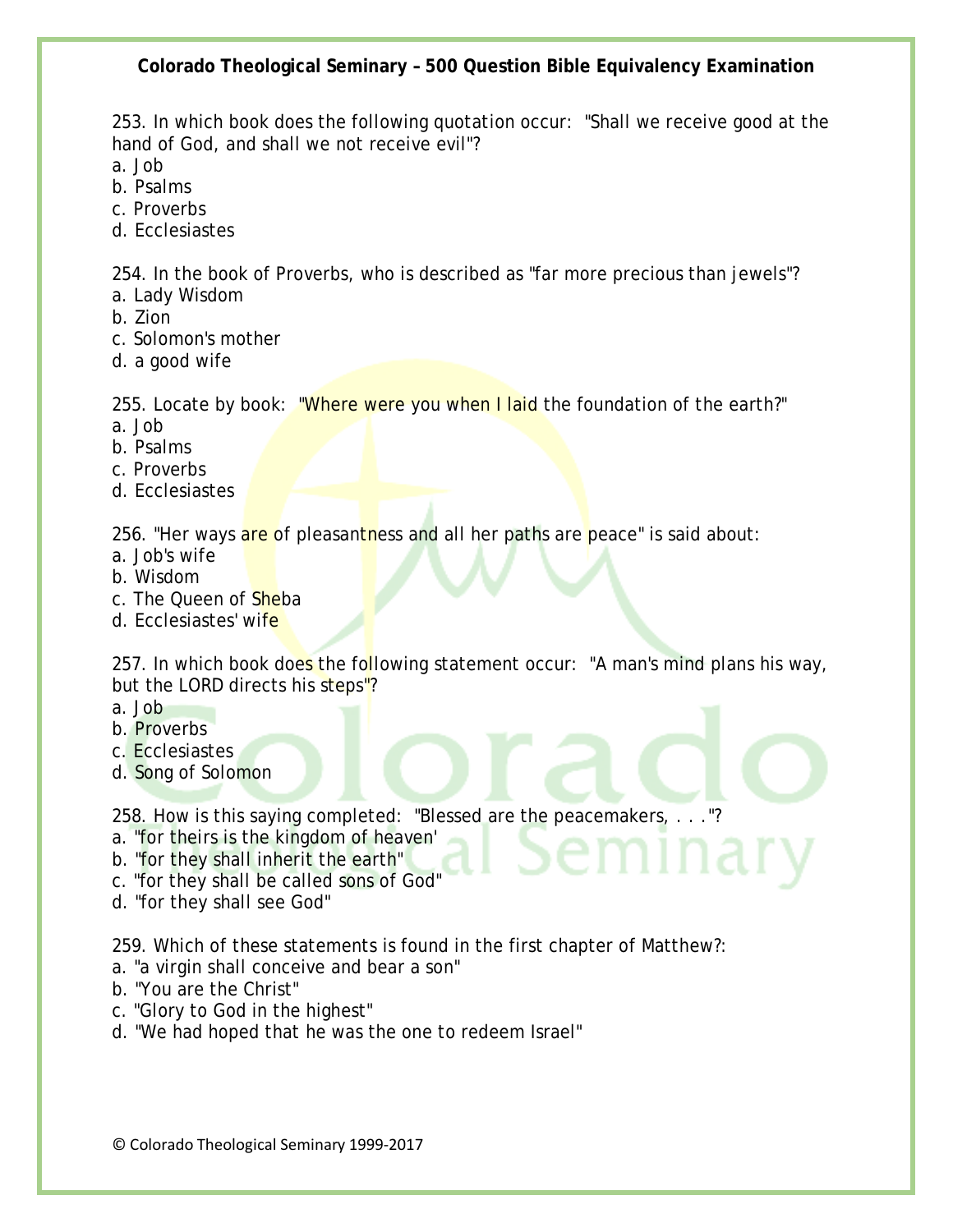260. Who appeared with Moses during the transfiguration of Jesus?

- a. Abraham
- b. Ezekiel
- c. Elijah
- d. Elisha

261. "For many are called, but few are chosen" comes at the conclusion of the parable of the

- a. wicked tenants
- b. marriage feast
- c. two sons
- d. ten virgins

262. When did Jesus say, "for all who take the sword will perish by the sword"?

- a. at his entry into Jerusalem
- b. at his trial
- c. at his arrest
- d. at the last supper

# 263. Which title appears most frequently in Mark?

- a. Messiah
- b. Son of God
- c. Christ
- d. Son of man

264. Which of the following is not typical of the Gospel of John?

a. "No one has ever seen God; the only Son, who is in the bosom of the Father, he has made him known"

b. "That which is born of the flesh is flesh, and that which is born of the Spirit is spirit"

c. "He who does what is true comes to the light"

d. "They cried out, 'You are the Son of God.' And he strictly ordered them not to make him known"

265. Who said, "In the resurrection whose wife will she be?":

- a. Mary Magdalene
- b. the rich young man
- c. some Sadducees
- d. the woman at the well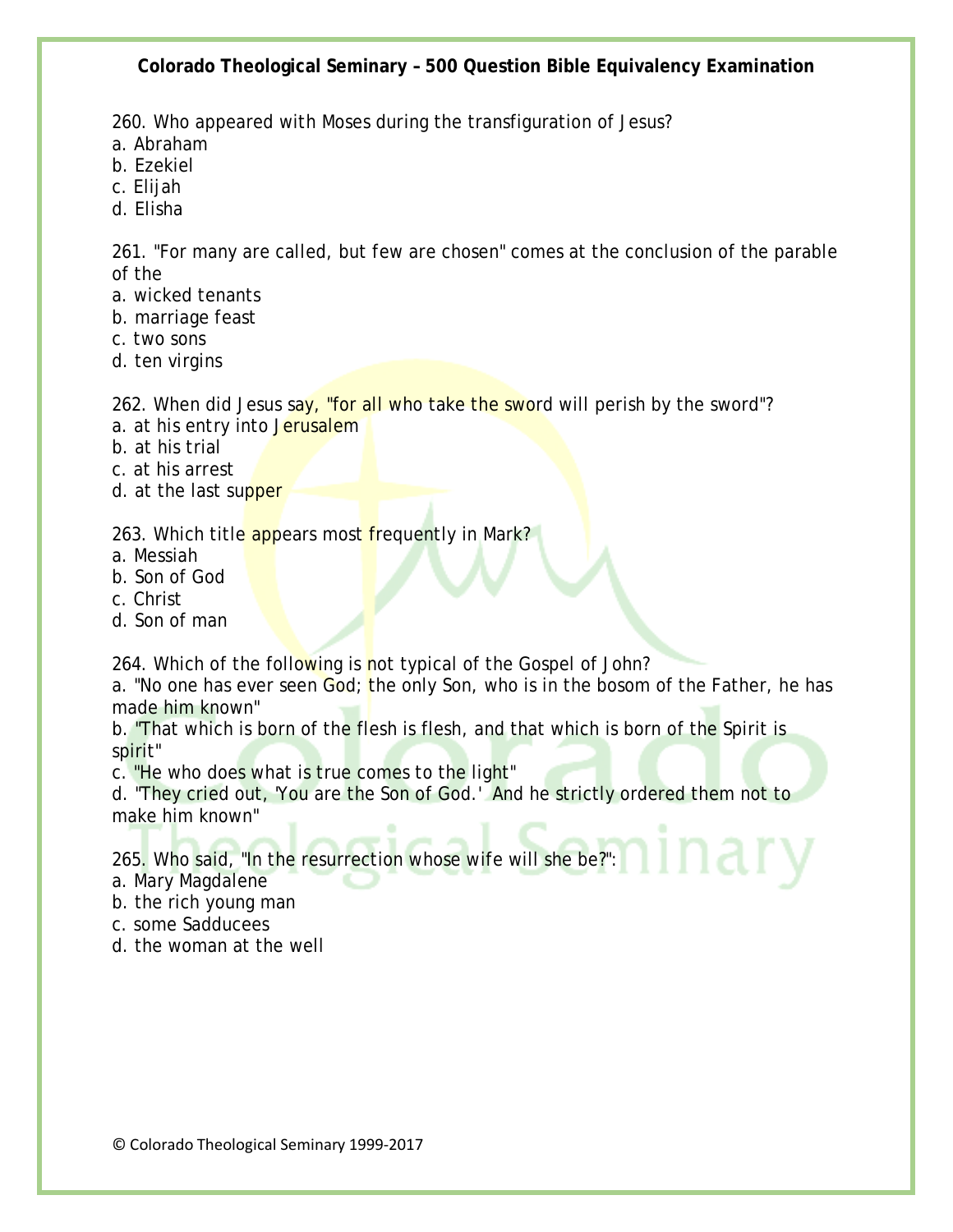266. In Luke, who says, "Lord, now lettest thou thy servant depart in peace, according to thy word; for mine eyes have seen thy salvation which thou hast prepared in the presence of all peoples, a light for revelation to the Gentiles, and for glory to thy people Israel"?

- a. Zechariah
- b. Elizabeth
- c. Anna
- d. Simeon

267. According to the Gospel of Luke, the mother of John the Baptist was:

- a. Elizabeth
- b. Anna
- c. Joanna
- d. Martha

268. According to Luke, after Jesus preached in the synagogue of Nazareth he was:

- a. put out of the city
- b. asked to return
- c. invited to a banquet
- d. taken to his mother's home

269. Who is mentioned in connection with Abraham's bosom?

- a. Lazarus
- b. John the Baptist
- c. Simon Peter
- d. Sarah

270. Who said, "God, I thank thee that I am not like other men,. . ."?

- a. Simon Peter
- b. a Pharisee
- c. Lazarus
- d. a tax collector

271. How does the Gospel of John describe John the Baptist?

- a. It includes the story of John's beheading
- b. It presents John the Baptist as one sent before Jesus
- c. It describes John's dietary practices
- d. It disregards John the Baptist

272. Of whom did the fourth Gospel say, "He was not the light, but came to bear witness to the light"?

- a. Jesus
- b. John
- c. Lazarus
- d. Pilate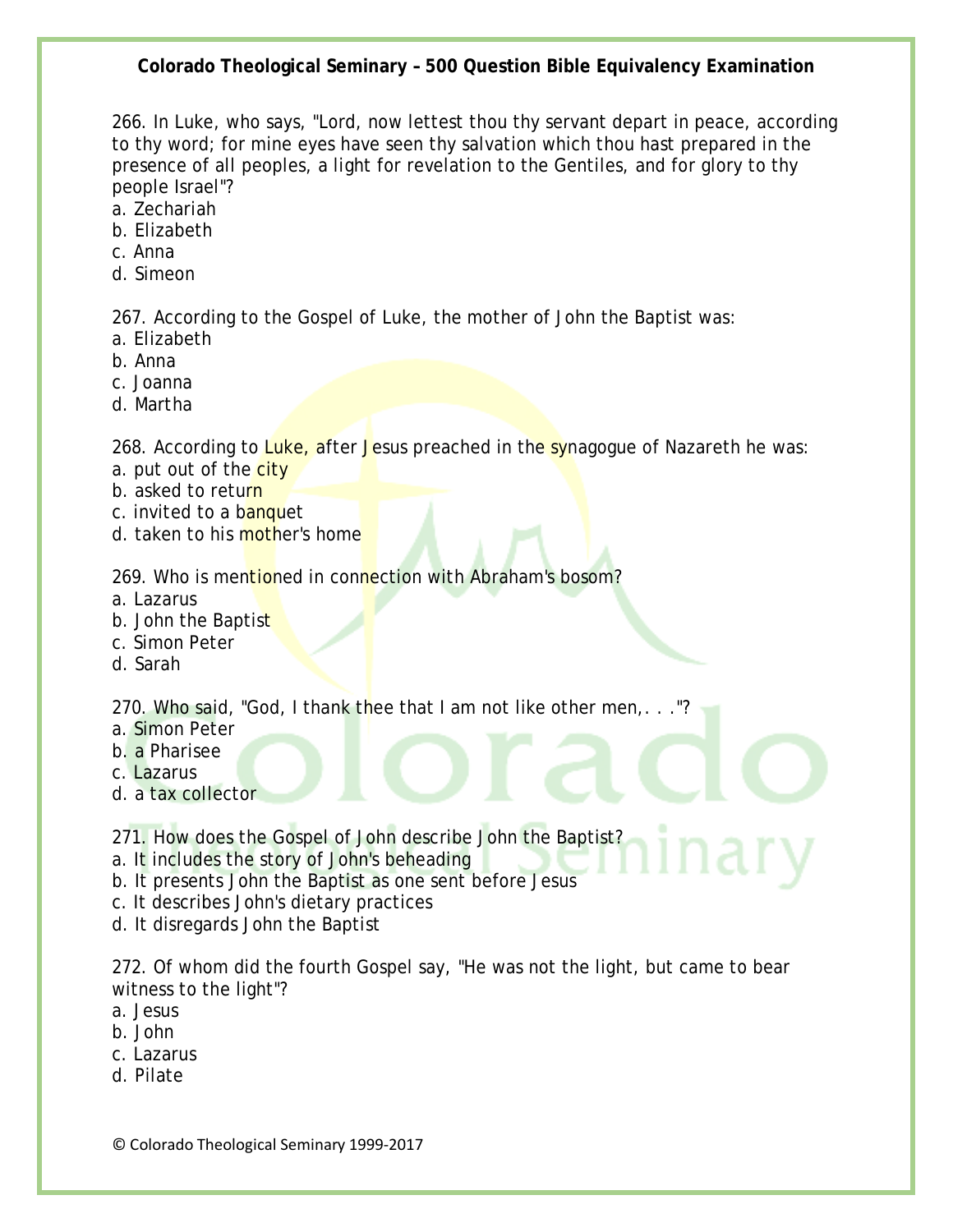- 273. When Jesus attempted to wash Peter's feet, Peter said:
- a. "I will never fall away"
- b. "Lord, you know that I love you"
- c. "Now I know that you are the Christ"
- d. "You shall never wash my feet"

274. According to 1 John, "If we say we have not sinned," God....is:

- a. angry
- b. a liar
- c. a judge
- d. a prosecutor

275. "I am the Alpha and the Omega,' says the Lord God, 'who is and who was and who is to come, the Almighty." These words occur in:

- a. 1 John
- b. 2 John
- c. 3 John
- d. Revelation

276. Revelation contains all of the following except:

- a. A vision of a woman clothed with the sun
- b. A vision of four horsemen
- c. A vision of the glorified Christ
- d. A vision of Jesus with Moses and Elijah

277. Which book is addressed to a man named Theophilus:

- a. Acts
- b. Romans
- c. 1 Corinthians
- d. 1 Thessalonians

278. The people gathered in the upper room after Jesus was lifted up into heaven included: gical Semina

- a. Nicodemus
- b. Mary
- c. Barnabas
- d. Timothy

279. Peter's accusation of Ananias and Sapphira (who sold property while keeping back some of the proceeds) was that they:

- a. lied to God
- b. spoke blasphemous words
- c. dishonored the name of Jesus
- d. lied to Peter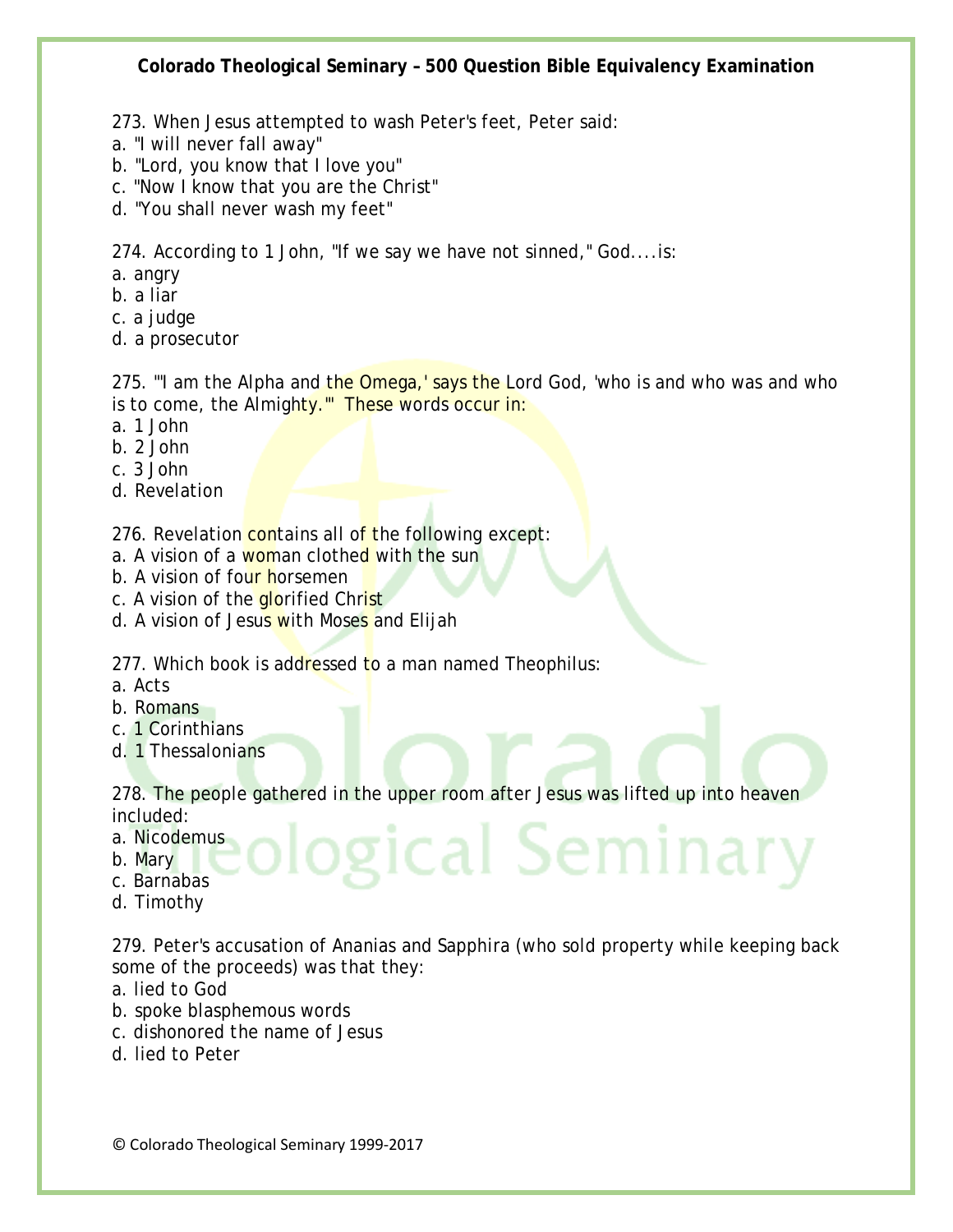280. After his conversation with the Ethiopian eunuch, Philip:

- a. ate with him
- b. baptized him
- c. introduced him to other Christians
- d. took him to the Temple

281. What is the issue that prompts the gathering described in Acts 15?

- a. the debate over circumcision and salvation
- b. the way to approach synagogues
- c. the rejection of Jewish law by Gentiles
- d. the replacement of Judas

282. Who does not appear in Luke's account of Paul's ministry?

- a. Felix and Drusilla
- b. Festus
- c. Agrippa and Bernice
- d. Pilate

283. The sermon about the unknown gods was delivered at

- a. Philippi
- b. Lystra
- c. Athens
- d. Antioch

284. Paul's argument in Romans that there is no difference between Jew and Greek is summarized by what statement from that epistle:

- a. all need milk, not solid food
- b. all have sinned and fallen short
- c. they have this treasure in earthen vessels
- d. they are the temple of the living God

285. In which epistle does Paul state his desire to visit Spain?

- a. 1 Corinthians
- b. Galatians
- c. Philemon
- d. Romans

286. To which church did Paul write: "...I would rather speak five words with my mind, or order to instruct others, than ten thousand words in a tongue"?

gical Seminar

- a. Corinth
- b. Ephesus
- c. Galatia
- d. Jerusalem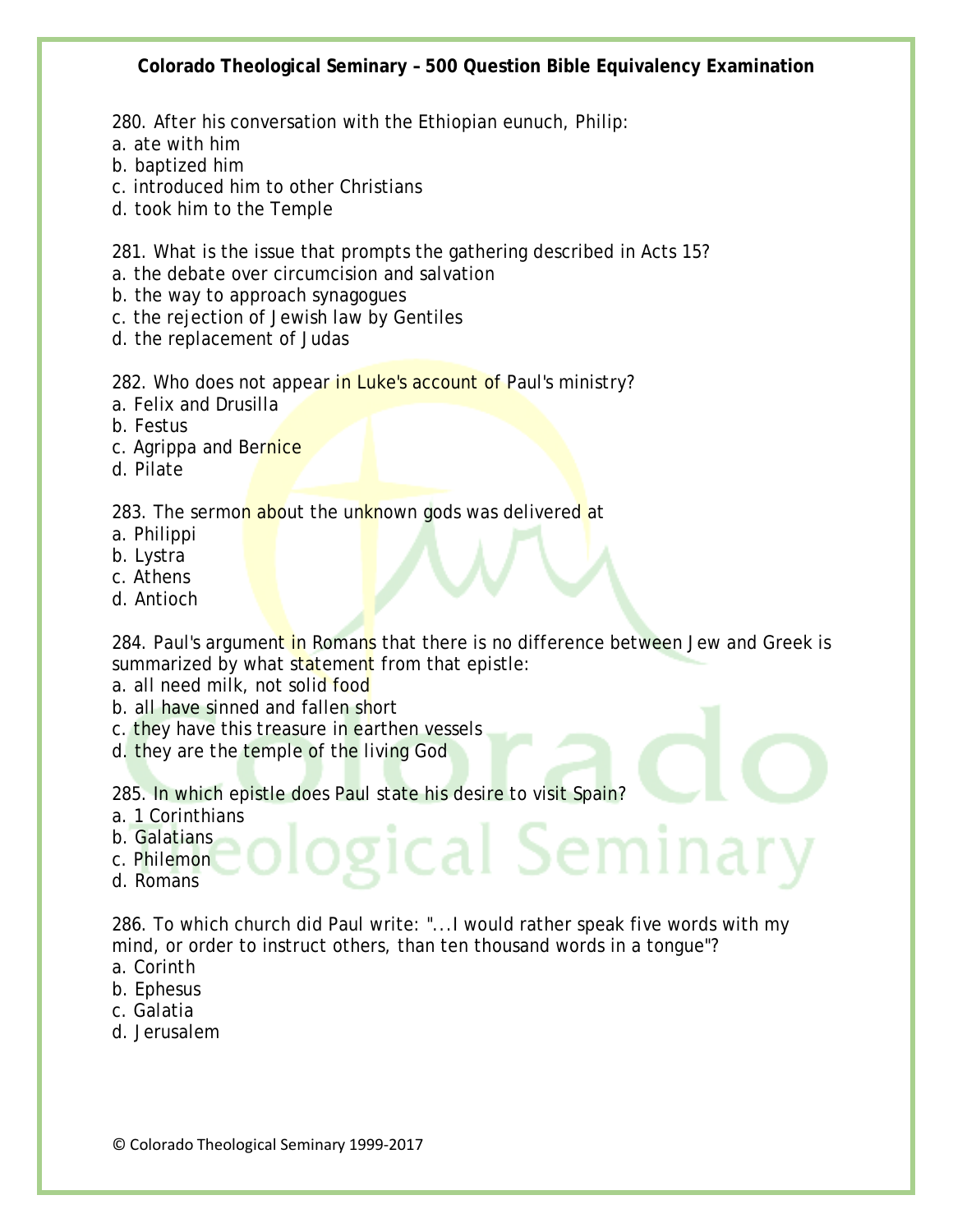287. "If there is a physical body," Paul says, "there is also \_\_\_\_\_\_."

- a. a terrestrial body
- b. a spiritual body
- c. a perishable soul
- d. an immortal soul

288. Freedom in Christ is a major theme of:

- a. Romans
- b. Galatians
- c. Philippians
- d. Colossians

289. "For by grace you have been saved through faith; and this is not your own doing, it is the gift of God - not because of works, lest any man should boast" occurs in which book?

- a. Ephesians
- b. Colossians
- c. Titus
- d. Philemon

290. "Then we who are alive, who are left, shall be caught up together with them in the clouds to meet the Lord in the air..." occurs in which book?

- a. 2 Corinthians
- b. Galatians
- c. Ephesians
- d. 1 Thessalonians

291. Which book addresses problems created by people not doing any work because they anticipated the second coming?

- a. Ephesians
- b. 2 Thessalonians
- c. 1 Timothy
- d. 2 Timothy

292. To whom does Paul give the following advice: "Let no one despise your youth..."?

- a. Barnabas
- b. Epaphras
- c. John Mark
- d. Timothy

293. Where was Paul when he wrote to Philemon?

- a. He was on Crete
- b. He was in jail
- c. He was in Nicopolis
- d. He was on board ship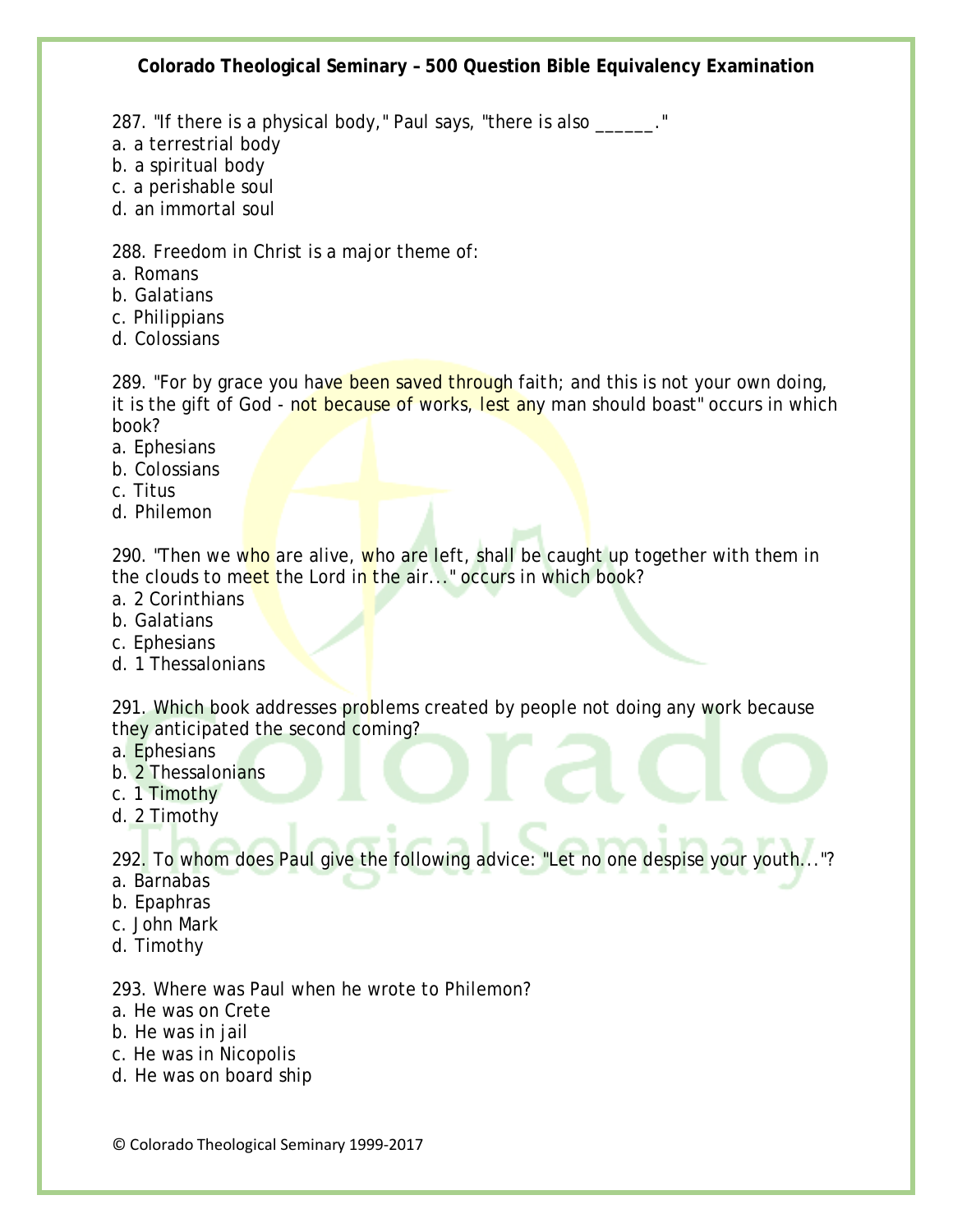294. "Now if perfection had been attainable through the Levitical priesthood...what further need would there have been for another priest to arise after the order of Melchizedek, rather than one named after the order of Aaron?" This is typical of the argument in:

- a. Hebrews
- b. James
- c. 1 Peter
- d. 2 Peter

295. "...convince some, who doubt; save some, by snatching them out of the fire..." and "contend for the faith which was once for all delivered to the saints" occurs in:

- a. James
- b. Jude
- c. 1 Peter
- d. 2 Peter

296. According to the book of Hebrews, what must one have in order to please God? a. Faith

- b. Hope
- c. Love
- d. Deeds

297. "Come to him, to that living stone, rejected by men but in God's sight chosen and precious; and like living stones be yourselves built into a spiritual house, to be a holy priesthood, to offer spiritual sacrifices acceptable to God through Jesus Christ" occurs in:

- a. James
- b. 1 Peter
- c. 2 Peter
- d. Jude

298. The example of Melchizedek is used by the author of Hebrews in discussing:

ical Semina

- a. Christian tithing
- b. Jesus' death as a sacrifice
- c. The messiahship of Jesus
- d. The priesthood of Jesus

299. Which of the following addressed the rich in condemnatory language?

- a. Hebrews
- b. James
- c. 1 Peter
- d. Jude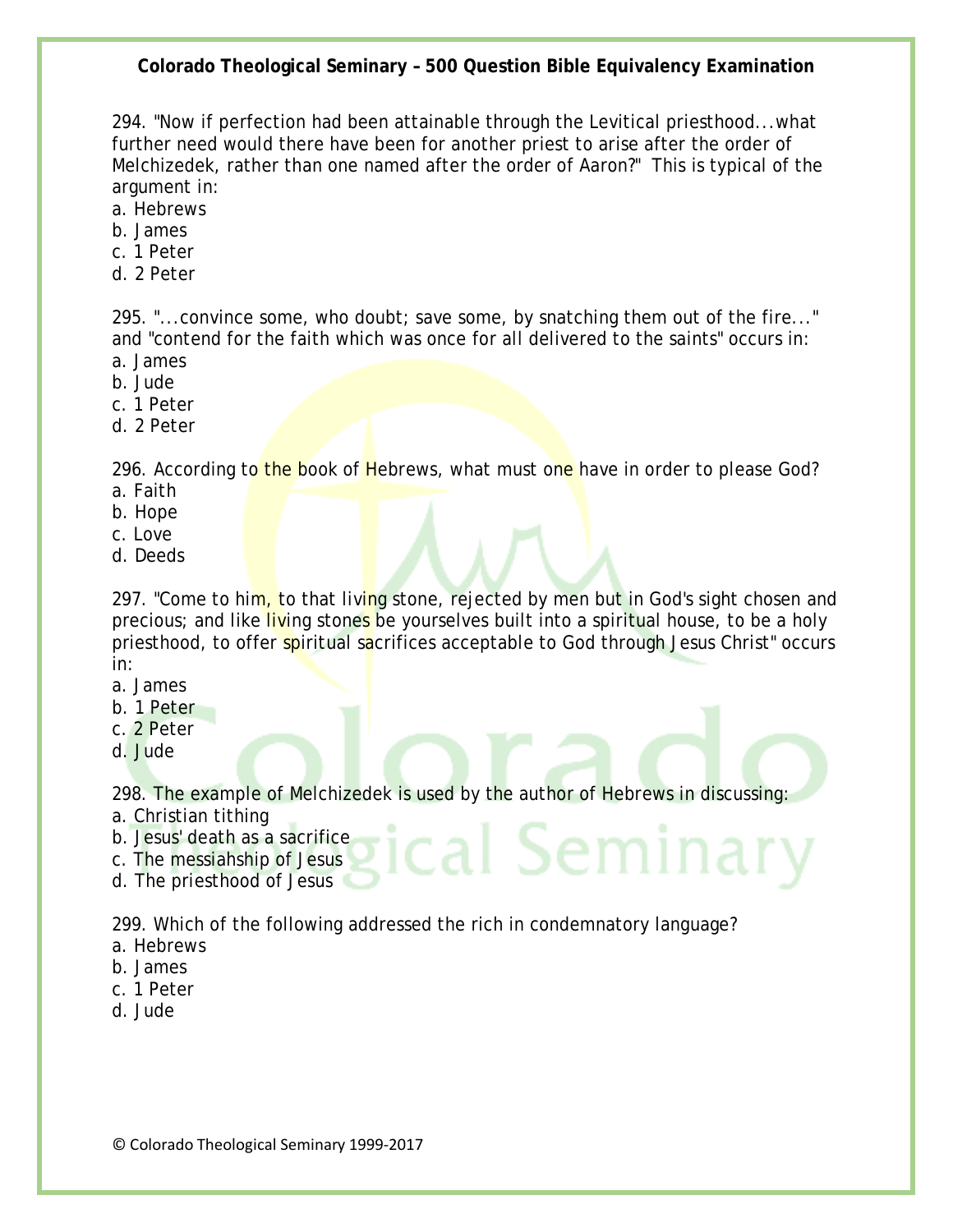300. The tongue is equated with a fire in:

- a. Hebrews
- b. James
- c. 2 Peter
- d. Jude

301. Who thought Israel would easily be able to overcome the Canaanites?

- a. Gershon
- b. Balaam
- c. Caleb
- d. Korah

302. According to the book of Deuteronomy, with what will God bless Israel?

- a. faithfulness
- b. purity
- c. righteousness
- d. prosperity

303. Which book contains the following statement, "If a man commits adultery with the wife of his neighbor, both the adulterer and the adulteress shall be put to death"?

- a. Genesis
- b. Exodus
- c. Leviticus
- d. Deuteronomy

304. In a conversation between which characters does this statement occur, "you will be like God, knowing good and evil"?

- a. God and Adam
- b. Moses and Zipporah
- c. Abraham and Sarah
- d. Eve and the snake

305. According to the book of Leviticus, which group is to purify themselves and make sacrifices on certain occasions?

- a. sojourners
- b. women
- c. soldiers
- d. servants

306. By what means were the Israelites guided through the wilderness after they left Egypt?

- a. Jethro and his family
- b. Moses' knowledge of the area
- c. the pillars of cloud and of fire
- d. the reconnaissance of the twelve spies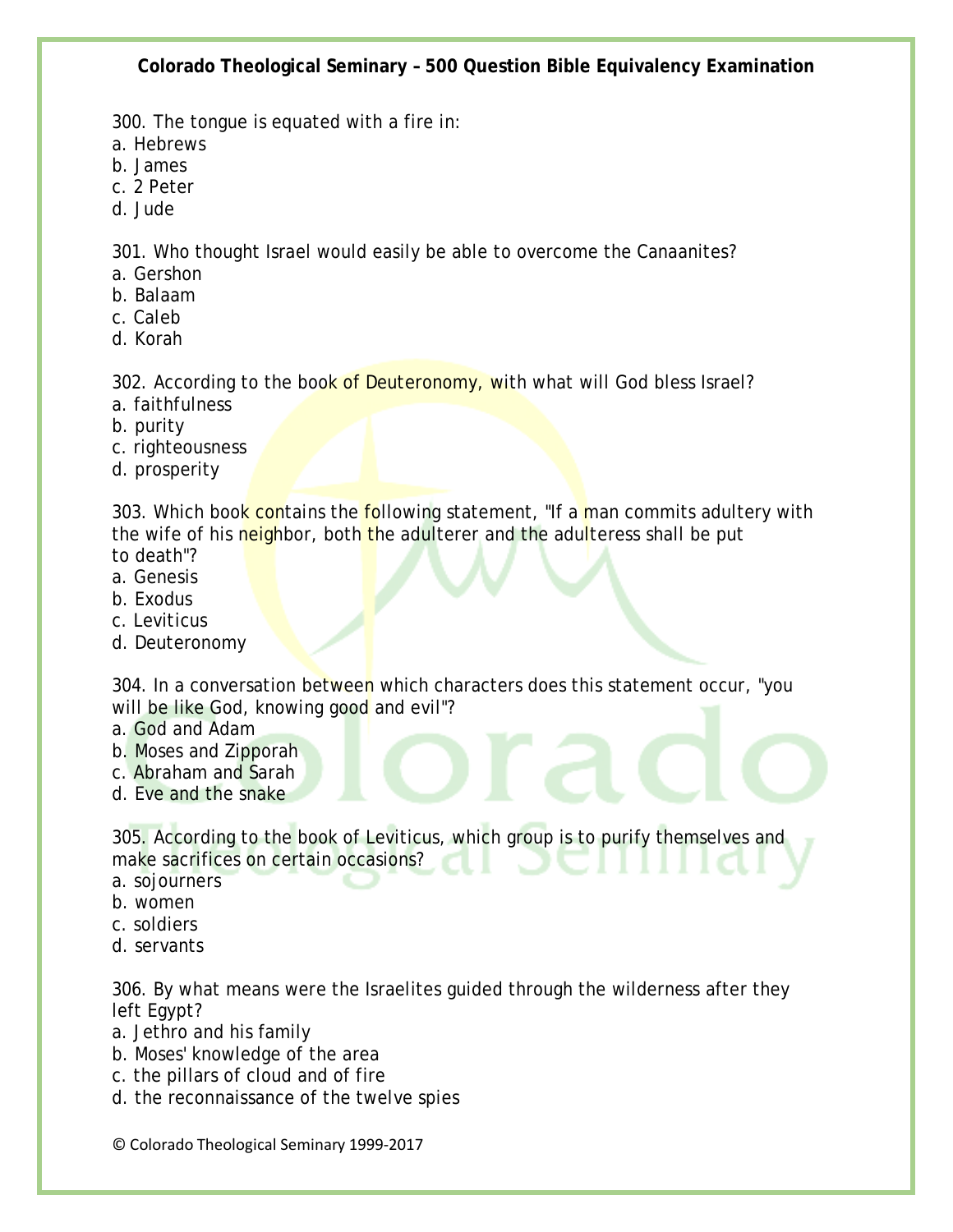307. To whom were the laws in Leviticus delivered?

- a. Eleazar
- b. Aaron
- c. Joshua
- d. Moses

308. In the book of Deuteronomy, which statement follows, "Hear, O Israel: the Lord our God is one Lord"?

a. "You shall have no other gods before me."

- b. "And you shall love the Lord your God with all your heart . . ."
- c. "And you shall remember all the way which the Lord your God has led you."
- d. "You shall not put the Lord your God to the test."

309. With what event are the "scapegoat," "Aaron," and "sin offering" connected?

- a. Day of Atonement
- b. Feast of Harvest
- c. Feast of Ingathering
- d. Passover

310. Which statement accurately describes Melchizedek?

- a. He was king of Hebron
- b. He was priest of God Most High
- c. He paid tithes to Abraham
- d. He joined Abraham in a military campaign

311. Who said: "As for you, you meant evil against me; but God meant it for good . . ?"

- a. Cain
- b. Lot
- c. Joseph
- d. Jacob

312. Who was made a leper but then healed after seven days?

- a. Miriam
- b. Jezebel
- c. Vashti
- d. Bathsheba

313. Who "went away from the presence of the Lord, and dwelt in the land of Nod, east of Eden"?

- a. Abel
- b. Adam
- c. Cain
- d. Enoch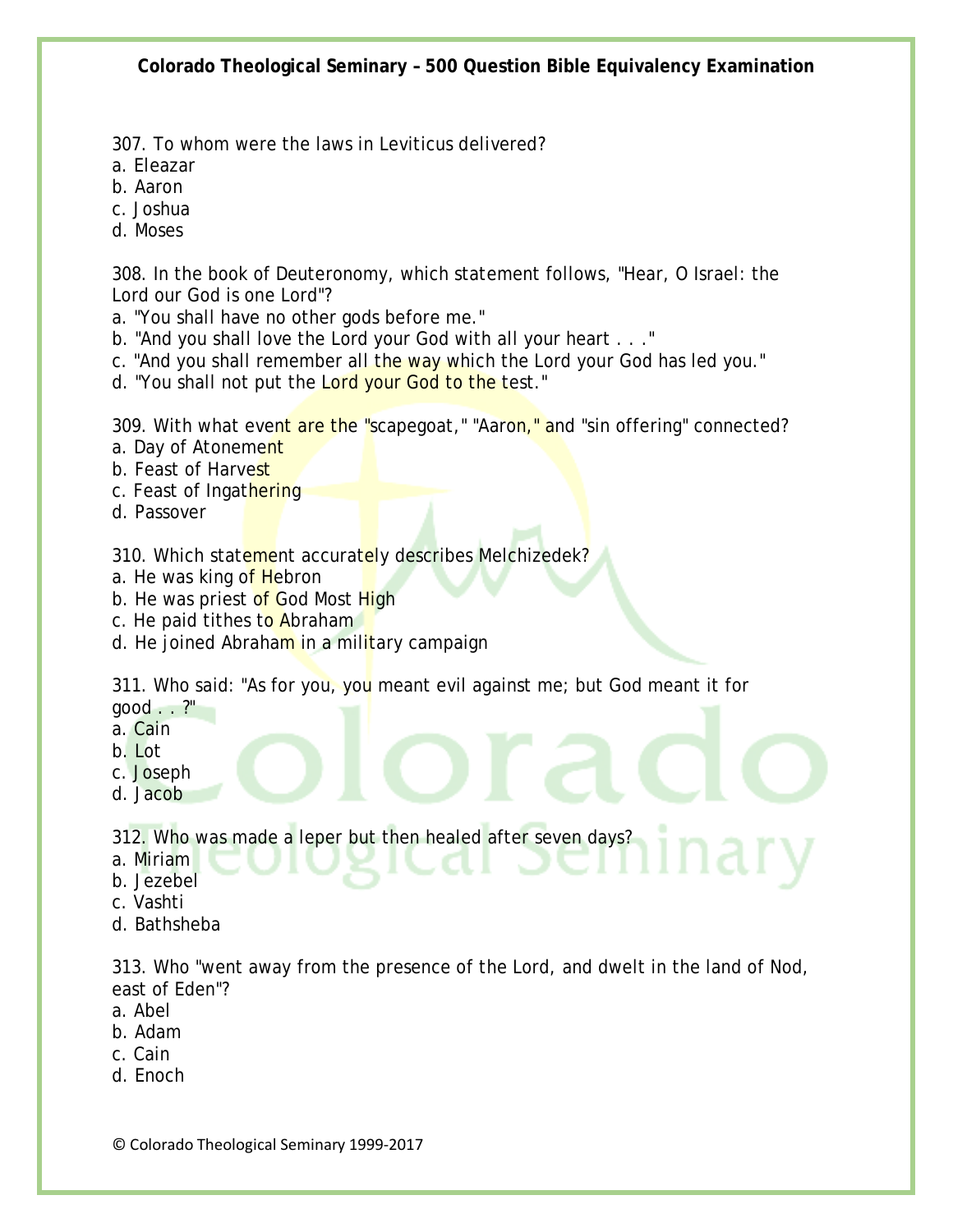314. What group was supposed to care for the tent of meeting?

- a. the Levites
- b. Korah and his family
- c. Nadab and Abihu
- c. the Reubenites

315. Who told Moses to choose "able men" to help ease the burden of his responsibilities?

- a. God
- b. Aaron
- c. Jethro
- d. Miriam

316. According to Numbers 3:6, what was to be the western boundary of the promised land?

emina.

- a. the wilderness of Zin along the side of Edom
- b. the Great Sea and its coast
- c. from Azmon to the Brook of Egypt
- d. from Zedad to Ziphron

317. Where was the passover instituted?

- a. Egypt
- b. the heights of Moab
- c. Jericho
- d. Peniel

318. Who are the three main characters in 1 Samuel?

- a. Deborah, Gideon and Samson
- b. Samson, Saul and Nathan
- c. Samuel, Saul and David
- d. David, Jonathan and Nathan

319. In the book of Esther, at whom is Mordecai angry?

- a. Ahasuerus
- b. Vashti
- c. Haman
- d. Hegai

### 320. Over what empire did Artaxerxes rule?

- a. Babylon
- b. Egypt
- c. Greece
- d. Persia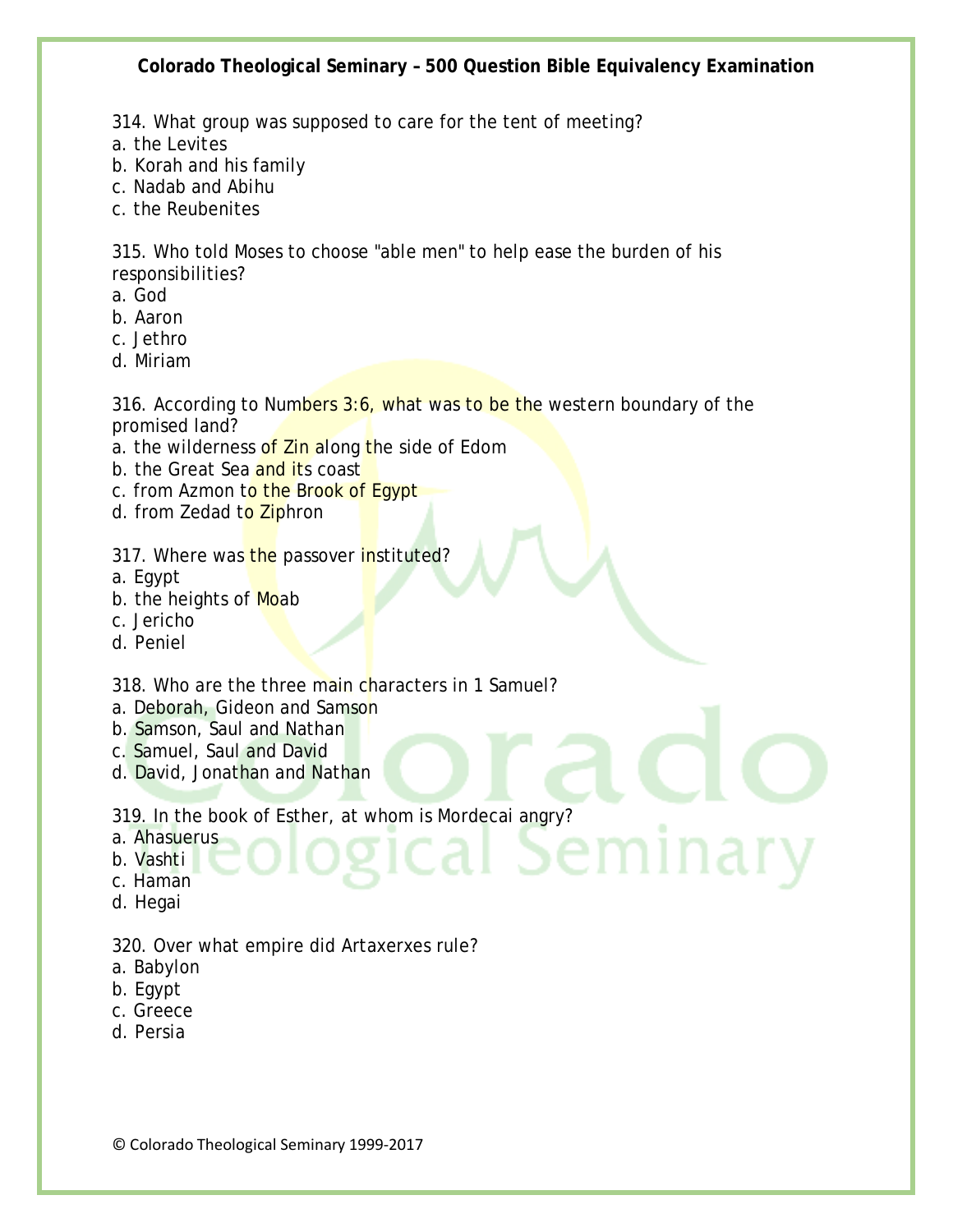321. In which books does the prophet Elijah appear?

- a. 1 & 2 Samuel
- b. 1 & 2 Kings
- c. 1 & 2 Chronicles
- d. 1 Kings & 1 Chronicles

322. Who killed Sisera, commander of a Canaanite army?

- a. a bear
- b. a man
- c. a lion
- d. a woman

323. According to Joshua 4, what did the stones carried across the Jordan River represent?

- a. the number of enemies Israel defeated in battle
- b. the twelve tribes of Israel
- c. the number of attempts to cross the Jordan River
- d. twelve years of battle

324. In the story involving what main character do "Bethlehem," "Naomi," and "barley harvest" all play a role?

- a. Esther
- b. Ruth
- c. Samuel
- d. Saul

325. Under whose leadership were the walls of Jerusalem rebuilt?

- a. Ezra
- b. Nehemiah
- c. Joshua
- d. Zerubabbel

326. According to 1 Chronicles, what is David not allowed to build?

บเท

- a. a garden
- b. a temple
- c. a water tunnel
- d. a wall around Jerusalem

327. What were Shamgar, Gideon, and Jephthah?

- a. judges
- b. princes
- c. singers
- d. priests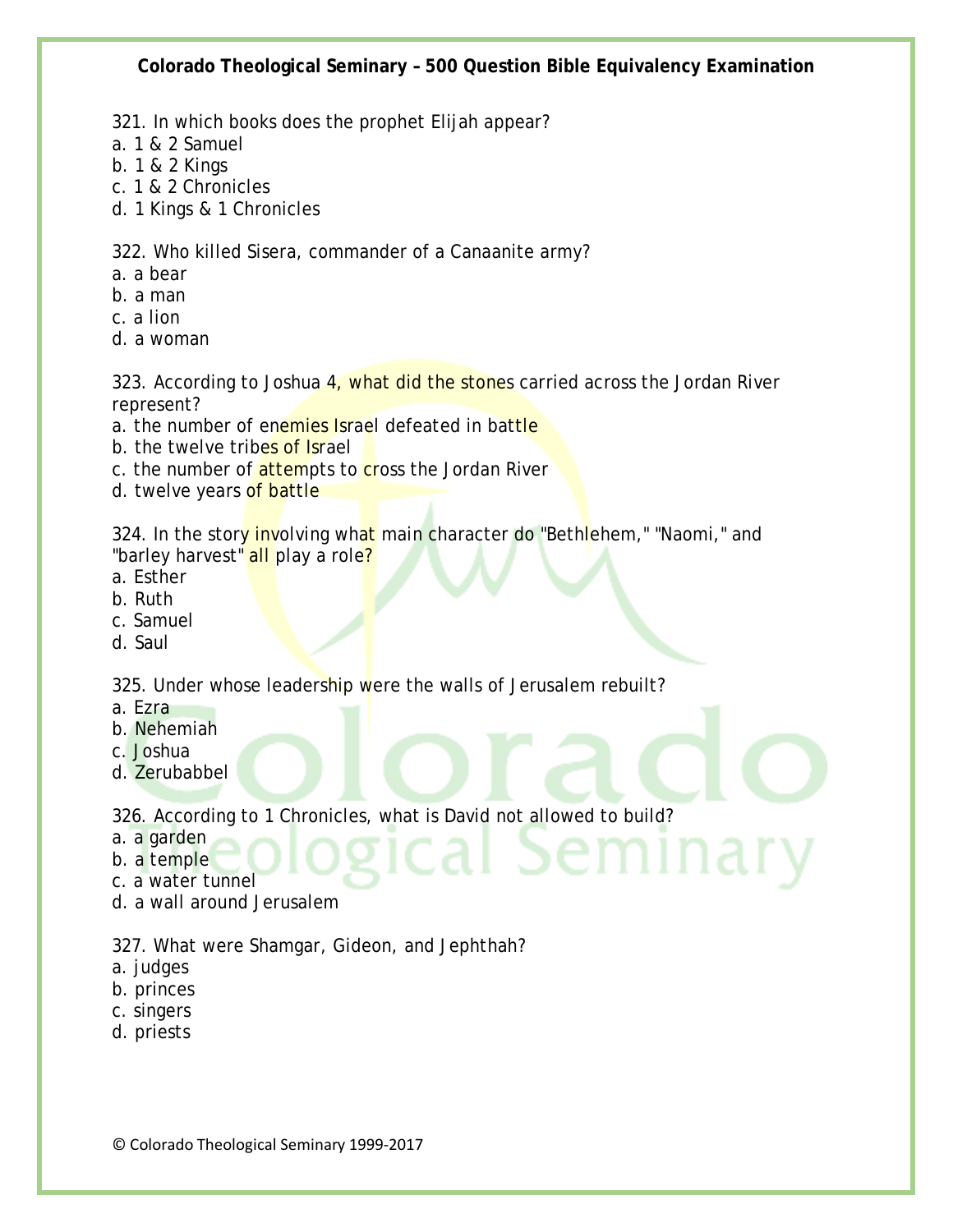- 328. According to Joshua 2, what did Rahab do?
- a. hid Israelite spies
- b. helped the men of Jericho prepare for war
- c. hid soldiers for the king
- d. warned the city of enemy attack

329. In the story involving what main character do "the four-hundred prophets of Asherah," "Mount Carmel," and "Ahab" appear?

- a. Elijah
- b. Elisha
- c. Micah
- d. Obadiah

330. What king said to Nathan the prophet, "See now, I dwell in a house of cedar, but the ark of God dwells in a tent"?

- a. Saul
- b. David
- c. Solomon
- d. Hezekiah

331. What was the name of Jeremiah's scribe?

- a. Benaiah
- b. Balaam
- c. Baruch
- d. Benjamin

332. During whose reign did Haggai appear as a prophet?

- a. Hezekiah
- b. Josiah
- c. Nebuchadnezzar
- d. Darius

333. In which book does the following quotation appear: "He has showed you, O man, what is good; and what does the Lord require of you but to do justice, and to love kindness, and to walk humbly with your God"?

- a. Ezekiel
- b. Hosea
- c. Micah
- d. Zechariah

334. Who declared, "I am no prophet, nor a prophet's son . . ."?

- a. Joel
- b. Amos
- c. Micah
- d. Habakkuk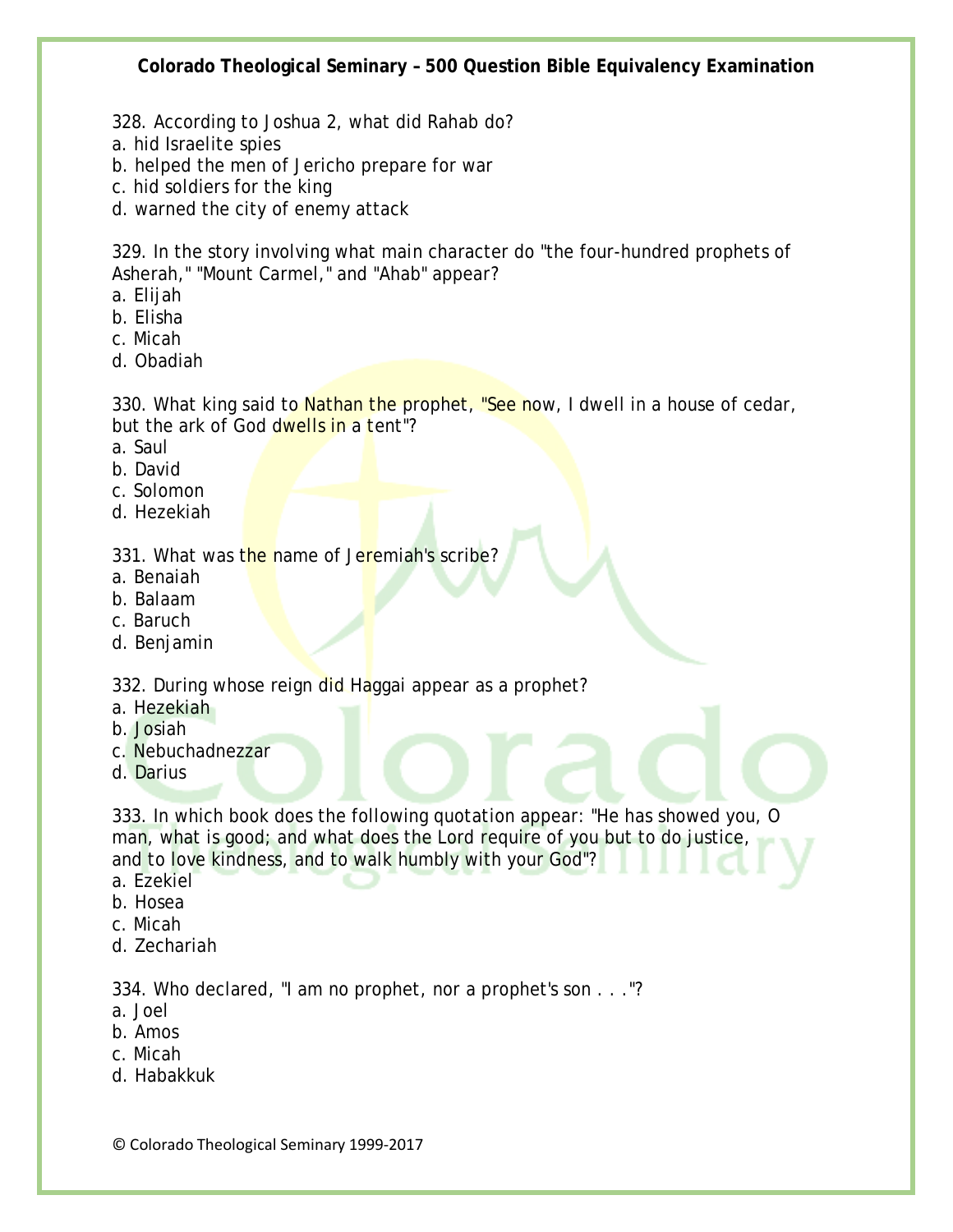335. In which book does the following quotation appear: "How lonely sits the city that was full of people! How like a widow has she become, she that was great among the nations! She that was a princess among the cities has become a vassal"?

- a. Isaiah
- b. Jeremiah
- c. Lamentations
- d. Ezekiel

336. What statement describes what Isaiah says about the wolf and lamb, leopard and kid, calf and lion?

- a. "Be fruitful and multiply."
- b. "They shall not hurt or destroy in all my holy mountain."
- c. "Thou hast given them dominion over the works of thy hands."
- d. "Wild oxen shall fall with them, and young steers with the mighty bulls."

337. Who brought Jeremiah from the dungeon to ask him, "Is there any word from the Lord"?

- a. the king
- b. princes of Judah
- c. Baruch
- d. Gedaliah

338. Which book contains many passages concerning "my servant"?

- a. Amos
- b. Ezekiel
- c. Isaiah
- d. Jeremiah

339. Which prophet was directed by God to name his children "Jezreel," "Not pitied," and "Not my people"?

- a. Ezekiel
- b. Hosea
- c. Joel
- d. Amos

340. How were the words, which Daniel interpreted ("MENE, MENE, TEKEL, PARSIN"), conveyed?

ical Se

- a. spoken by a messenger of God
- b. spoken by Daniel
- c. read by a eunuch
- d. written on a wall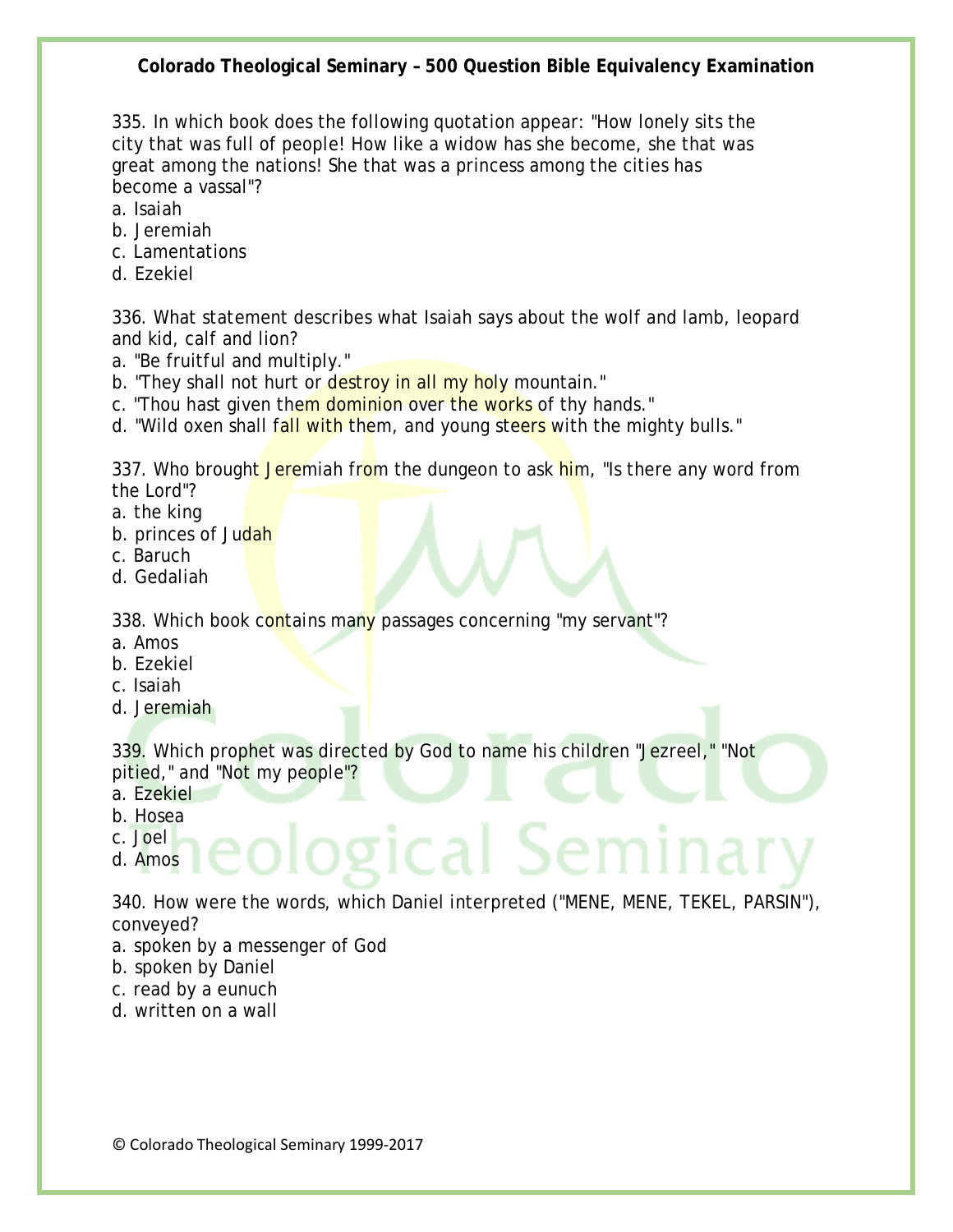341. Of whom is it reported, ". . . the men knew that he was fleeing from the presence of the Lord . . ."?

- a. Hosea
- b. Joel
- c. Obadiah
- d. Jonah

342. In which book does the following statement occur: "And he said to me, 'Son of man, stand upon your feet, and I will speak with you . . . I send you to the people of Israel, to a nation of rebels, who have rebelled against me . . .'"?

- a. Daniel
- b. Ezekiel
- c. Hosea
- d. Jonah

343. In which book do the following quotations occur: "The righteous shall live by his faith," "The earth will be filled with the knowledge of he glory of the Lord," and "In wrath remember mercy"?

- a. Hosea
- b. Amos
- c. Micah
- d. Habakkuk

344. For an example of the story of the call of a prophet, to which book would one turn?

- a. Ezekiel
- b. Joel
- c. Zechariah
- d. Malachi

345. In which book do these lines appear: "Before I formed you in the womb I knew you"; "Cursed be the day on which I was born!"; "Is there no balm in Gilead?"?

a. Ezekiel

- b. Hosea
- 
- c. Joel
- d. Jeremiah

346. Which book contains the following lines, "In the wilderness prepare the way of the Lord," "He will feed his flock like a shepherd"?

- a. Daniel
- b. Amos
- c. Hosea
- d. Isaiah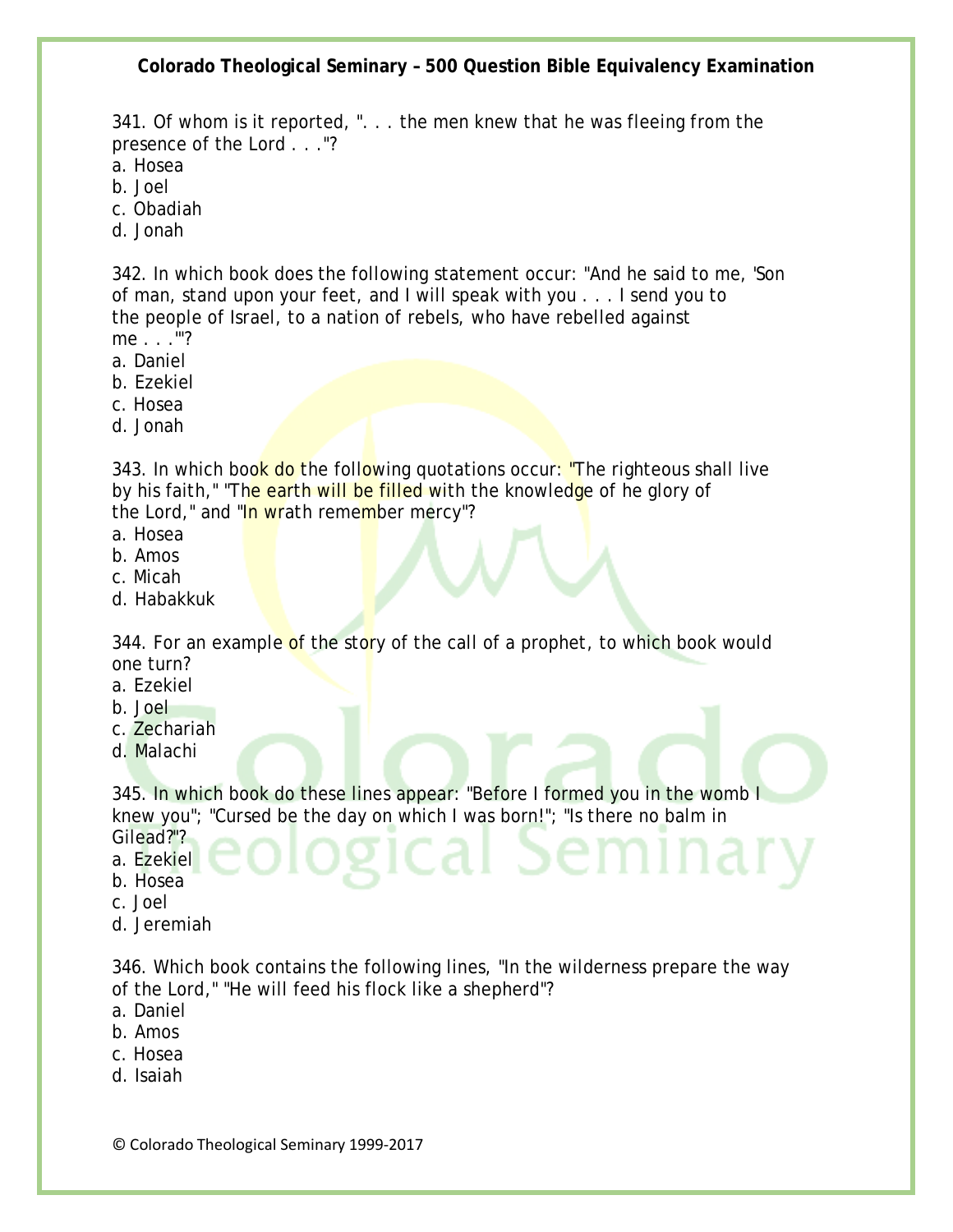347. Which passage appears in the book of Joel?

a. "Come now, let us reason together, says the Lord: though your sins are like scarlet, they shall be as white as snow;"

b. "Your sons and your daughters shall prophesy, your old men shall dream dreams, and your young men shall see visions."

c. "Behold, a young woman shall conceive, and bear a son, and shall call his name Immanuel."

d. "The earth shall be full of the knowledge of the Lord, as the waters cover the sea."

348. In what book does the following quotation appear: "There was a day when the sons of God came to present themselves before the Lord, and Satan also came among them"?

- a. Ecclesiastes
- b. Job
- c. Proverbs
- d. Psalms

349. Which statement does Proverbs 31 not include as a description of "a good wife"?

a. "Her children rise up and call her blessed."

b. "She opens her mouth with wisdom, and the teaching of kindness is on her tongue."

c. "For your love is better than wine, your anointing oils are fragrant."

d. "Charm is deceitful, and beauty is vain, but a woman who fears the Lord is to be praised."

350. In what book does the following quotation occur, "But behold, this also was vanity"?

- a. Job
- b. Proverbs
- c. Ecclesiastes
- d. Lamentations

351. What book concludes with the following verse, "Make haste, my beloved, and be like a gazelle or a young stag upon the mountains of spices"?

a. Job

b. Proverbs

- c. Ecclesiastes
- d. Song of Solomon

352. Which statement of theme characterizes Psalm 91?

- a. God's law
- b. the folly of human sin
- c. the establishment of covenant
- d. the power and protection of God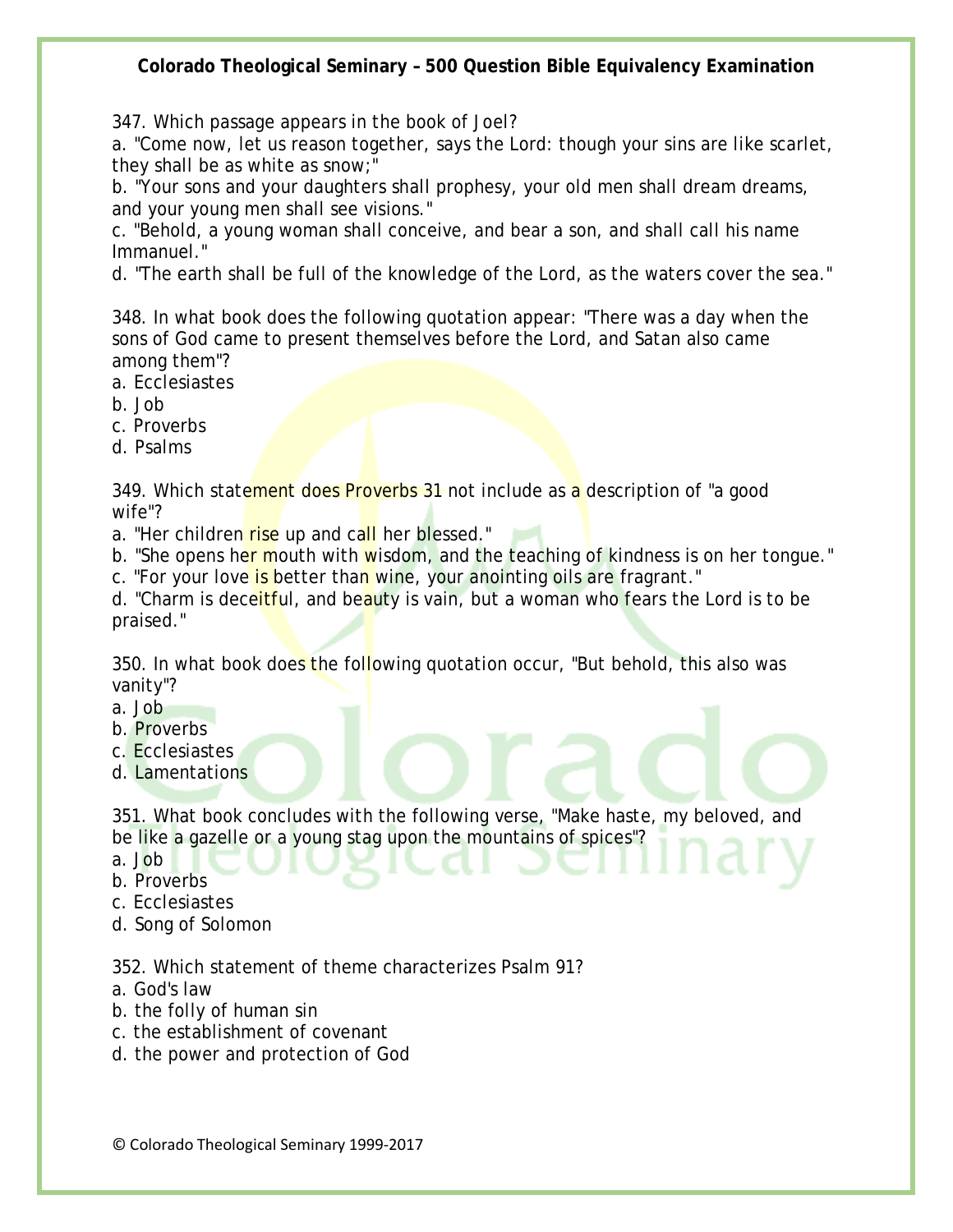353. In which book does the following quotation appear, "Shall a faultfinder contend with the Almighty? He who argues with God, let him answer it"?

a. Job

- b. Psalms
- c. Proverbs
- d. Ecclesiastes

354. In the book of Job, who says, "Do you still hold fast your integrity? Curse God, and die"?

- a. Job's wife
- b. one of Job's daughters
- c. Zophar
- d. Elihu

355. With what phrase does the following proverb conclude, "Train up a child in the way he should  $q_0$ , and when he is old he will not  $\ldots$ ."?

- a. depart from it
- b. despise you
- c. dishonor your name
- d. turn aside to evil

356. With what lines does Psalm 51 begin?

- a. "The almighty God, the Lord speaks . . ."
- b. "Have mercy upon me, O God, according to thy steadfast love."
- c. "Make a joyful noise to God."
- d. "The Lord reigns, he is robed with majesty."

357. What is the first line in Psalm 1?

a. "Blessed is the man who walks not in the counsel of the wicked.

b. "O Lord, our Lord, how majestic is thy name in all the earth!"

c. "The earth is the Lord's and the fullness thereof . . ."

d. "The heavens are telling the glory of God; and the firmament proclaims his handiwork."

358. According to Matthew, Mark and Luke, why did Herod arrest John the Baptist?

a. John reproached him for living opulently

b. John accused him of adultery

- c. John accused him of disloyalty to his own people
- d. John accused him of using Roman troops to quell Jewish uprisings

359. In which book or books is the story of the shepherds "keeping . . . their flock by night" found?

- a. Matthew
- b. Mark
- c. Luke
- d. Matthew and Luke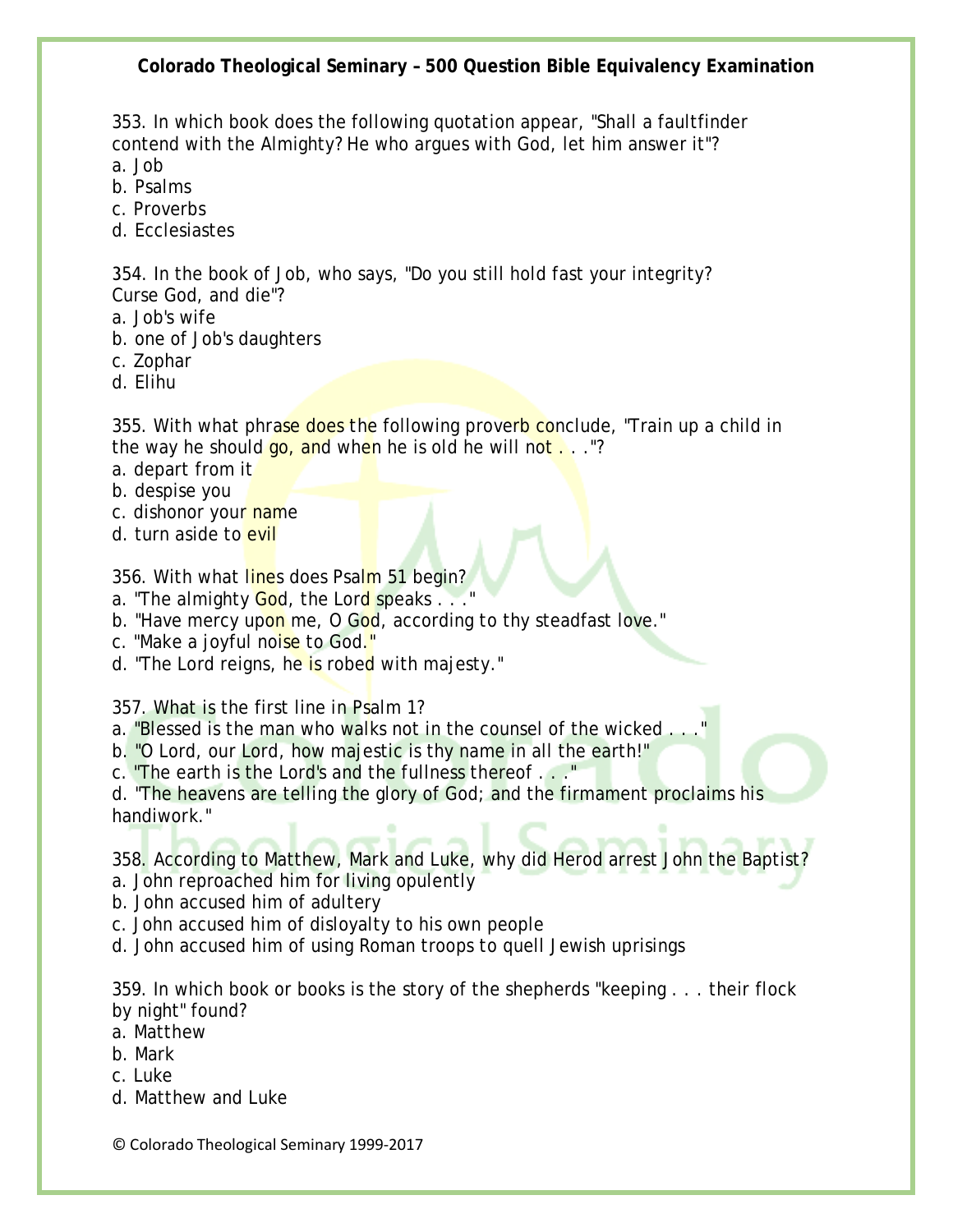360. According to Matthew, what does the name of child, "Emmanuel," born to Mary mean?

a. "He will save his people from their sins."

- b. "He will govern my people Israel."
- c. "The people who sat in darkness have seen a great light."
- d. "God with us."

361. According to Mark, what does the angel tell the women at the empty tomb? a. to wait in Jerusalem, where Jesus will appear first to Peter, then to the twelve, and then to the whole company of disciples.

b. to wait in Jerusalem until Jesus appears in Mary his mother.

c. to tell his disciples and Peter that he is going before them and the women to Galilee; there they will all see him, just as Jesus had told them.

d. to tell Mary, Jesus mother, to wait at the tomb until Jesus appears to her.

362. Which gospel or gospels open with a genealogy?

- a. Matthew
- b. Mark
- c. Luke
- d. Mark and Luke

363. About whom, and on what occasion, was it said, "Certainly you are one of them; for you are a Galilean"?

a. Joseph of Arimathea when he asked for Jesus' body

- b. Peter, in the courtyard of the high priest
- c. John, preaching in Jordan
- d. Stephen, preaching in Jerusalem

364. According to Luke, at which moment did the disciples who journeyed to Emmaus recognize Jesus?

- a. when he opened the Scriptures
- b. when he gave them the Holy Spirit
- c. when he showed them the nail prints in his hands
- d. when he broke bread and gave it to them

365. In which synoptic gospel or gospels are the beatitudes found?

- a. Matthew and Luke
- b. Mark and Luke
- c. Mark and Matthew
- d. Luke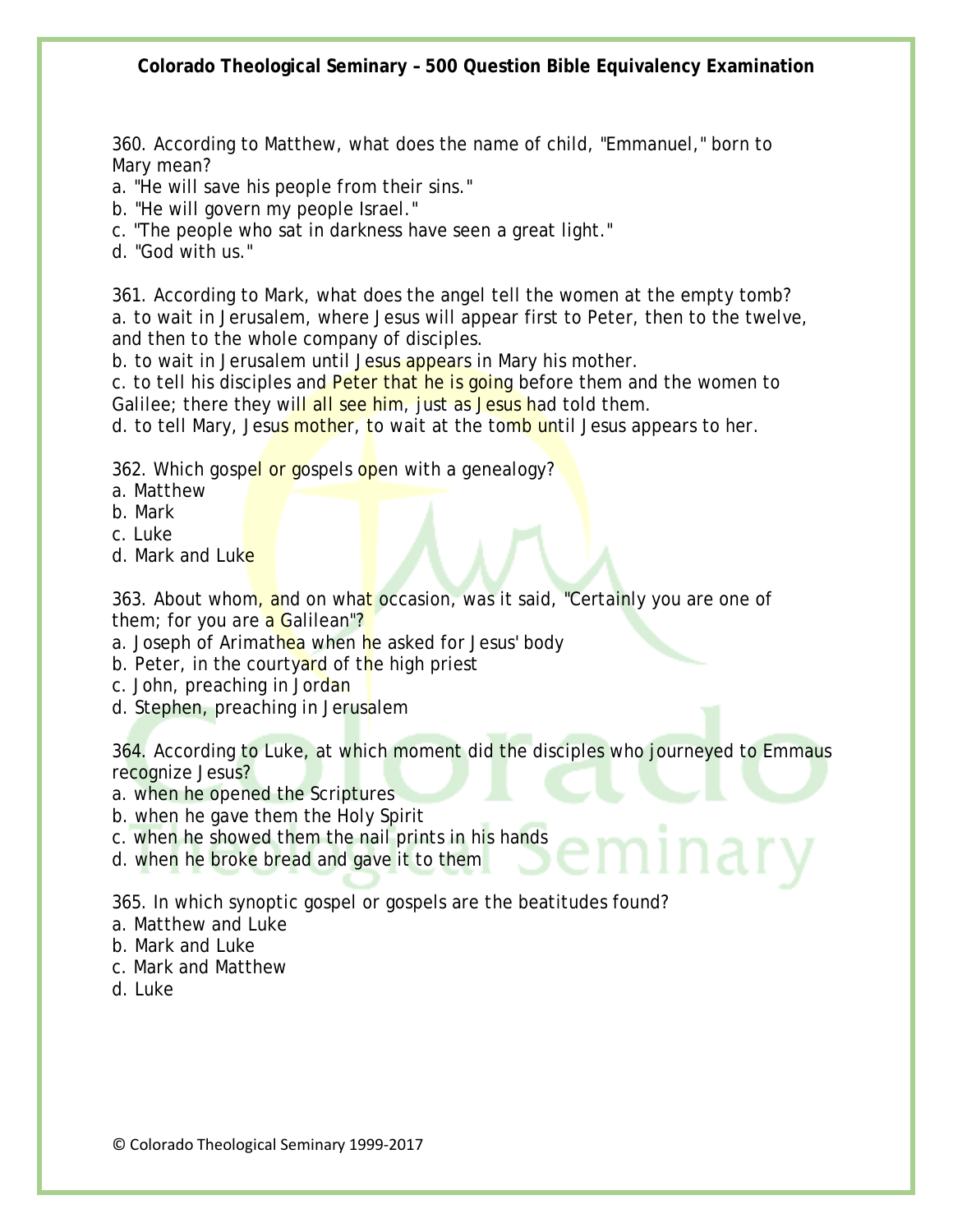366. According to both the gospels of Mark and Matthew, what did Jesus say from the cross?

- a. "Father, forgive them for they know not what they do."
- b. "Father, into thy hands I commend my spirit."
- c. "I thirst."
- d. "My God, my God, why hast thou forsaken me?"

367. About whom did Jesus say that their action should be remembered wherever the gospel is preached?

- a. the woman who had the flow of blood
- b. the woman who poured ointment on Jesus' head
- c. the centurion who declared Jesus was the Son of God
- d. the Samaritan in the parable

368. What did the angel promise Zechariah, when he was praying in the temple? a. a son

- b. a daughter
- c. healing
- d. salvation

369. How does Jesus answer the question, "Who are my mother and my brothers?"

- a. I have no mother or brothers.
- b. those who have always been my mother and my brothers.
- c. those who follow me faithfully
- d. whoever does the will of God

370. What did the householder say when many excused themselves from the householder's great banquet?

a. "How hard it is for the wealthy to enter the kingdom of heaven."

- b. "Bring in the poor and maimed and blind and lame."
- c. "Finally I will send my son; him they will respect."

d. "Never again shall I drink from the fruit of the vine until the day when the kingdom of God comes."

371. Which statement is not characteristic of the Gospel of John?

a. "He who does what is true comes to the light."

b. "No one has ever seen God: the only Son, who is the bosom of the Father, he has made him known."

c. "They cried out, 'You are the son of God.' And he strictly ordered them not to make him known."

d. "That which is born of the flesh is flesh, and that which is born of the Spirit is Spirit."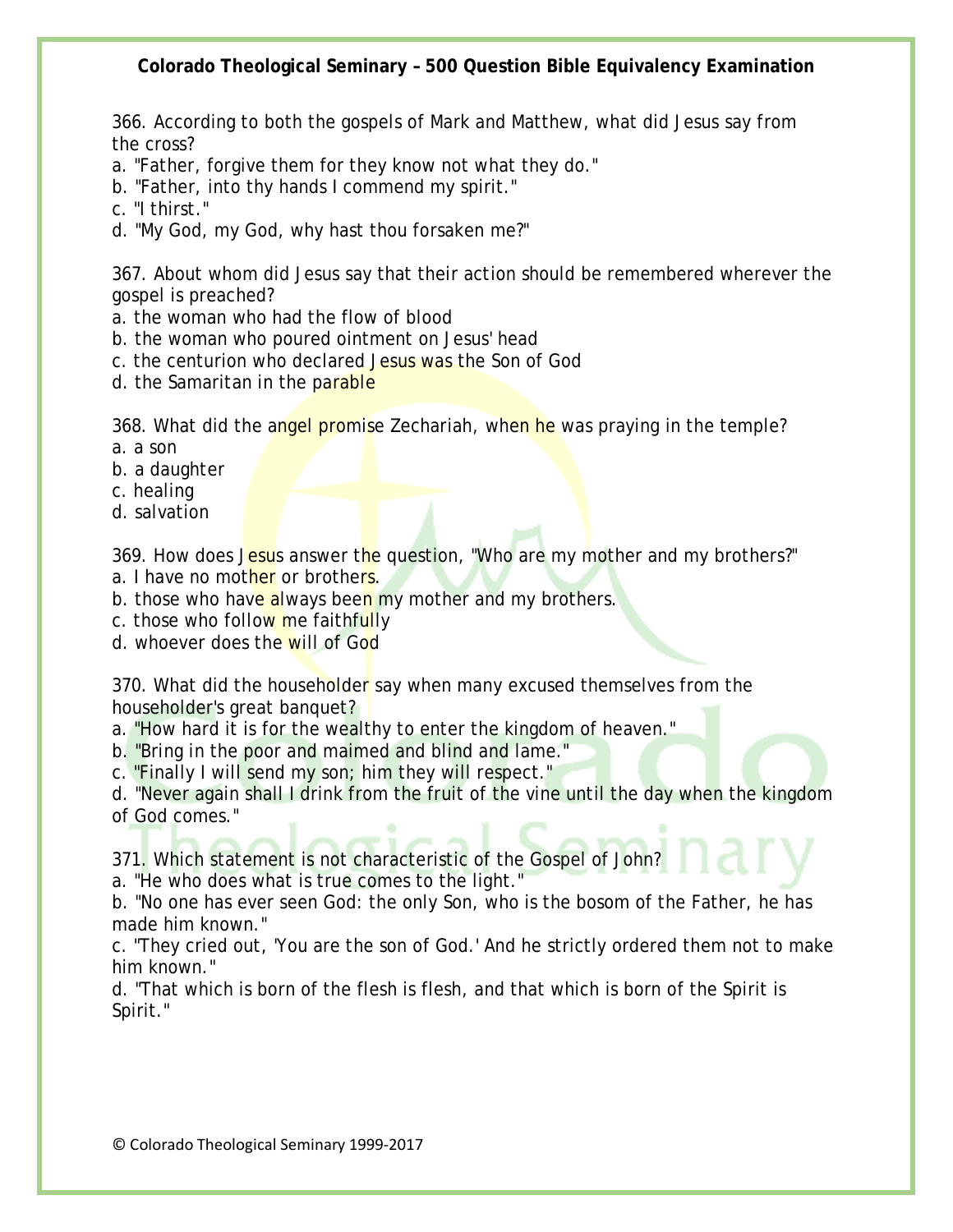372. How is this phrase in John 1 completed, "And the Word became flesh and . . .? a. his name was called Jesus."

b. increases in wisdom and in stature and in favor with God and man."

c. his name was called Immanuel."

d. dwelt among us, full of grace and truth."

373. According to the Gospel of John, why was the Gospel written?

a. so "that you may believe that Jesus is the Christ, the Son of God, and that believing you may have life in his name."

b. to present "an orderly account for you . . . that you may know the truth concerning the things of which you have been informed."

c. so "that your joy may be complete."

d. to present "the book of the genealogy of Jesus Christ, the Son of David, the Son of Abraham."

374. Which of the **following is an important theme of the First Letter of John?** 

- a. election
- b. creation
- c. predestination
- d. love

375. According to the Book of Revelation, where was John when he heard "a loud voice like a trumpet"?

Seminary

- a. praying on a high mountain
- b. worshipping in the temple
- c. suffering persecution in Ephesus
- d. staying on the island of Patmos

376. What does the Book of Revelation not include?

- a. a vision of a woman clothed with the sun
- b. a vision of four horsemen
- c. a vision of the glorified Christ
- d. a vision of Jesus with Moses and Elijah

377. Who was Onesimus?

- a. a disciple
- b. a soldier
- c. a politician
- d. a slave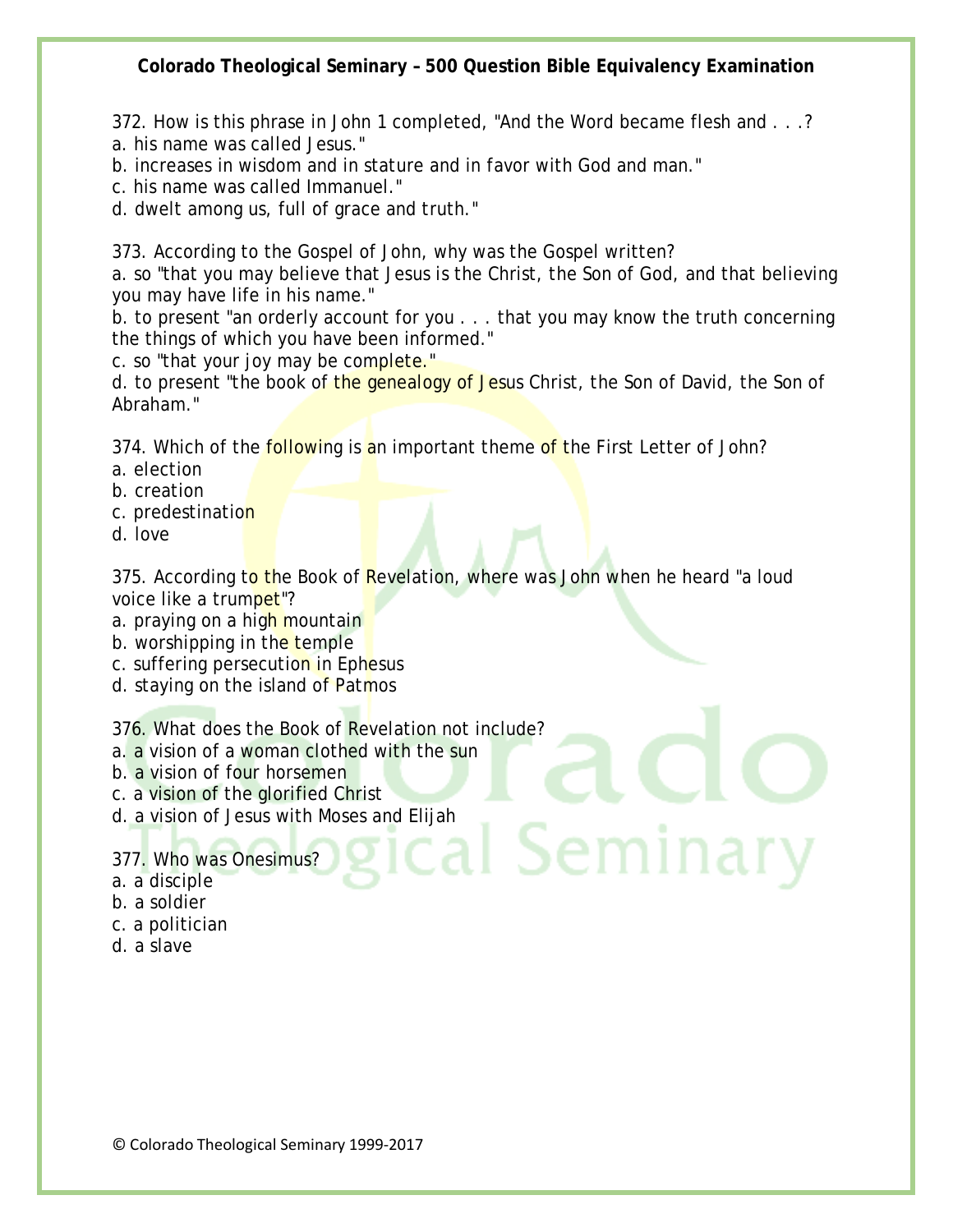378. Why does Paul refer to Abraham in his letter to the Romans?

a. since Abraham was circumcised, all should be circumcised.

b. justification by faith is exemplified by Abraham, since he received the promise by faith before he was circumcised.

c. as Abraham was a wanderer and sojourner, so Christians are pilgrims and sojourners in this world.

d. the promise made to Abraham is now extended to the Gentiles and is no longer valid for Jews.

379. On what does Paul base his order to the church of the Thessalonians: "If anyone will not work, let him not eat"?

a. "Do not, for the sake of food, destroy the work of God."

b. "I know your works; you have the name of being alive, and you are dead."

c. "What does it profit, my brethren, if a man says he has faith but has not works?"

d. "For you yourselves know how you ought to imitate us; we were not idle when we were with you."

380. According to the book of Ephesians, what is God's ultimate plan for "the fullness of time"?

a. to baptize all nations

b. to convince all the earth to praise God

c. to make every tongue confess Jesus as Lord

d. to unite all things in Christ

381. In 2 Corinthians, how is Paul's statement, "Therefore, if anyone is in Christ . . . ," completed?

a. "he should be baptized."

b. "he will uphold Christ's law."

c. "he is a new creation."

d. "he will turn from the law."

382. In what context within 1 Corinthians does Paul write about "the body of Christ"? I Semina

a. in a discussion of the resurrection

b. in a discussion of spiritual gifts

c. in a discussion of marital ethics

d. in a discussion of apostolic authority

383. In Galatians, what does Paul claim is the source of his gospel?

- a. personal reflection
- b. a revelation of Jesus Christ
- c. the apostles in Jerusalem
- d. an event on the Damascus road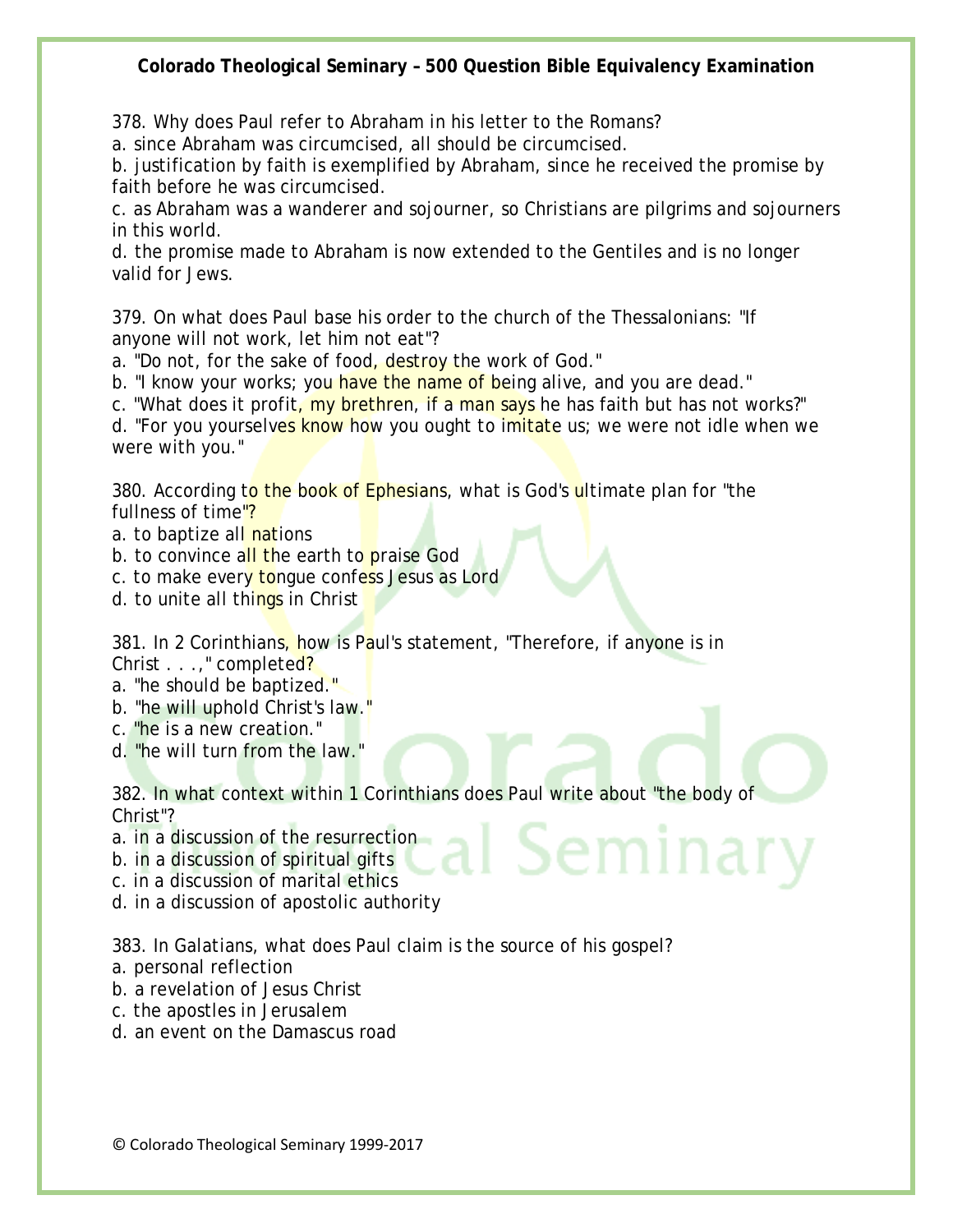- 384. What should those who speak "in a tongue" pray for?
- a. the power to heal
- b. the power to interpret
- c. the power to exorcise demons
- d. the power to convert

385. for whom did Paul take up "a contribution"?

- a. the Christians at Boroea
- b. the church at Rome
- c. the people of Athens
- d. the poor saints of Jerusalem

386. What is one of the central concerns of 1 Timothy?

- a. children
- b. drunkards
- c. the rich
- d. widows

387. Who addressed the men of Judea at Pentecost?

- a. James
- b. Peter
- c. Paul
- d. Stephen

388. To which church did Paul write a letter before visiting them?

- a. Athens
- b. Corinth
- c. Philippi
- d. Rome

389. Which statement best summarizes Paul's argument in Romans that there is no difference between Jew and Greek?

Seminai

- a. they all need milk, not solid food.
- b. they have sinned and come short.
- c. they have this treasure in earthen vessels.
- d. they are the temple of the living God.

390. What is Paul's situation at the end of Acts?

- a. he is under house arrest in Rome
- b. he is on trial for his life
- c. he is in jail in Corinth
- d. he is on his way to Spain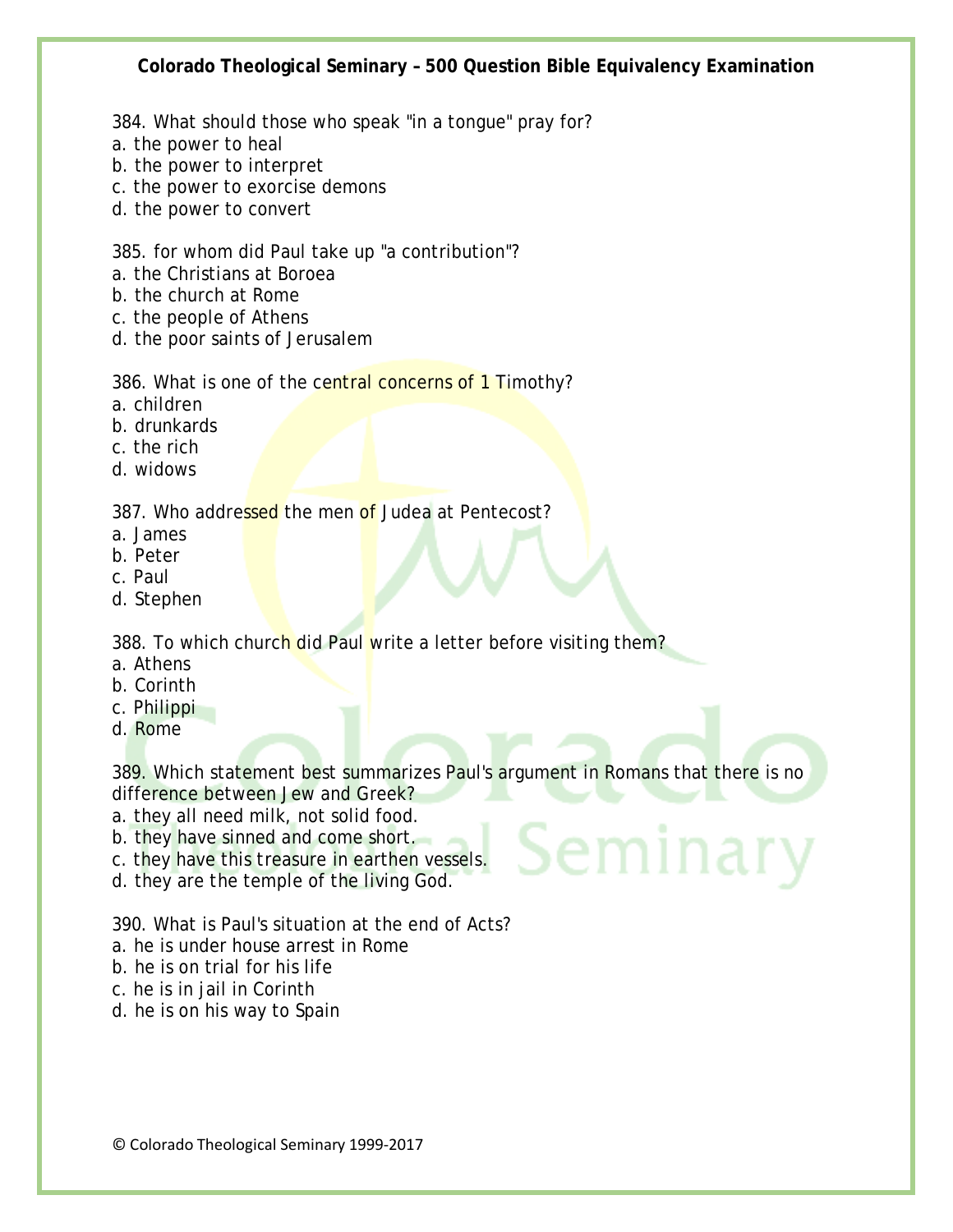391. According to Acts, from what city did Saul come?

- a. Antioch
- b. Athens
- c. Jerusalem
- d. Tarsus

392. What is Paul's situation when he writes those in Philippi?

- a. he is on ship
- b. he is in prison
- c. he is travelling in Spain
- d. he is preaching in Corinth

393. Who said, and in what situation, "I have no silver and gold, but I give you what I have . . . "?

- a. Peter to the lame man at the Beautiful Gate of the temple
- b. Peter to Simon Magnus who wanted to buy the Holy Spirit
- c. Paul to Felix who "hoped that money would be given him by Paul"
- d. Paul to the owners of the soothsaying girl in Philippi

394. In which book does this quotation appear, "And convince some, who doubt; save some, by snatching them out of the fire; on some have mercy with fear . . ."?

- a. Hebrews
- b. James
- c. 2 Peter
- d. Jude

395. In which book does the following quotation appear, "If a brother or sister is ill-clad and in lack of daily food, and one of you says to them, 'Go in peace, be warmed and filled,' without giving them the things needed for the body, what does it profit"?

- a. Hebrews
- b. James
- c. Jude
- d. 2 Peter

396. According to 1 Peter, what should be the Christian attitude toward every human institution?

zical Se

- a. they should oppose it
- b. they should question it
- c. they should withdraw from it
- d. they should be subject to it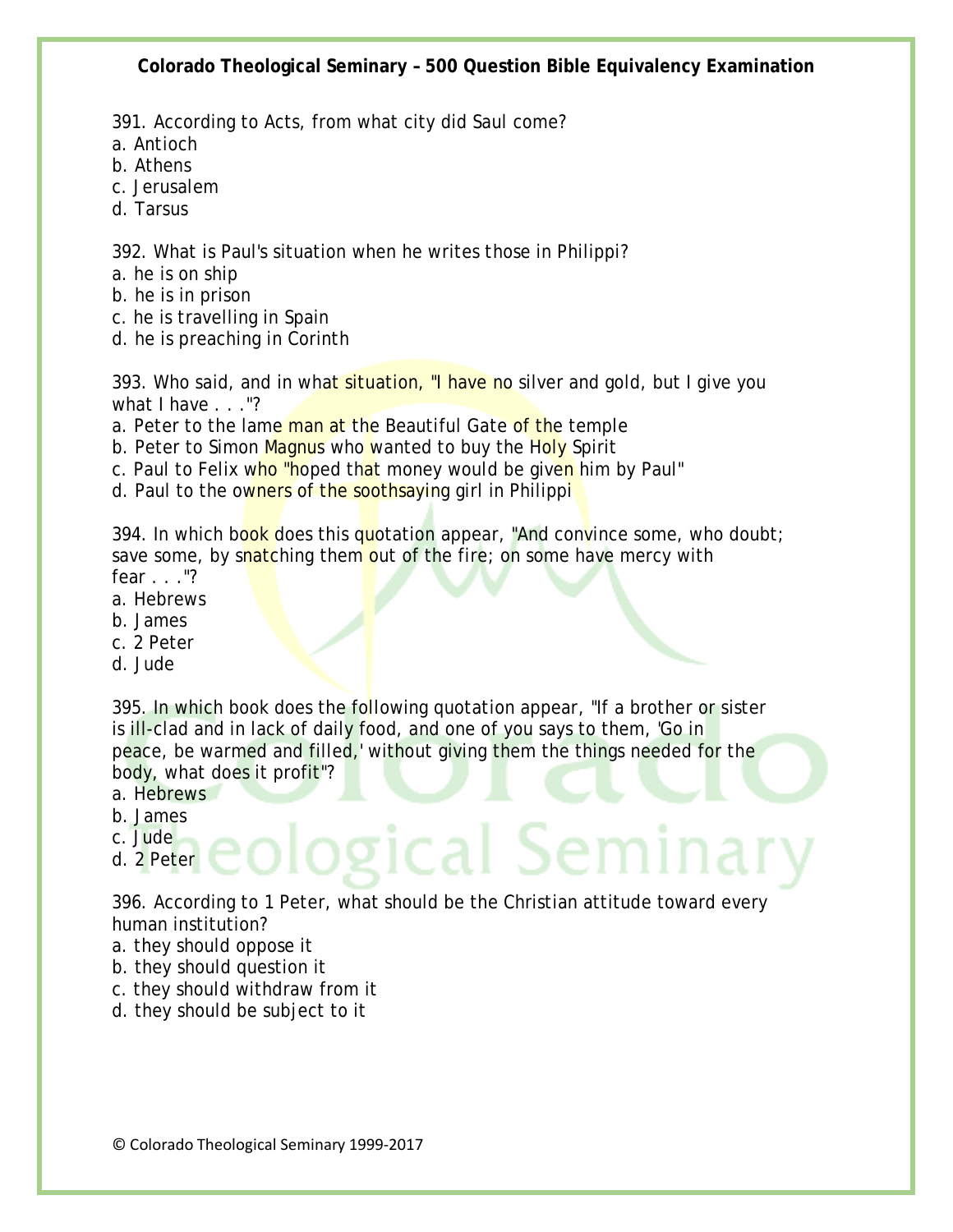397. Which book refers to the early Christian practice of praying over the sick and anointing them with oil?

- a. Hebrews
- b. James
- c. 1 Peter
- d. 2 Peter

398. In what way does the Letter to the Hebrews describe faith?

a. "Because we are justified with faith, we have peace with God."

- b. "Christ may dwell in your hearts through faith."
- c. "Now faith is the assurance of things hoped for, the conviction of things not seen."
- d. "Faith apart from works is dead."

399. With what issue is the following quotation from 2 Peter concerned: "With the Lord one day is as a thousand years, and a thousand years as one day"?

- a. the persistence of evil
- b. God's work as **creator**
- c. the millennium
- d. the apparent delay of Christ's return

400. Why does the author of Hebrews think Melchizedek is important?

- a. like Jesus, he suffered for the sins of others.
- b. he is a type of Jesus' eternal kingship.
- c. as a Gentile, he represents the mission to the Gentiles.
- d. he is a "likeness" of Jesus' priestly work.

401. In the book of Genesis, God's promise to Abraham follows most closely on which story?

- a. the creation
- b. the flood
- c. the murder of Abel
- d. the Tower of Babel

402. With what were Abraham and David both closely associated?

- a. Hebron
- b. Jericho
- c. Nineveh
- d. Peniel

403. Why did Jacob receive the blessing from Isaac meant for Esau?

- a. because he obeyed Rebekah
- b. because he prepared an acceptable sacrifice
- c. because he was totally honest
- d. because Isaac preferred him over Esau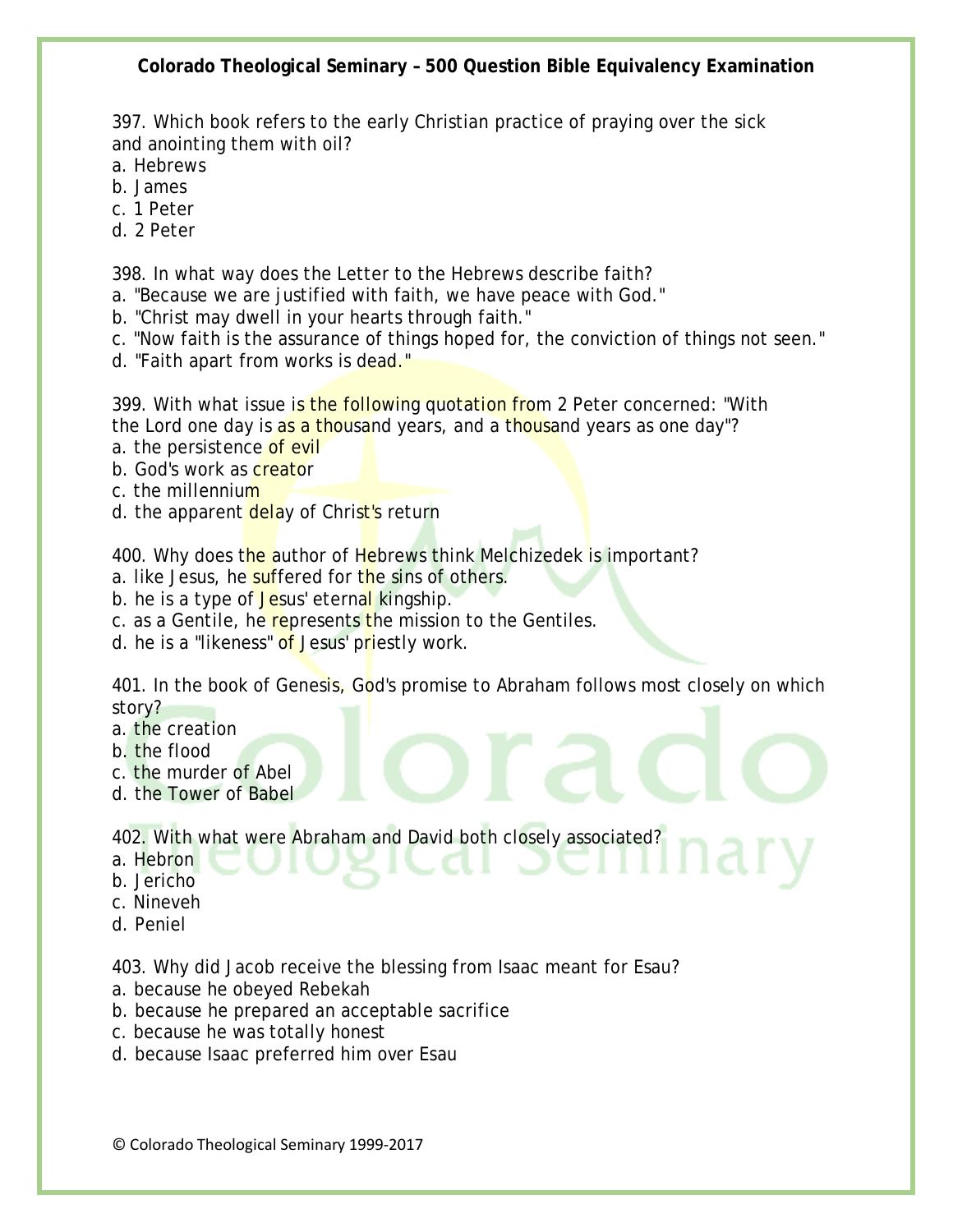404. What did Jacob call the place where he took the stone that he had put under his head and set it up for a pillar?

- a. Beersheba
- b. Bethel
- c. Haran
- d. Shechem

405. Who was the spouse of Jacob?

- a. Dinah
- b. Miriam
- c. Rachel
- d. Rebekah

406. "I will not let you go, unless you bless me," was said by whom?

- a. Abraham
- b. Isaac
- c. Jacob
- d. Laban

407. Who said: "Even though you intended to do harm to me, God intended it for good..."?

- a. Cain
- b. Jacob
- c. Joseph
- d. Lot

408. The Pharaoh's order that the slaves had to provide their own straw for brickmaking was a reaction to what?

- a. Moses' act of murder and his flight
- b. Death of his first-born son
- c. the request to go into the wilderness for a feast day
- d. turning the water into blood

409. The feast celebrating the flight of the Hebrews from Egypt is called what?

- a. Booths
- b. Ingathering
- c. Jubilee
- d. Passover
- 410. Where was Manna first given?
- a. Damascus
- b. Egypt
- c. Jericho
- d. Wilderness of Sin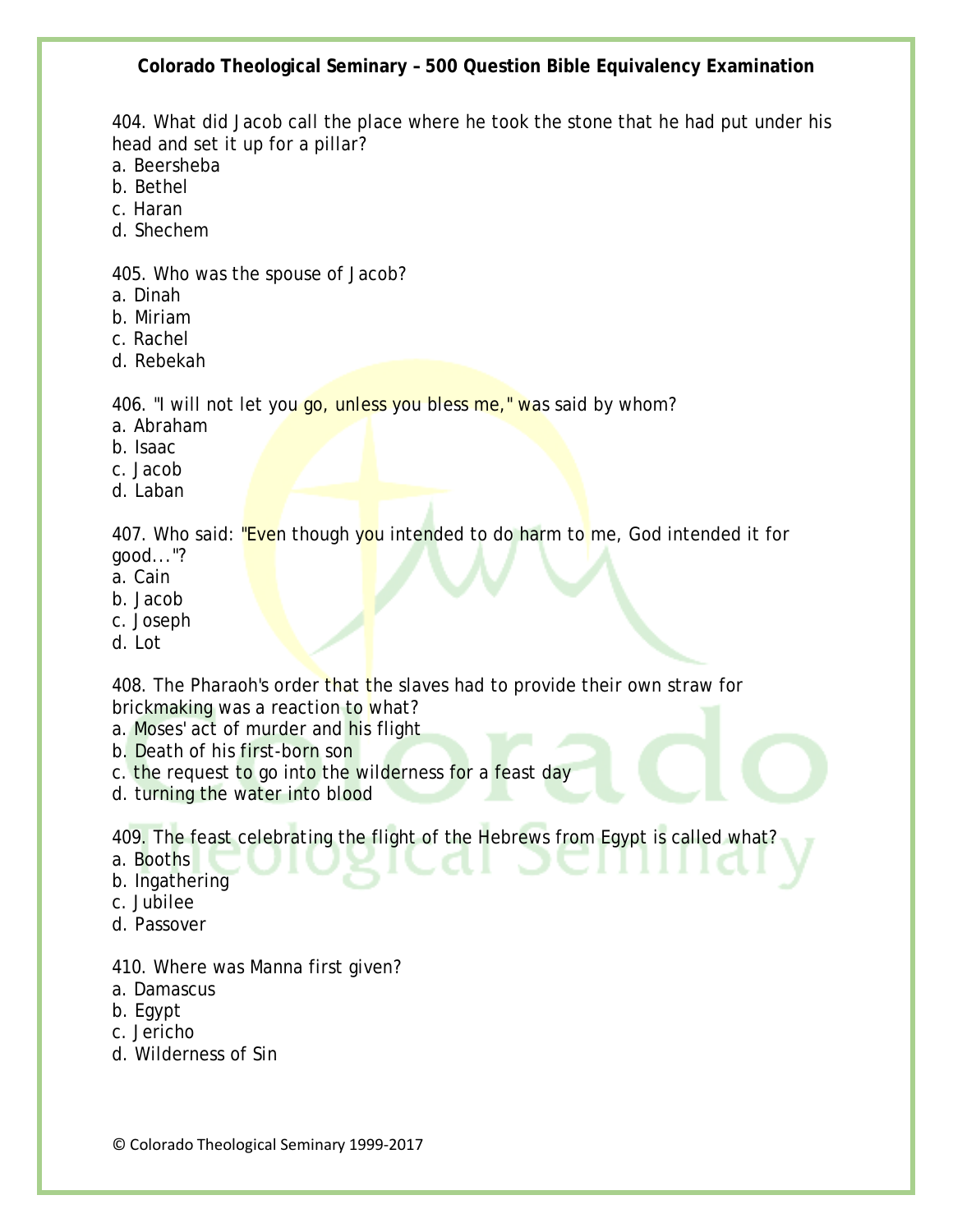411. "Three times in the year you shall hold a festival for me". The three feasts are: Weeks (or the harvest of the first fruits), Booths (or the feast of the ingathering), and which of the following?

- a. Day of Atonement
- b. Hanukkah
- c. Jubilee
- d. Unleavened Bread

412. When Moses delayed coming down from Sinai what happened?

- a. Aaron made a molten calf
- b. Aaron waited patiently
- c. the people began to leave
- d. the people made a molten calf

413. To whom were the laws in Leviticus delivered?

- a. Aaron
- b. Eleazar
- c. Joshua
- d. Moses

414. With what event are the scapegoat, Aaron, and sin offering connected?

- a. Day of Atonement
- b. Feast of Harvest
- c. Feast of Ingathering
- d. Passover

415. "The Lord bless you and keep you; the Lord make his face to shine upon you, and be gracious to you; the Lord lift up his countenance upon you, and give you peace" may be found in which of the following?

- a. Genesis
- b. Exodus
- c. Leviticus
- d. Numbers

416. God denied Moses permission to accompany the Israelites into the promised land because Moses had done which of the following?

- a. allowed the Israelites to intermarry with pagans and to worship foreign gods
- b. failed to follow Yahweh's instructions concerning the building of the sanctuary
- c. failed to give satisfactory credit to Yahweh for causing water to spring from a rock
- d. fathered children who were unfaithful to Yahweh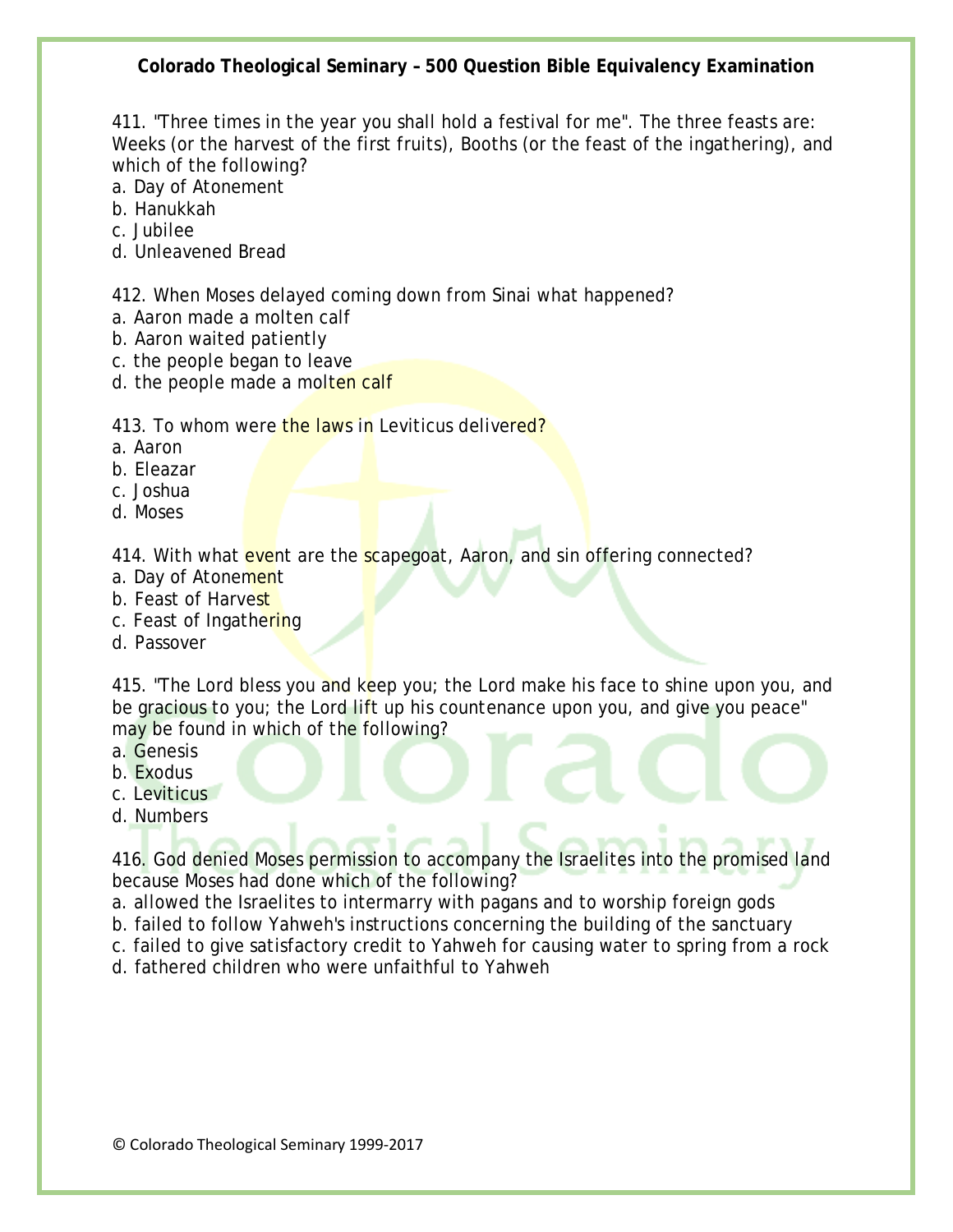417. Moses views the promised land but is told he will not go there in which of the following books?

- a. Exodus
- b. Leviticus
- c. Numbers
- d. Deuteronomy

418. The story of the Israelite defeat of Canaan is narrated in which book?

- a. Joshua
- b. Judges
- c. 1 Samuel
- d. 2 Samuel

# 419. Where did Joshua send two men as spies?

- a. Gilgal
- b. Jericho
- c. Lebanon
- d. Shittim

420. According to Joshua 2, what did Rahab do?

- a. helped the men of Jericho prepare for war
- b. hid Israelite spies
- c. hid soldiers for the king
- d. warned the city of enemy attack

421. In the time of Joshua Israel was defeated at Ai because Achan had done which of the following?

- a. failed to break his pot at the appointed time
- b. had a superior force in chariots
- c. mistook the smoke signal and retreated
- d. took some of the devoted things after the fall of Jericho

422. Which tribe of Israel received cities within the territories of others?

a. Benjamin

b. Ephraim

- c. Judah
- d. Levi

423. Why did Joshua gather the tribes of Israel at Shechem?

- a. to begin a census
- b. to conscript some of the men for the army
- c. to establish a religious ritual
- d. to make a covenant with them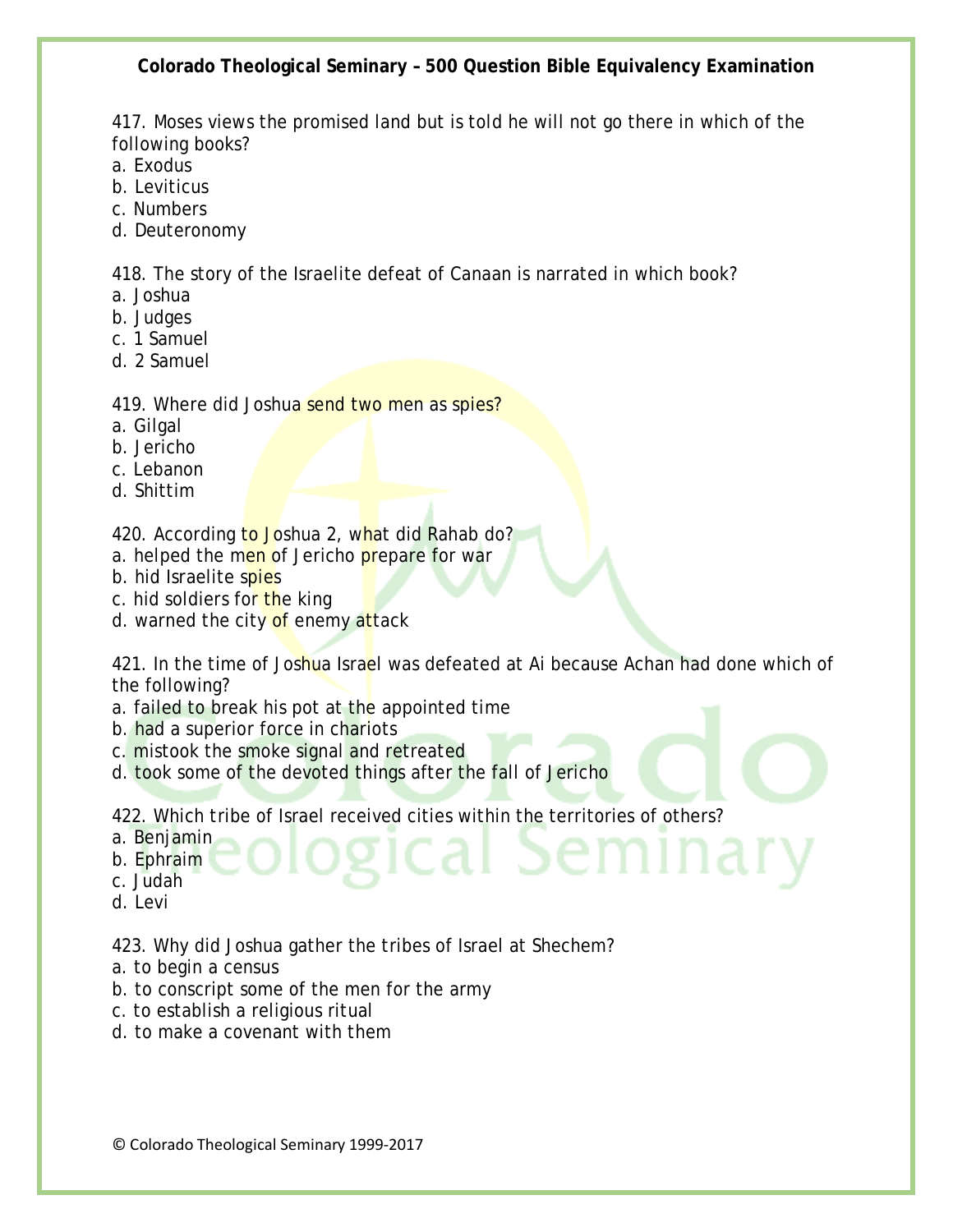424. Which individual was Deborah's general?

- a. Barak
- b. Heber
- c. Jael
- d. Sisera

425. "The stars fought from heaven, from their courses they fought against Sisera." This famous war song tells of the defeat and death of Sisera who was a commander of which of the following?

- a. a Canaanite army during the period of the Judges
- b. Absolom's forces in the rebellion against David
- c. an Amorite force defeated by Joshua
- d. Saul's army, defeated by David

426. What judge -- "a Nazirite to God from birth" -- would begin to deliver Israel from the hand of the Philistines?

- a. Ehud
- b. Gideon
- c. Jephthah
- d. Samson

427. Who was the first king of the Northern Kingdom (Israel), the one whose sins were said to have been repeated by every king of Israel who followed him?

- a. Ahab
- b. Hezekiah
- c. Jehu
- d. Jeroboam

428. Ahab was most closely associated with which group?

- a. Babylon
- b. Israel
- c. Judah
- d. Syria

429. "As they continued walking and talking, a chariot of fire and horses of fire separated the two of them" and one of them "ascended in a whirlwind into heaven." Who was carried up into heaven?

- a. Daniel
- b. Elijah
- c. Elisha
- d. Enoch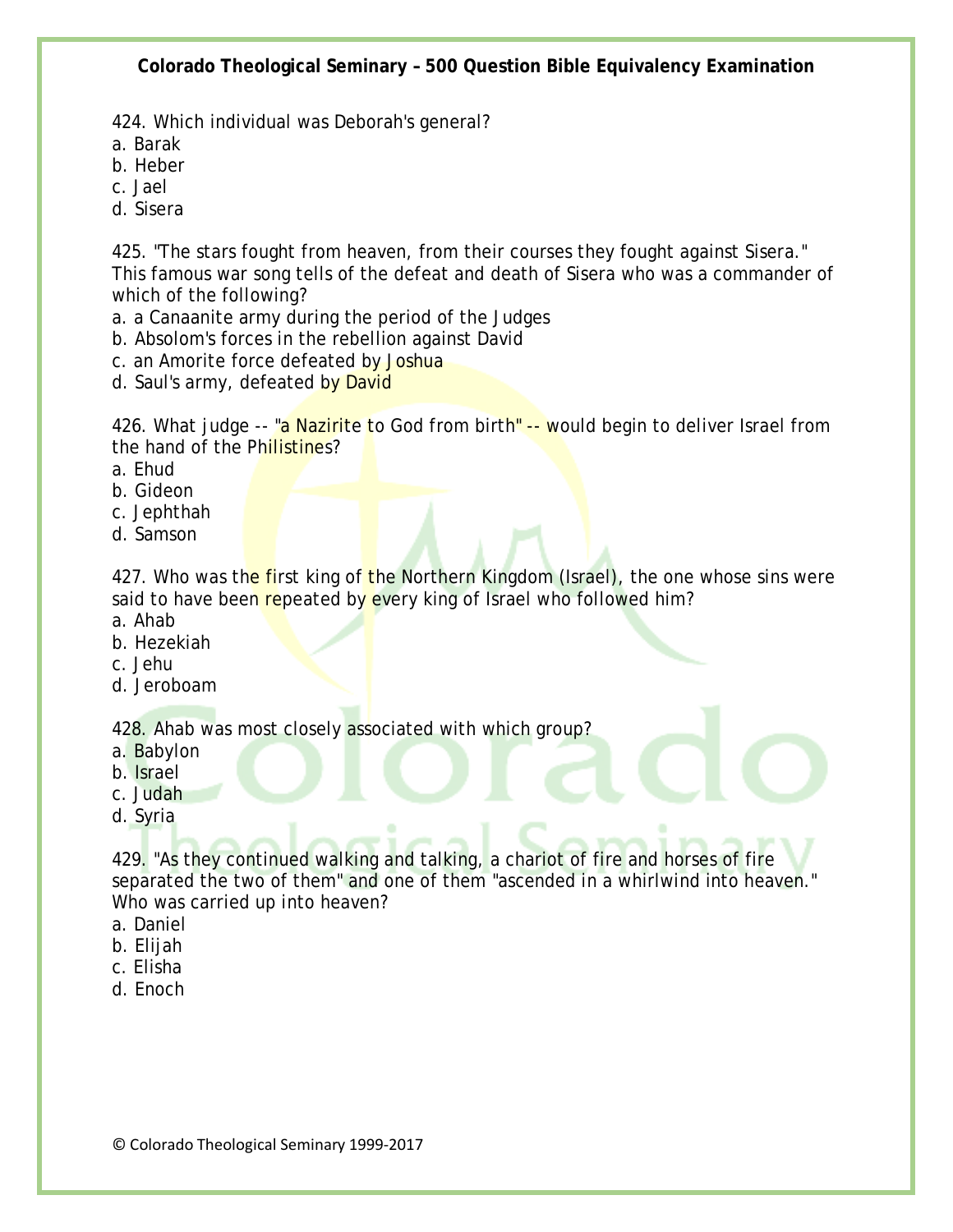430. What did Saul do to make Samuel turn against him?

- a. claimed to be king despite Samuel's opposition
- b. failed to destroy the Amalekites completely
- c. refused to acknowledge David
- d. refused to acknowledge Yahweh

431. "Comfort, O comfort my people, says your God. Speak tenderly to Jerusalem," is found in which of the following?

- a. Isaiah
- b. Jeremiah
- c. Hosea
- d. Habakkuk

432. Which book contains the following lines: "In the wilderness prepare the way of the Lord;" "He will feed his flock like a shepherd?"

- a. Daniel
- b. Amos
- c. Hosea
- d. Isaiah

433. Which book contains the following quotation: "But he was wounded for our transgressions, crushed for our iniquities; upon him was the punishment that made us whole, and by his bruises we are healed"?

- a. Isaiah
- b. Jeremiah
- c. Ezekiel
- d. Daniel

434. "Then the Lord put out his hand and touched my mouth; and the Lord said to me, 'Now I have put my words in your mouth. See, today I appoint you over nations and over kingdoms, to pluck up and to pull down, to destroy and to overthrow, to build and to plant.'" Where is this statement found?

gical Seminaı

- a. Jeremiah
- b. Hosea
- c. Amos
- d. Zephaniah

435. In what book does the image of the potter and his clay symbolize God and his people?

- a. Jeremiah
- b. Daniel
- c. Hosea
- d. Obadiah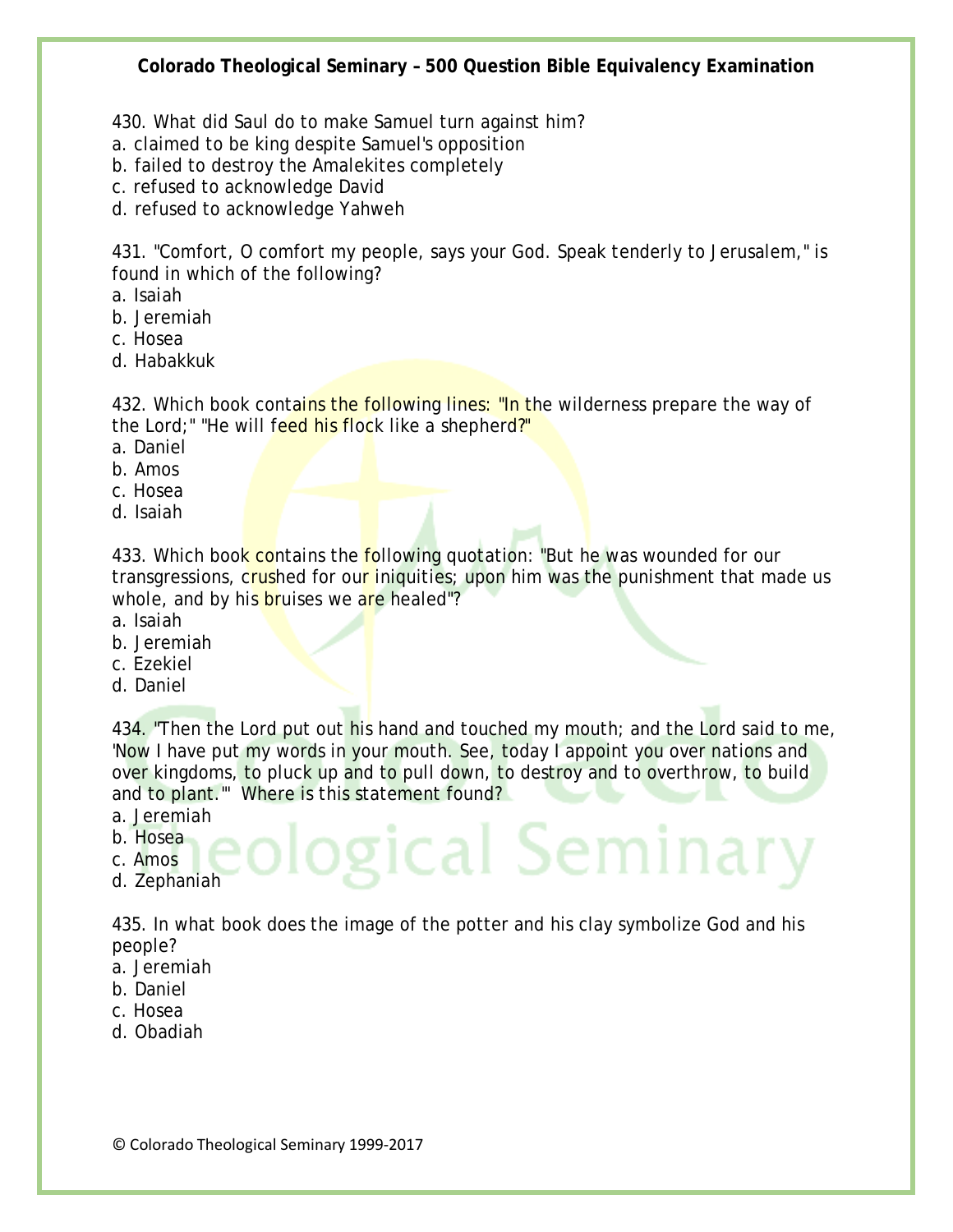436. Counsel to submit to the yoke of the king of Babylon was given by which of the following?

- a. Amos
- b. Isaiah
- c. Jeremiah
- d. Micah

437. What prophet was sitting among the exiles by the river Chebar, during the fifth year of the exile of King Jehoiachin, when he saw visions of God?

- a. Ezekiel
- b. Haggai
- c. Joel
- d. Zechariah

438. For an example of the story of the call of a prophet, to which book would one turn?

- a. Ezekiel
- b. Joel
- c. Zechariah
- d. Malachi

439. Which book contains the **following quotation: 'And he said to me, 'O mortal,** stand up on your feet, and I will speak with you...I am sending you to the people of Israel, to a nation of rebels who have rebelled against me"?

- a. Ezekiel
- b. Daniel
- c. Jonah
- d. Micah

440. Which prophet refused to eat the food of the Babylonian king while living at the Babylonian court?

- a. Jeremiah
- b. Ezekiel
- c. Daniel
- d. Jonah

441. Who was the interpreter of Nebuchadnezzar's dreams?

- a. Daniel
- b. Ezekiel
- c. Joseph
- d. Micah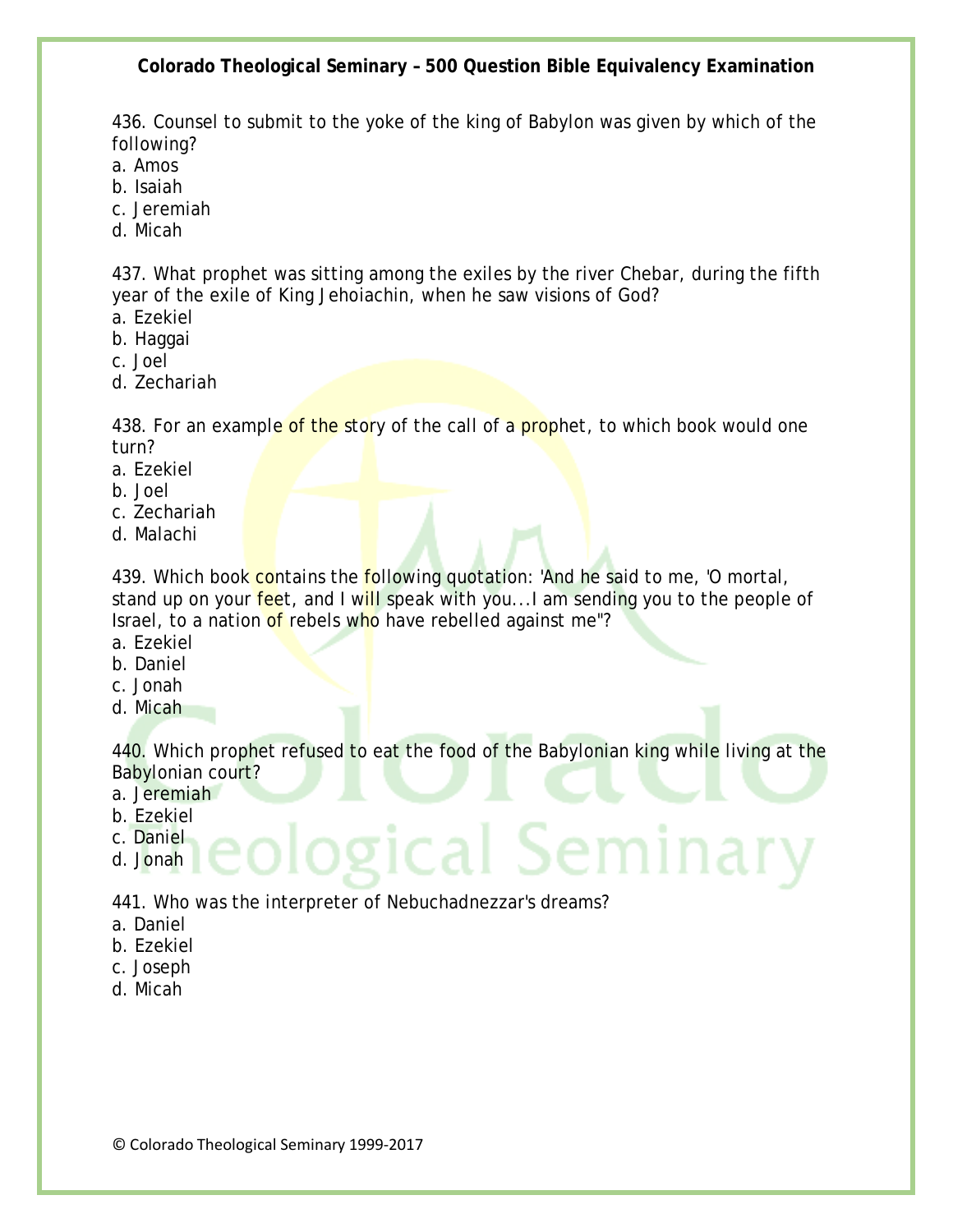442. Marital infidelity provided a basis for the prophetic message of which of the following?

- a. Amos
- b. Hosea
- c. Joel
- d. Micah

443. Which words from the Lord were spoken to Hosea the prophet?

a. "Seek the Lord while he may be found, call upon him while he is near."

b. "He said to me, Mortal, can these bones live?"

c. The Lord said, "Go, take yourself a wife of whoredom and have children of whoredom."

d. "I take no delight in your solemn assemblies."

444. Which book contains the following: "Then afterward I will pour out my spirit on all flesh; your sons and your daughters shall prophesy, your old men shall dream dreams, and your young men shall see visions?

- a. Joel
- b. Jonah
- c. Habakkuk
- d. Malachi

445. "I hate, I despise your festivals, and I take no delight in your solemn assemblies... But let justice roll down like waters, and righteousness like an ever flowing stream." Where does this appear?

- a. Isaiah
- b. Jeremiah
- c. Joel
- d. Amos

446. What was Jonah's message to Nineveh?

- a. a threat of destruction if they did not repent
- b. a warning to flee from the wrath to come
- c. an offer of forgiveness if they would repent
- d. an announcement that the city will be overthrown

447. Which book contains all of the following: Samaria and Jerusalem will fall, Zion will

be restored, and that a Ruler will come from Bethlehem?

- a. Amos
- b. Jonah
- c. Micah
- d. Malachi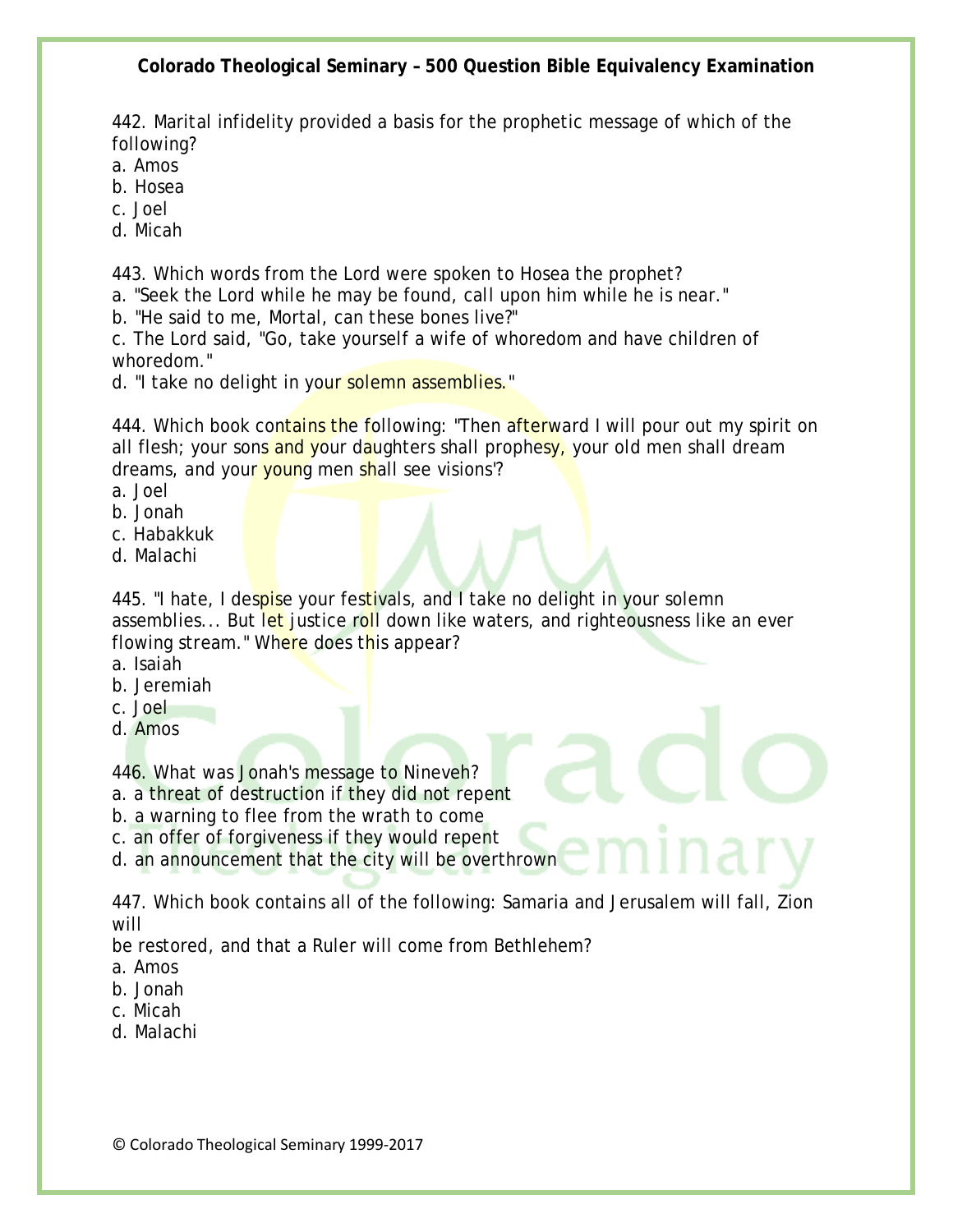448. In which book does the following quotation occur: "Shall we receive the good at the hand of God, and not receive the bad"?

a. Job

- b. Psalms
- c. Proverbs
- d. Ecclesiastes

449. In the final chapter of the book of Job, with whom is God angry?

- a. Job
- b. Job's children
- c. Job's friends
- d. Job's wife

450. How is the following saying which occurs in Psalms 14 and 53 completed: Fools say in their hearts, 'There is no ..."?

- a. God
- b. justice
- c. mercy
- d. salvation

451. Which of the following completes the quotation from Psalms: For as the heavens are high above the earth...?

a. He has not dealt with us according to our sins

- b. so great is his steadfast love toward those who fear him
- c. so the Lord remembers that we are dust
- d. the Lord works vindication and justice for all who are oppressed

452. "Out of the depths I cry to you, O Lord!" is found in which book?

- a. Job
- b. Psalms
- c. Proverbs
- d. Ecclesiastes

453. "By the rivers of Babylon, there we sat down and there we wept" is followed in the Biblical text by what line?

- a. I have set my king in Zion.
- b. Sing us one of the songs of Zion.
- c. When we remembered Zion.
- d. Why do the nations conspire and the people plot in vain?

454. With what are the last six psalms of the Psalter concerned?

- a. deliverance from evil people
- b. the love of the law
- c. the praise of God
- d. the smiting of Israel's enemies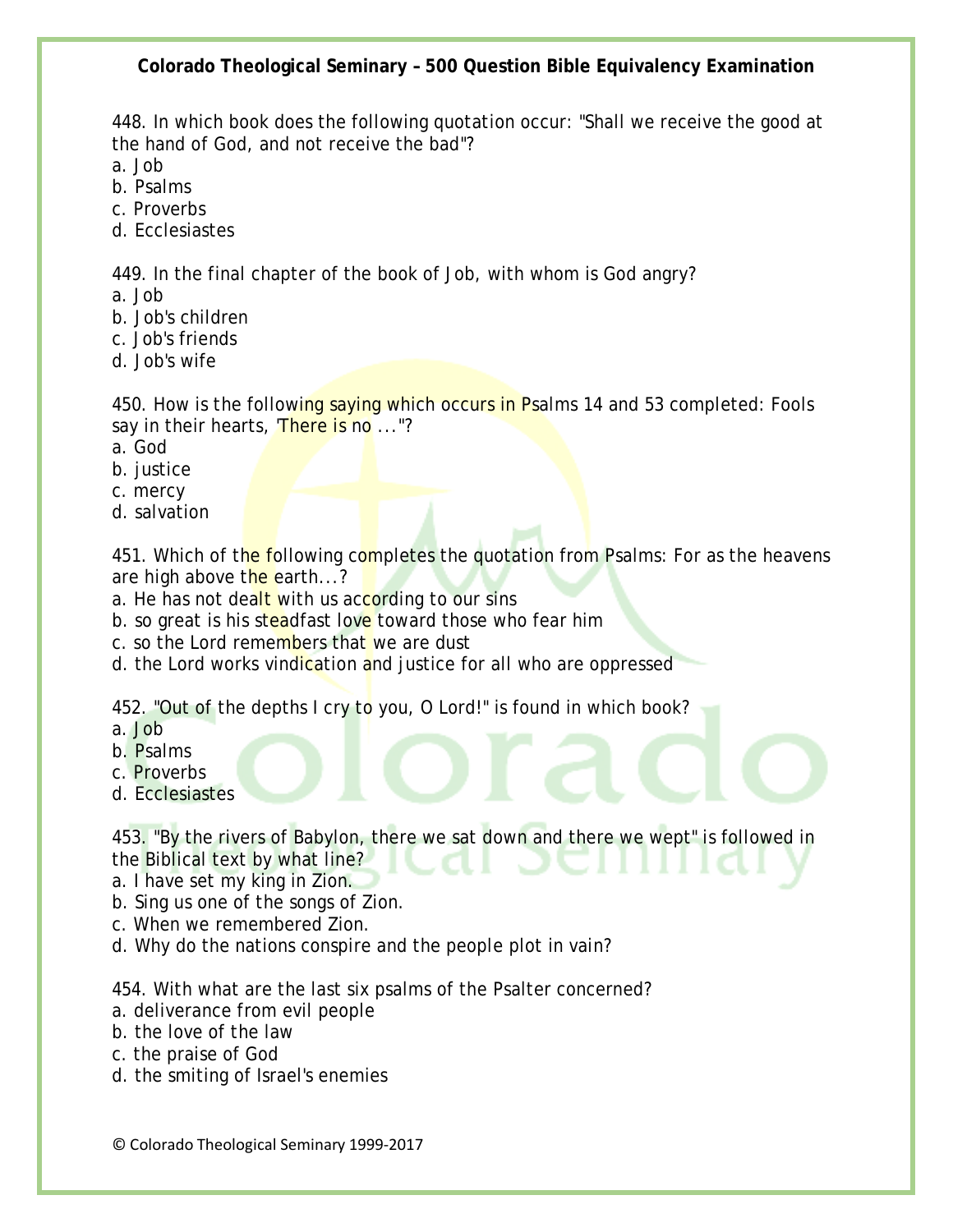455. "But again, this also was vanity." This sentiment is characteristic of which book? a. Job

- b. Proverbs
- c. Ecclesiastes
- d. Song of Solomon

456. Which of the following completes the quotation from Proverbs: "A good name is to be chosen rather than..."?

- a. acclaim of kings
- b. great riches
- c. high position
- d. soundness of body

457. In the book of Proverbs, who is described as "far more precious than jewels"?

- a. good wife
- b. Lady Wisdom
- c. Solomon's mother
- d. Zion

458. Which gospel or gospels open with a genealogy?

- a. Matthew
- b. Mark
- c. Luke
- d. Mark and Luke

459. When the angel appeared to Joseph, he told him to name the child Jesus, because:

- a. he is the Iamb of God
- b. he is the Light of the World
- c. he will be called the Son of the Most High
- d. he will save his people from their sins

460. Who asked the question: "Are you the one who is to come, or are we to wait for

another?" a. Andrew

b. Herod

- c. John the Baptist
- d. Martha

461. What one sign did Jesus promise the people?

- a. the hungry are fed and the sick healed
- b. the dead are raised
- c. the sign of Jonah
- d. the sign of the cross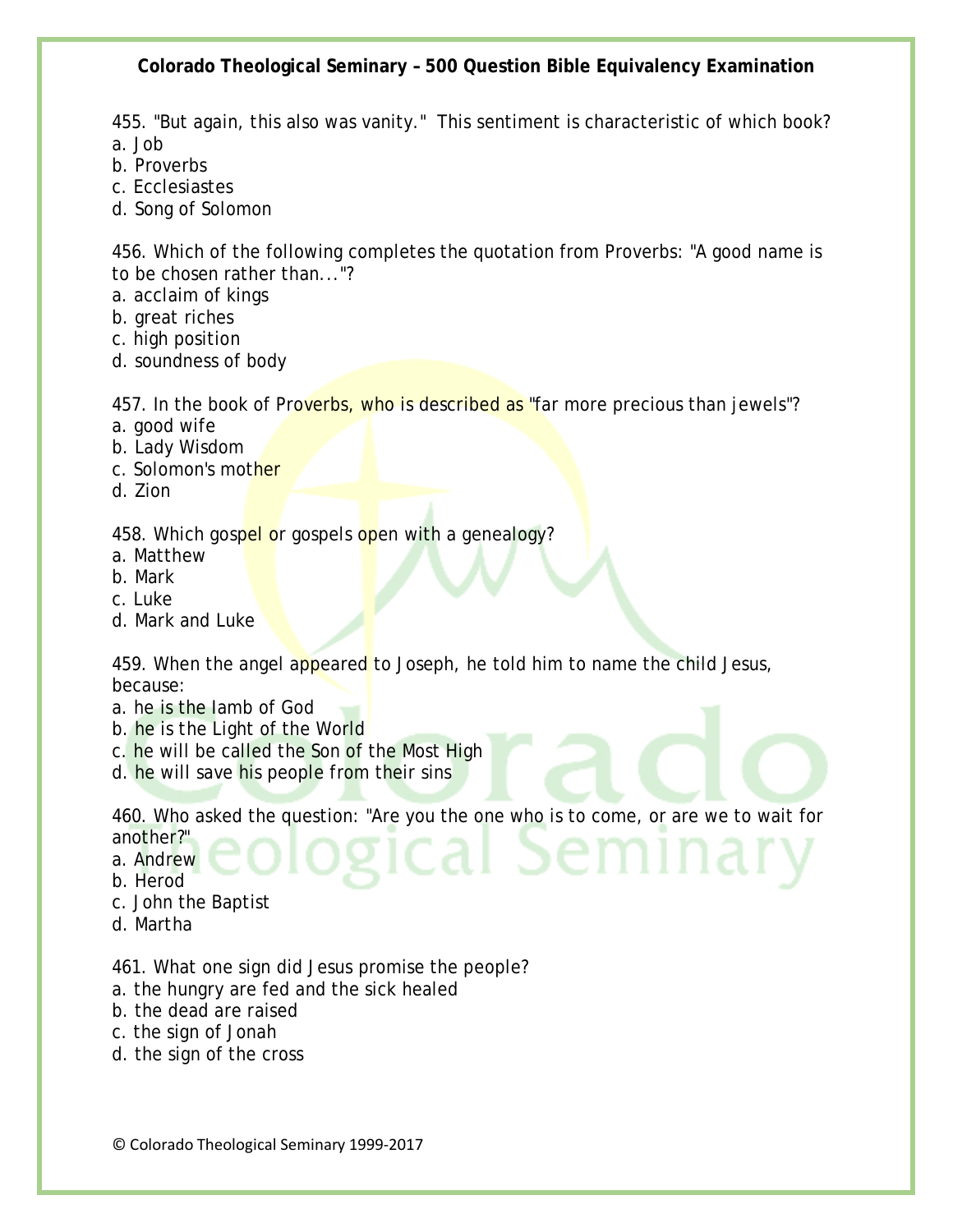- 462. Which is the only miracle reported in all four Gospels?
- a. feeding the multitudes
- b. healing of blind Bartimaeus
- c. healing of the ten lepers
- d. walking on water

463. "You are Peter, and on this rock I will build my church" is found in which of the following?

- a. Matthew
- b. Mark
- c. Luke
- d. John

464. Who appeared with Moses during the transfiguration of Jesus?

- a. Abraham
- b. Elijah
- c. Elisha
- d. Ezekiel

465. When asked which commandment is greatest, Jesus answered, 'You shall love the Lord your God with all your heart, and with all your soul, and with all your mind." What did he say was the second commandment?

- a. 'Honor your father and your mother.'
- b. 'You shall have no other gods before me.'
- c. 'You shall love your neighbor as yourself.'
- d. 'You shall not make for yourself a graven image.'

466. 'Keep awake therefore, for you know neither the day nor the hour' is the conclusion to which parable?

- a. the fig tree
- b. the talents
- c. the ten virgins
- d. the wicked tenants

467. Who said, 'Sir, even the dogs under the table eat the children's crumbs'?

- a. Judas
- b. Mary Magdalene
- c. Peter
- d. Syrophoenician woman

468. What was Gethsemane?

- a. a hill where Jesus was crucified
- b. a place where Jesus prayed
- c. a valley where garbage was burned
- d. a village where Jesus borrowed a colt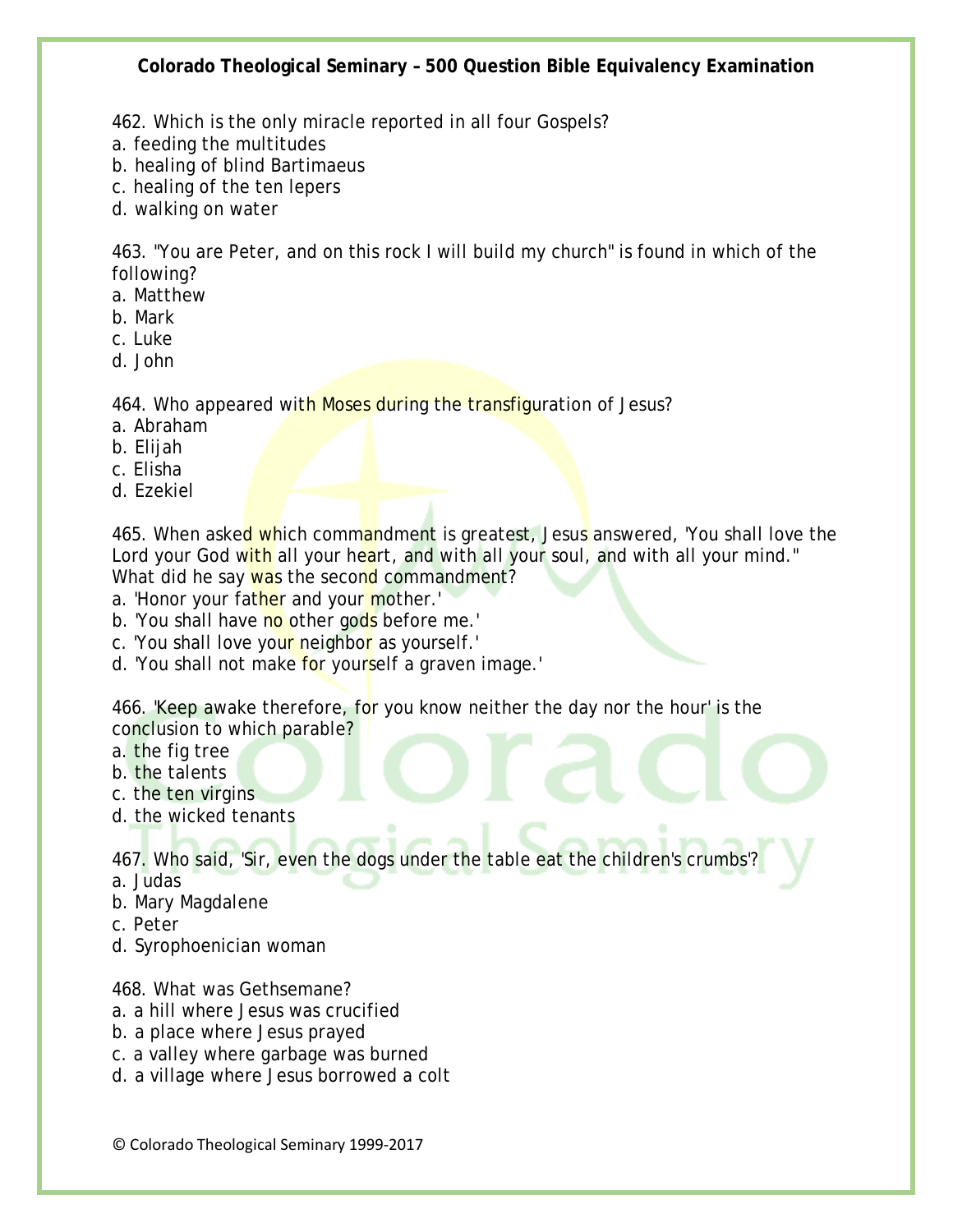469. What gospel reports the young man fleeing from the arrest of Jesus?

- a. Matthew
- b. Mark
- c. Luke
- d. John

470. How does Luke's Gospel begin?

a. 'An account of the genealogy of Jesus the Messiah...'

b. 'In the beginning was the Word...'

c. 'Since many have undertaken to set down an orderly account of the events that have been fulfilled among us...'

d. 'The beginning of the good news of Jesus Christ...'

471. Which gospel contains the parable of the "Good Samaritan"?

- a. Matthew
- b. Mark
- c. Luke
- d. John

472. According to Luke, at which moment did the disciples who journeyed to Emmaus recognize Jesus?

a. when he broke bread and gave it to them

- b. when he gave them the Holy Spirit
- c. when he opened the Scriptures
- d. when he showed them the nail prints in his hands

473. What book contains passages describing the role and function of the Paraclete or Advocate?

ical Seminar

- a. Matthew
- b. Mark
- c. Luke
- d. John

474. Who said, 'What is truth?'

- a. Jesus
- b. Peter
- c. Pilate
- d. the rich young man

475. What does the closing verse of John's gospel declare?

a. A second book will be written, dealing with the history of the church

b. Jesus did so many things, the world itself could not contain the books that would be written.

c. No one should add to or take away from anything in the book.

d. Whoever brings back a sinner from wandering will save the sinner's soul from death.

© Colorado Theological Seminary 1999-2017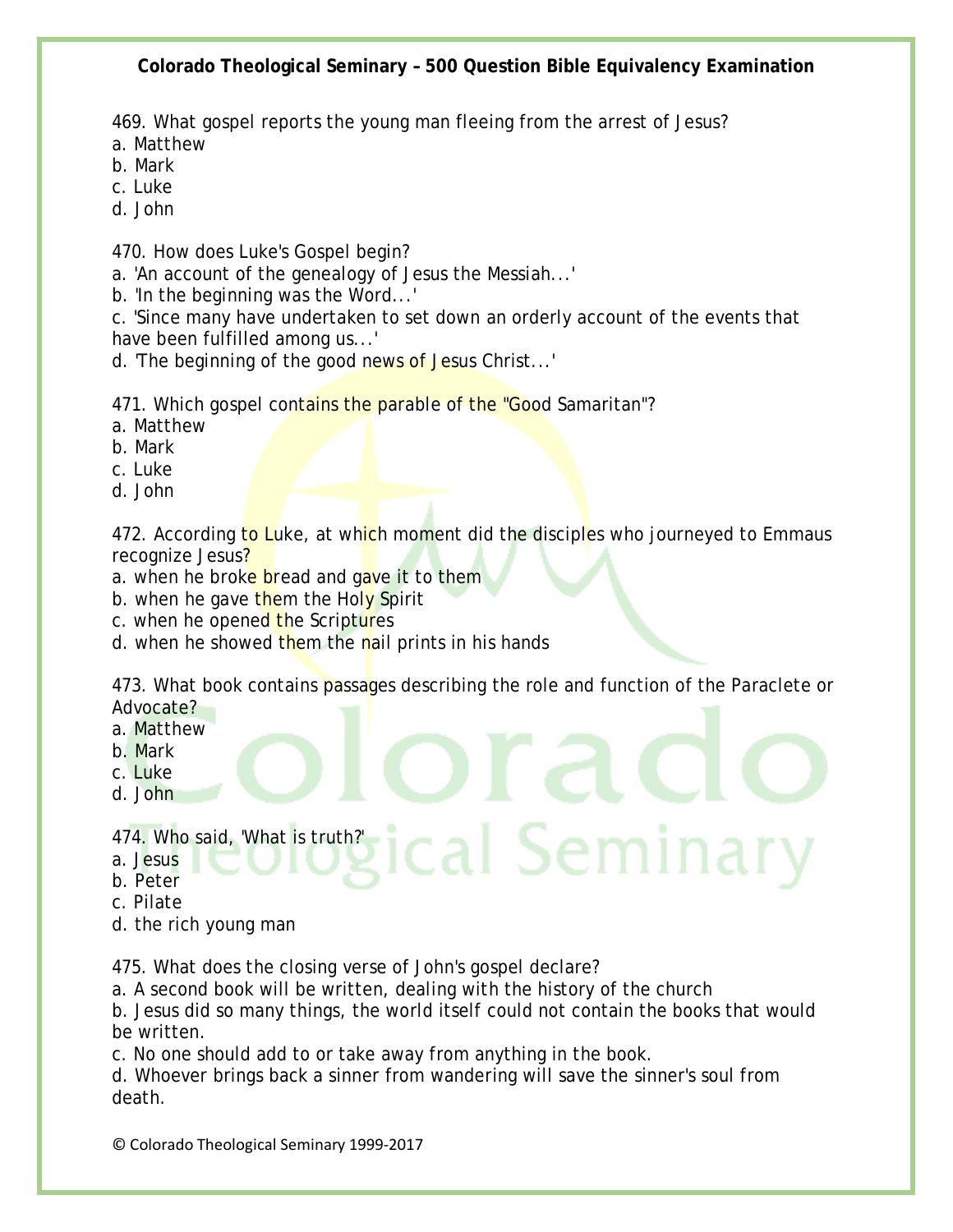476. Which book is addressed to a man name Theophilus?

a. Acts

b. Romans

c. 1 Corinthians

d. 1 Thessalonians

477. In the first chapter of Acts, what words complete Jesus' commission to the apostles: "But you will receive power when the Holy Spirit has come upon you; and..."?

a. Lo, I am with you always, to the close of the age.

b. Peace I leave with you; my peace I give to you.

c. This is my commandment, that you love one another as I have loved you

d. You will be my witnesses in Jerusalem, and in all Judea and Samaria, and to the end of the earth.

478. The people gathered in the upper room after Jesus was lifted up into heaven included which of the following?

- a. Barnabas
- b. Mary
- c. Nicodemus
- d. Timothy

479. After the apostles were arrested by the Jerusalem authorities and beaten for refusing to cease teaching in the name of Jesus, the book of Acts tells us: 'As they left the council, they rejoiced...' for what reason?

a. that day by day the Lord added to their number

- b. that the Lord gave them power to testify to the gospel
- c. that the Lord had set them free

d. that they were considered worthy to suffer dishonor for the sake of the name

480. In Romans, why did Paul say that he was not ashamed of the Gospel? a. because he had Roman citizenship

- b. because he was trained under Gamaliel
- c. because it came from the risen Lord
- d. because it is the power of God for salvation

481. Which statement best summarizes Paul's argument in Romans that there is no difference between Jew and Greek?

- a. they all need milk, not solid food
- b. they are the temple of the living God
- c. they all have sinned and fall short of the glory of God
- d. they have this treasure in earthen vessels

© Colorado Theological Seminary 1999-2017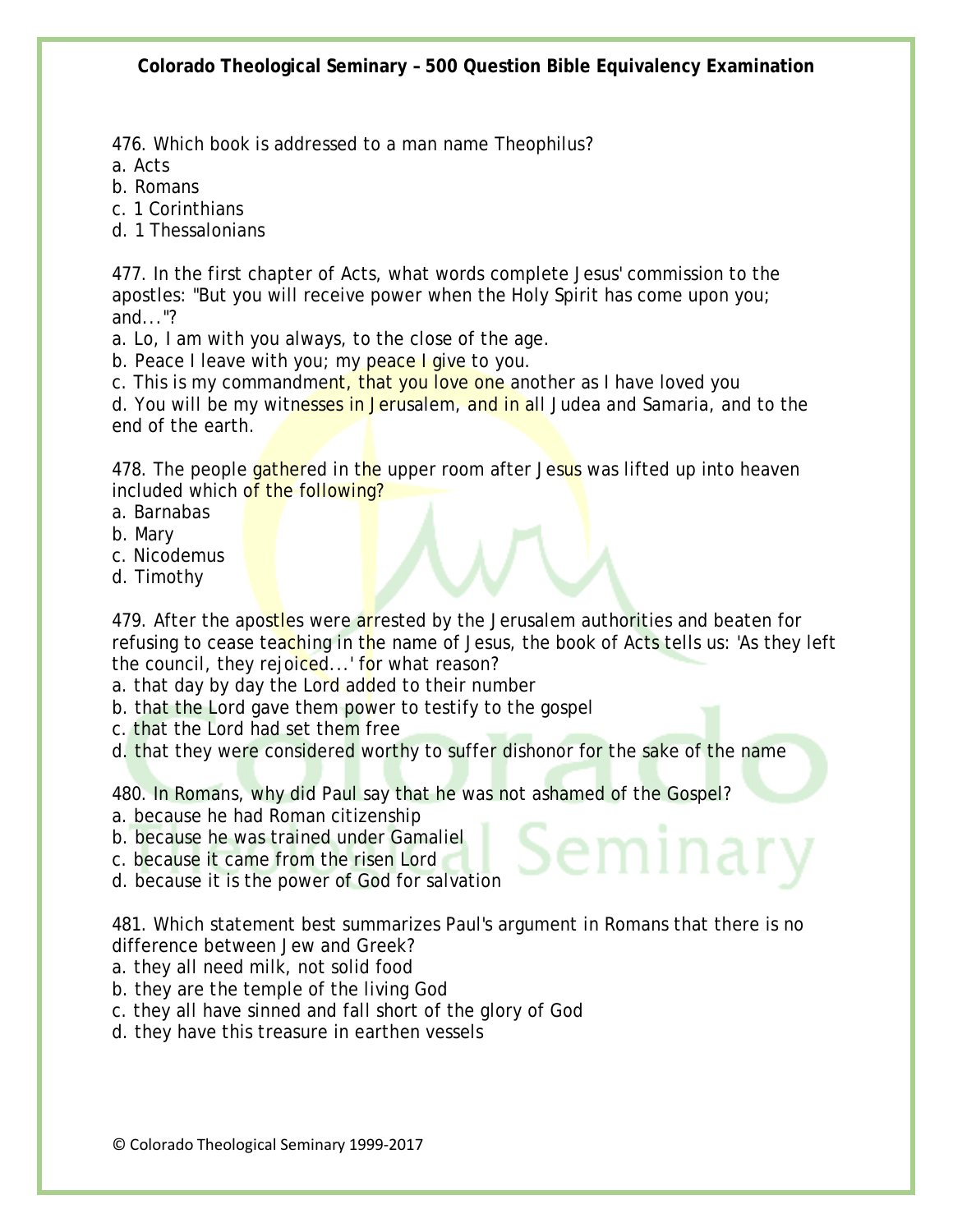482. In Romans, Paul sets one man, Jesus Christ, who brought the free gift of grace and eternal life, in contrast with what other man?

- a. Abraham
- b. Adam
- c. David
- d. Melchizedek

483. Which book says: '...has God rejected his people? By no means!'?

- a. John
- b. Romans
- c. 2 Corinthians
- d. Hebrews

484. Paul's instructions, If you are hungry, eat at home' pertains to which of the following?

- a. conditioning for the trip to Corinth
- b. eating of food offered to idols
- c. preparation for a Jewish festival
- d. the Lord's Supper

485. Which letter contains this quotation: 'And now faith, hope, and love abide these three; and the greatest of these is love?

- a. 1 Corinthians
- b. Philippians
- c. Colossians
- d. 2 Corinthians

486. In 2 Corinthians Paul asserts that Christ was made sin for us so that we might be what?

- a. glorified
- b. justified
- c. reconciled
- d. sanctified

487. 'For freedom Christ has set us free. Stand firm, therefore, and do not submit again to a yoke of slavery.' Where is this found?

- a. Romans
- b. Corinthians
- c. Galatians
- d. Colossians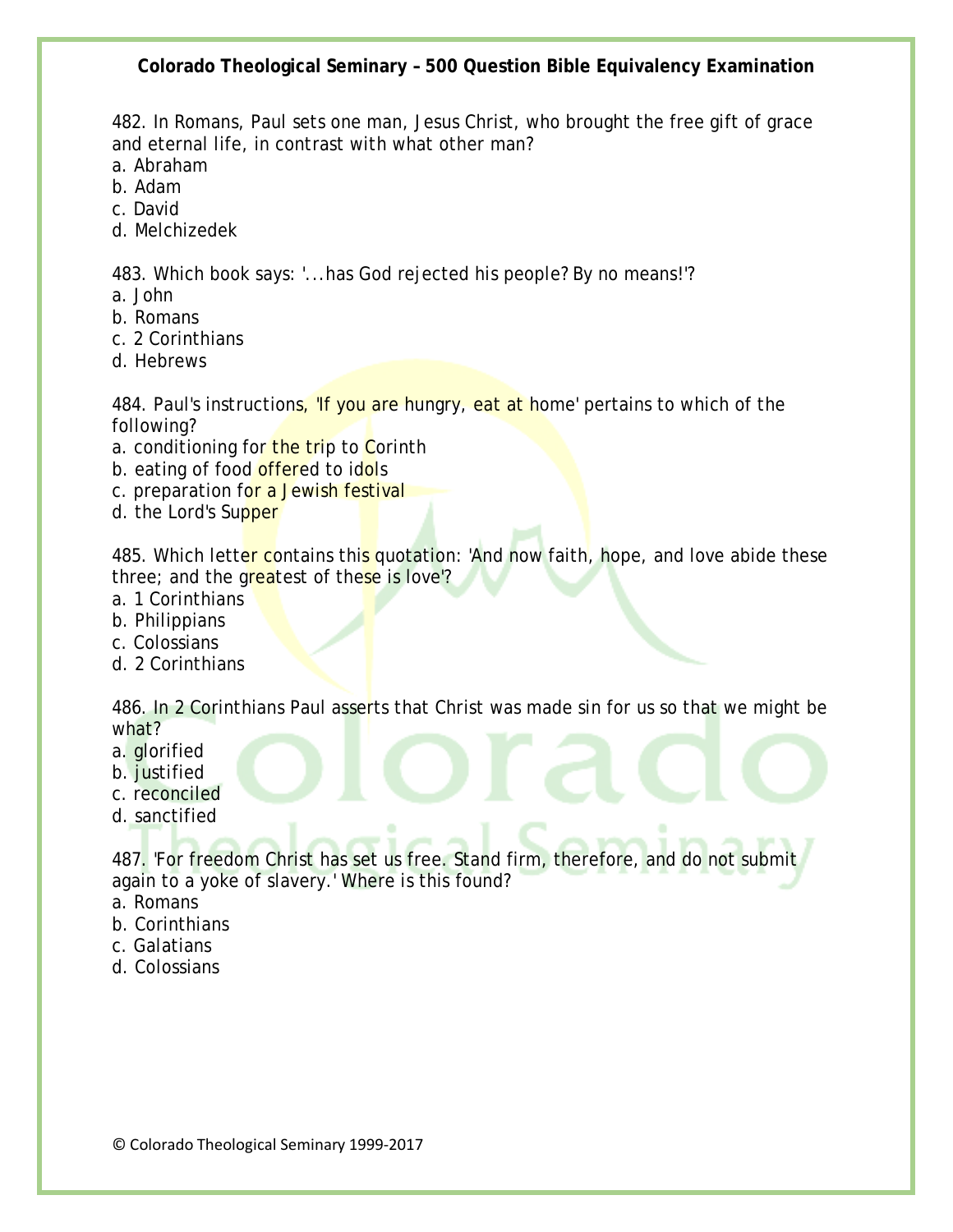488. Which book contains the following: 'Husbands, love your wives, just as Christ loved the church and gave himself up for her'?

- a. 2 Corinthians
- b. Galatians
- c. Ephesians
- d. Philippians

489. Which letter contains the following quotation: 'Rejoice in the Lord always; again I will say, Rejoice'?

- a. Romans
- b. 2 Corinthians
- c. Ephesians
- d. Philippians

490. 'Then we who are alive, who are left, will be caught up in the clouds together with them to meet the Lord in the air...' occurs in which book?

- a. 2 Corinthians
- b. Galatians
- c. Ephesians
- d. 1 Thessalonians 4

491. Which words best describe the special message of the book of Hebrews concerning the death of Christ?

- a. a ransom to set us free
- b. both priest and sacrifice
- c. breaking down the dividing wall of hostility
- d. suffering servant

492. Which book calls Jesus our faith's pioneer and perfecter?

- a. Acts
- b. Romans
- c. 2 Corinthians
- d. Hebrews

493. "If a brother or sister is naked and lacks daily food, and one of you says to them, 'Go in peace; keep warm and eat your fill,' and yet you do not supply their bodily needs, what is the good of that?" is typical of the argument of what book?

- a. Hebrews
- b. James
- c. Jude
- d. 1 Peter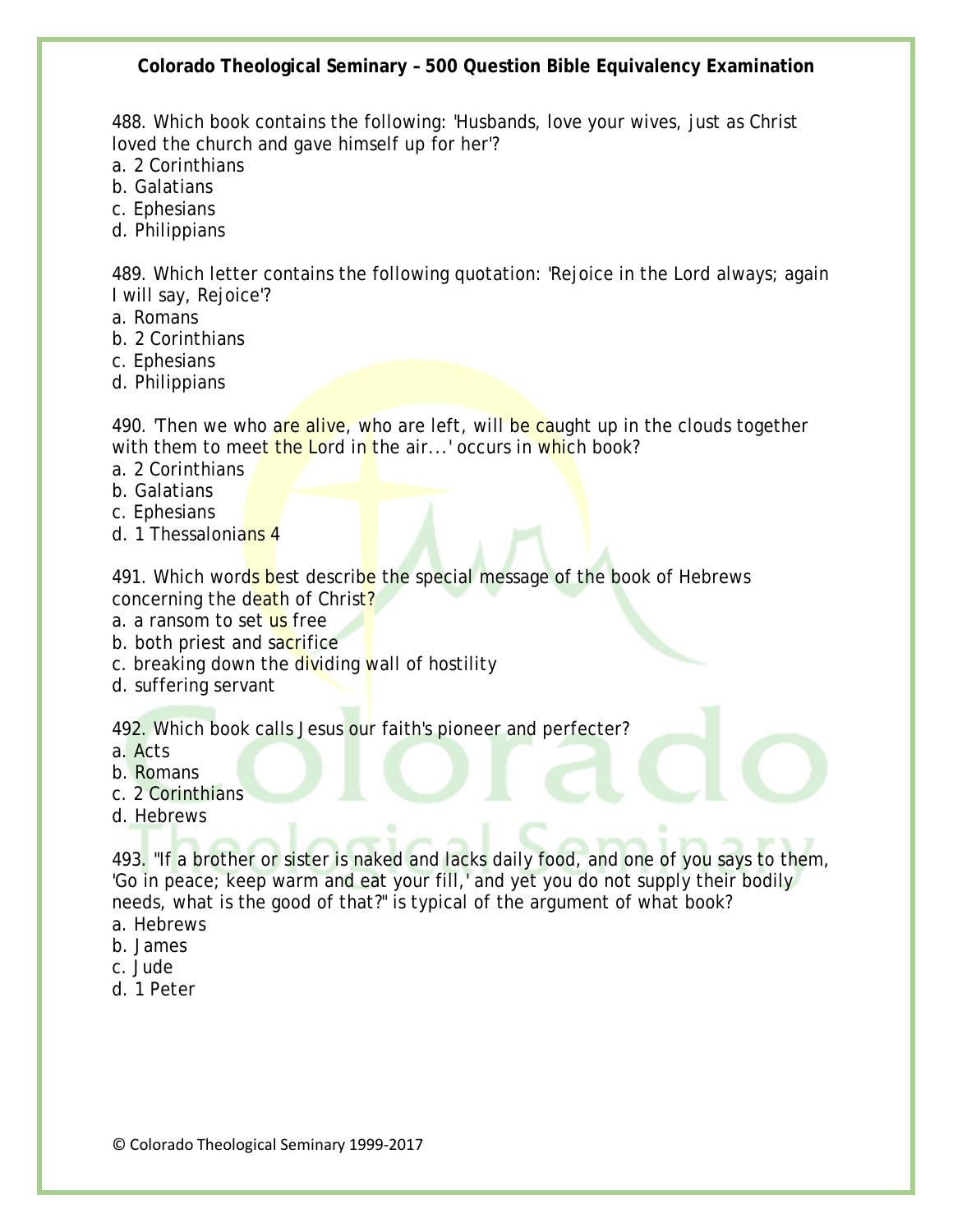494. The tongue is equated with a fire in which of the following?

a. Hebrews

- b. James
- c. 2 Peter
- d. Jude

495. 'But you are a chosen race, a royal priesthood, a holy nation, God's own people, in order that you may proclaim the mighty acts of him who called you out of darkness into his marvelous light' occurs in what book?

- a. James
- b. 1 Peter
- c. 1 John
- d. Jude 16

496. 'So also our beloved brother Paul wrote to you.... speaking of this as he does in all his letters. There are some things in them hard to understand' is found in which of the following?

- a. James
- b. 2 Peter
- c. 1 John
- d. 2 John

497. 'Beloved, we are God's children now; what we will be has not yet been revealed. What we do know is this: when he is revealed, we will be like him, for we will see him as he is.' This occurs in which of the following?

- a. John
- b. 1 John
- c. 2 John
- d. Revelation

498. 'Beloved, let us love one another, because love is from God... Whoever does not love does not know God; for God is love' occurs in which book?

gical Semina

- a. James
- b. I Peter
- c. I John
- d. Revelation

499. "'I am the Alpha and the Omega' says the Lord God, who is and who was and who is to come, the Almighty." What book contains these words?

- a. John
- b. 1 John
- c. 3 John
- d. Revelation